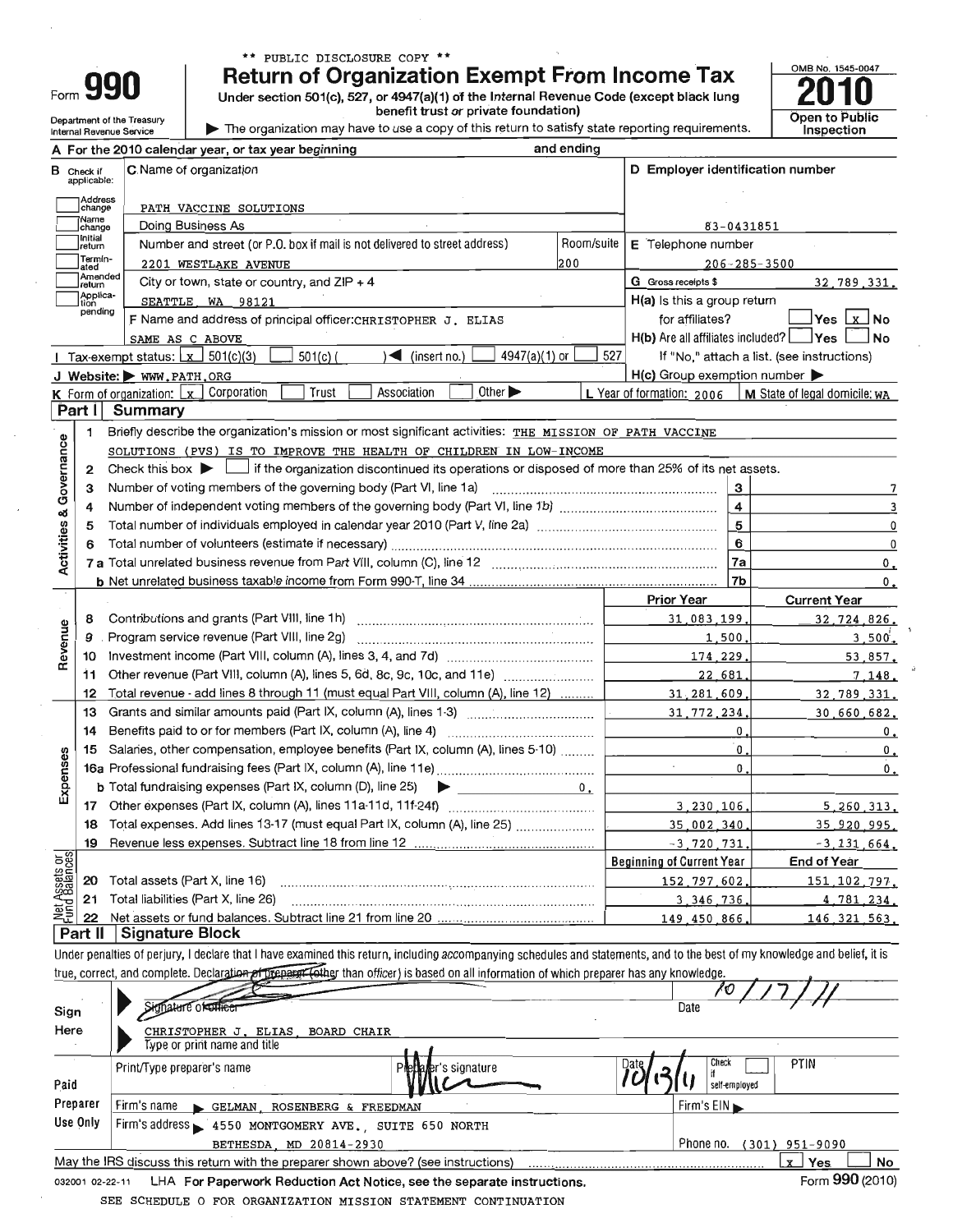|                          | Part III Statement of Program Service Accomplishments                                                                             |                                  |
|--------------------------|-----------------------------------------------------------------------------------------------------------------------------------|----------------------------------|
|                          |                                                                                                                                   | X                                |
| 1                        | Briefly describe the organization's mission:                                                                                      |                                  |
|                          | PVS WORKS WITH PARTNERS TO DEVELOP NEW VACCINES BY PROVIDING FUNDING                                                              |                                  |
|                          | AND EXPERTISE IN NONCLINICAL DEVELOPMENT, MANUFACTURING, AND CLINICAL                                                             |                                  |
|                          | DEVELOPMENT, WITH A FOCUS ON LOW-INCOME COUNTRIES. IN RETURN, PARTNERS                                                            |                                  |
|                          | AGREE TO TERMS THAT WILL HELP ENSURE THAT THE PRODUCTS ARE AFFORDABLE                                                             |                                  |
| $\mathbf{2}$             | Did the organization undertake any significant program services during the year which were not listed on                          |                                  |
|                          |                                                                                                                                   | $\Box$ Yes $\boxed{\text{x}}$ No |
|                          | If "Yes," describe these new services on Schedule O.                                                                              |                                  |
| 3                        | Did the organization cease conducting, or make significant changes in how it conducts, any program services?                      | $\Box$ Yes $\Box$ No             |
|                          | If "Yes," describe these changes on Schedule O.                                                                                   |                                  |
| 4                        | Describe the exempt purpose achievements for each of the organization's three largest program services by expenses.               |                                  |
|                          | Section 501(c)(3) and 501(c)(4) organizations and section 4947(a)(1) trusts are required to report the amount of grants and       |                                  |
|                          | allocations to others, the total expenses, and revenue, if any, for each program service reported.                                |                                  |
|                          | ) (Expenses \$ 35,920,995. including grants of \$ 30,660,682. ) (Revenue \$<br><b>4a</b> (Code:                                   | 10,648.                          |
|                          | PVS WORKS TO PREVENT DEATHS FROM PNEUMONIA, INFLUENZA, AND DIARRHEA                                                               |                                  |
|                          | AMONG CHILDREN AROUND THE WORLD BY ACCELERATING VACCINE DEVELOPMENT. IN                                                           |                                  |
|                          | PARTNERSHIP WITH MULTIPLE PUBLIC AND PRIVATE GROUPS  PVS DEVELOPS SAFE                                                            |                                  |
|                          | EFFICACIOUS, AND AFFORDABLE VACCINES AGAINST PNEUMOCOCCAL DISEASE,                                                                |                                  |
|                          | INFLUENZA, ROTAVIRUS, SHIGELLA, AND ENTEROTOXIGENIC ESCHERICHIA COLI.                                                             |                                  |
|                          |                                                                                                                                   |                                  |
|                          | IN 2010, PVS ADVANCED RESEARCH AND DEVELOPMENT OF A NUMBER OF PROMISING                                                           |                                  |
|                          | PNEUMOCOCCAL VACCINE CANDIDATES AND RELATED TECHNOLOGIES. THIS WORK                                                               |                                  |
|                          | COVERED MULTIPLE STAGES IN THE DEVELOPMENT PROCESS, FROM PRELIMINARY                                                              |                                  |
|                          | RESEARCH TO PRECLINICAL DEVELOPMENT TO CLINICAL TRIALS FOR SEVERAL                                                                |                                  |
|                          | CANDIDATES. FOR EXAMPLE, WE SUPPORTED THE ADVANCEMENT OF AN INACTIVATED                                                           |                                  |
| 4b                       | WHOLE CELL VACCINE THAT HAS SHOWN PROMISE IN PRECLINICAL TESTING<br>) (Revenue \$<br>(Code: ) (Expenses \$ including grants of \$ |                                  |
|                          |                                                                                                                                   |                                  |
|                          |                                                                                                                                   |                                  |
|                          |                                                                                                                                   |                                  |
| 4c                       | including grants of \$ (Revenue \$)<br>) (Expenses \$<br>(Code:                                                                   |                                  |
|                          |                                                                                                                                   |                                  |
|                          |                                                                                                                                   |                                  |
|                          |                                                                                                                                   |                                  |
| 4d                       | Other program services. (Describe in Schedule O.)                                                                                 |                                  |
|                          | (Expenses \$<br>) (Revenue \$<br>including grants of \$                                                                           |                                  |
| 4е                       | 35,920,995.<br>Total program service expenses                                                                                     |                                  |
| 032002<br>$12 - 21 - 10$ | SEE SCHEDULE O FOR CONTINUATION(S)                                                                                                | Form 990 (2010)                  |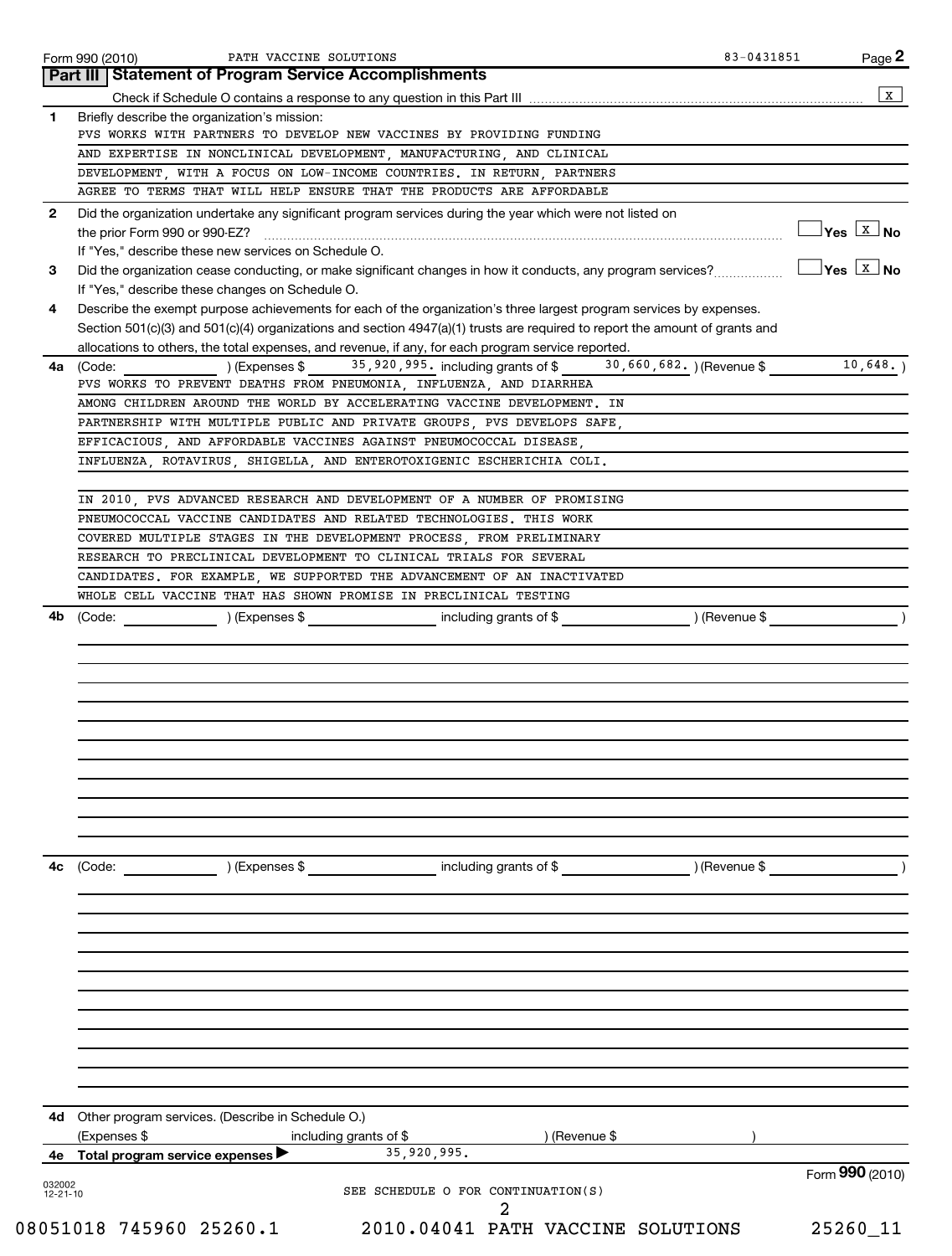Form 990 (2010) Page PATH VACCINE SOLUTIONS 83-0431851

| $83 - 0431851$ |
|----------------|
|----------------|

| Yes<br>No<br>Is the organization described in section $501(c)(3)$ or $4947(a)(1)$ (other than a private foundation)?<br>1<br>х<br>1<br>$\mathbf{2}$<br>х<br>2<br>Did the organization engage in direct or indirect political campaign activities on behalf of or in opposition to candidates for<br>3<br>x<br>3<br>Section 501(c)(3) organizations. Did the organization engage in lobbying activities, or have a section 501(h) election in effect<br>4<br>х<br>4<br>Is the organization a section 501(c)(4), 501(c)(5), or 501(c)(6) organization that receives membership dues, assessments, or<br>5<br>N/A<br>5<br>Did the organization maintain any donor advised funds or any similar funds or accounts where donors have the right to<br>6<br>x<br>provide advice on the distribution or investment of amounts in such funds or accounts? If "Yes," complete Schedule D, Part I<br>6<br>Did the organization receive or hold a conservation easement, including easements to preserve open space,<br>7<br>x<br>$\overline{7}$<br>Did the organization maintain collections of works of art, historical treasures, or other similar assets? If "Yes," complete<br>8<br>х<br>Schedule D, Part III <b>Marting Communities</b> Contract and Technical Communities Contract and Technical Communities<br>8<br>Did the organization report an amount in Part X, line 21; serve as a custodian for amounts not listed in Part X; or provide<br>9<br>х<br>credit counseling, debt management, credit repair, or debt negotiation services? If "Yes," complete Schedule D, Part IV<br>9<br>Did the organization, directly or through a related organization, hold assets in term, permanent, or quasi-endowments?<br>10<br>x<br>10<br>If the organization's answer to any of the following questions is "Yes," then complete Schedule D, Parts VI, VII, VIII, IX, or X<br>11<br>as applicable.<br>a Did the organization report an amount for land, buildings, and equipment in Part X, line 10? If "Yes," complete Schedule D,<br>х<br>Part VI<br>11a<br><b>b</b> Did the organization report an amount for investments - other securities in Part X, line 12 that is 5% or more of its total<br>х<br>11b<br>c Did the organization report an amount for investments - program related in Part X, line 13 that is 5% or more of its total<br>х<br>11c<br>d Did the organization report an amount for other assets in Part X, line 15 that is 5% or more of its total assets reported in<br>х<br>11d<br>X<br>e Did the organization report an amount for other liabilities in Part X, line 25? If "Yes," complete Schedule D, Part X<br>11e<br>Did the organization's separate or consolidated financial statements for the tax year include a footnote that addresses<br>f<br>the organization's liability for uncertain tax positions under FIN 48 (ASC 740)? If "Yes," complete Schedule D, Part X<br>х<br>11f<br>12a Did the organization obtain separate, independent audited financial statements for the tax year? If "Yes," complete<br>х<br>Schedule D, Parts XI, XII, and XIII<br>12a<br><b>b</b> Was the organization included in consolidated, independent audited financial statements for the tax year?<br>If "Yes," and if the organization answered "No" to line 12a, then completing Schedule D, Parts XI, XII, and XIII is optional<br>х<br>12b<br>13<br>х<br>13<br>Х<br>Did the organization maintain an office, employees, or agents outside of the United States? [1111] Did the organization maintain an office, employees, or agents outside of the United States?<br>14a<br>14a<br><b>b</b> Did the organization have aggregate revenues or expenses of more than \$10,000 from grantmaking, fundraising, business,<br>х<br>14 <sub>b</sub><br>Did the organization report on Part IX, column (A), line 3, more than \$5,000 of grants or assistance to any organization<br>15<br>х<br>15<br>Did the organization report on Part IX, column (A), line 3, more than \$5,000 of aggregate grants or assistance to individuals<br>16<br>х<br>16<br>Did the organization report a total of more than \$15,000 of expenses for professional fundraising services on Part IX,<br>17<br>х<br>17<br>Did the organization report more than \$15,000 total of fundraising event gross income and contributions on Part VIII, lines<br>18<br>х<br>18<br>Did the organization report more than \$15,000 of gross income from gaming activities on Part VIII, line 9a? If "Yes,"<br>19<br>х<br>19<br>х<br>20a<br><b>b</b> If "Yes" to line 20a, did the organization attach its audited financial statements to this return? Note. Some Form 990 filers that<br>20 <sub>b</sub><br>Form 990 (2010) | <b>Checklist of Required Schedules</b><br><b>Part IV</b> |  |  |
|-------------------------------------------------------------------------------------------------------------------------------------------------------------------------------------------------------------------------------------------------------------------------------------------------------------------------------------------------------------------------------------------------------------------------------------------------------------------------------------------------------------------------------------------------------------------------------------------------------------------------------------------------------------------------------------------------------------------------------------------------------------------------------------------------------------------------------------------------------------------------------------------------------------------------------------------------------------------------------------------------------------------------------------------------------------------------------------------------------------------------------------------------------------------------------------------------------------------------------------------------------------------------------------------------------------------------------------------------------------------------------------------------------------------------------------------------------------------------------------------------------------------------------------------------------------------------------------------------------------------------------------------------------------------------------------------------------------------------------------------------------------------------------------------------------------------------------------------------------------------------------------------------------------------------------------------------------------------------------------------------------------------------------------------------------------------------------------------------------------------------------------------------------------------------------------------------------------------------------------------------------------------------------------------------------------------------------------------------------------------------------------------------------------------------------------------------------------------------------------------------------------------------------------------------------------------------------------------------------------------------------------------------------------------------------------------------------------------------------------------------------------------------------------------------------------------------------------------------------------------------------------------------------------------------------------------------------------------------------------------------------------------------------------------------------------------------------------------------------------------------------------------------------------------------------------------------------------------------------------------------------------------------------------------------------------------------------------------------------------------------------------------------------------------------------------------------------------------------------------------------------------------------------------------------------------------------------------------------------------------------------------------------------------------------------------------------------------------------------------------------------------------------------------------------------------------------------------------------------------------------------------------------------------------------------------------------------------------------------------------------------------------------------------------------------------------------------------------------------------------------------------------------------------------------------------------------------------------------------------------------------------------------------------------------------------------------------------------------------------------------------------------------------------------------------------------------------------------------------------------------------------------------------------------------------------------------------------------------------------------------------------------------------------------------------------------------------------|----------------------------------------------------------|--|--|
|                                                                                                                                                                                                                                                                                                                                                                                                                                                                                                                                                                                                                                                                                                                                                                                                                                                                                                                                                                                                                                                                                                                                                                                                                                                                                                                                                                                                                                                                                                                                                                                                                                                                                                                                                                                                                                                                                                                                                                                                                                                                                                                                                                                                                                                                                                                                                                                                                                                                                                                                                                                                                                                                                                                                                                                                                                                                                                                                                                                                                                                                                                                                                                                                                                                                                                                                                                                                                                                                                                                                                                                                                                                                                                                                                                                                                                                                                                                                                                                                                                                                                                                                                                                                                                                                                                                                                                                                                                                                                                                                                                                                                                                                                                             |                                                          |  |  |
|                                                                                                                                                                                                                                                                                                                                                                                                                                                                                                                                                                                                                                                                                                                                                                                                                                                                                                                                                                                                                                                                                                                                                                                                                                                                                                                                                                                                                                                                                                                                                                                                                                                                                                                                                                                                                                                                                                                                                                                                                                                                                                                                                                                                                                                                                                                                                                                                                                                                                                                                                                                                                                                                                                                                                                                                                                                                                                                                                                                                                                                                                                                                                                                                                                                                                                                                                                                                                                                                                                                                                                                                                                                                                                                                                                                                                                                                                                                                                                                                                                                                                                                                                                                                                                                                                                                                                                                                                                                                                                                                                                                                                                                                                                             |                                                          |  |  |
|                                                                                                                                                                                                                                                                                                                                                                                                                                                                                                                                                                                                                                                                                                                                                                                                                                                                                                                                                                                                                                                                                                                                                                                                                                                                                                                                                                                                                                                                                                                                                                                                                                                                                                                                                                                                                                                                                                                                                                                                                                                                                                                                                                                                                                                                                                                                                                                                                                                                                                                                                                                                                                                                                                                                                                                                                                                                                                                                                                                                                                                                                                                                                                                                                                                                                                                                                                                                                                                                                                                                                                                                                                                                                                                                                                                                                                                                                                                                                                                                                                                                                                                                                                                                                                                                                                                                                                                                                                                                                                                                                                                                                                                                                                             |                                                          |  |  |
|                                                                                                                                                                                                                                                                                                                                                                                                                                                                                                                                                                                                                                                                                                                                                                                                                                                                                                                                                                                                                                                                                                                                                                                                                                                                                                                                                                                                                                                                                                                                                                                                                                                                                                                                                                                                                                                                                                                                                                                                                                                                                                                                                                                                                                                                                                                                                                                                                                                                                                                                                                                                                                                                                                                                                                                                                                                                                                                                                                                                                                                                                                                                                                                                                                                                                                                                                                                                                                                                                                                                                                                                                                                                                                                                                                                                                                                                                                                                                                                                                                                                                                                                                                                                                                                                                                                                                                                                                                                                                                                                                                                                                                                                                                             |                                                          |  |  |
|                                                                                                                                                                                                                                                                                                                                                                                                                                                                                                                                                                                                                                                                                                                                                                                                                                                                                                                                                                                                                                                                                                                                                                                                                                                                                                                                                                                                                                                                                                                                                                                                                                                                                                                                                                                                                                                                                                                                                                                                                                                                                                                                                                                                                                                                                                                                                                                                                                                                                                                                                                                                                                                                                                                                                                                                                                                                                                                                                                                                                                                                                                                                                                                                                                                                                                                                                                                                                                                                                                                                                                                                                                                                                                                                                                                                                                                                                                                                                                                                                                                                                                                                                                                                                                                                                                                                                                                                                                                                                                                                                                                                                                                                                                             |                                                          |  |  |
|                                                                                                                                                                                                                                                                                                                                                                                                                                                                                                                                                                                                                                                                                                                                                                                                                                                                                                                                                                                                                                                                                                                                                                                                                                                                                                                                                                                                                                                                                                                                                                                                                                                                                                                                                                                                                                                                                                                                                                                                                                                                                                                                                                                                                                                                                                                                                                                                                                                                                                                                                                                                                                                                                                                                                                                                                                                                                                                                                                                                                                                                                                                                                                                                                                                                                                                                                                                                                                                                                                                                                                                                                                                                                                                                                                                                                                                                                                                                                                                                                                                                                                                                                                                                                                                                                                                                                                                                                                                                                                                                                                                                                                                                                                             |                                                          |  |  |
|                                                                                                                                                                                                                                                                                                                                                                                                                                                                                                                                                                                                                                                                                                                                                                                                                                                                                                                                                                                                                                                                                                                                                                                                                                                                                                                                                                                                                                                                                                                                                                                                                                                                                                                                                                                                                                                                                                                                                                                                                                                                                                                                                                                                                                                                                                                                                                                                                                                                                                                                                                                                                                                                                                                                                                                                                                                                                                                                                                                                                                                                                                                                                                                                                                                                                                                                                                                                                                                                                                                                                                                                                                                                                                                                                                                                                                                                                                                                                                                                                                                                                                                                                                                                                                                                                                                                                                                                                                                                                                                                                                                                                                                                                                             |                                                          |  |  |
|                                                                                                                                                                                                                                                                                                                                                                                                                                                                                                                                                                                                                                                                                                                                                                                                                                                                                                                                                                                                                                                                                                                                                                                                                                                                                                                                                                                                                                                                                                                                                                                                                                                                                                                                                                                                                                                                                                                                                                                                                                                                                                                                                                                                                                                                                                                                                                                                                                                                                                                                                                                                                                                                                                                                                                                                                                                                                                                                                                                                                                                                                                                                                                                                                                                                                                                                                                                                                                                                                                                                                                                                                                                                                                                                                                                                                                                                                                                                                                                                                                                                                                                                                                                                                                                                                                                                                                                                                                                                                                                                                                                                                                                                                                             |                                                          |  |  |
|                                                                                                                                                                                                                                                                                                                                                                                                                                                                                                                                                                                                                                                                                                                                                                                                                                                                                                                                                                                                                                                                                                                                                                                                                                                                                                                                                                                                                                                                                                                                                                                                                                                                                                                                                                                                                                                                                                                                                                                                                                                                                                                                                                                                                                                                                                                                                                                                                                                                                                                                                                                                                                                                                                                                                                                                                                                                                                                                                                                                                                                                                                                                                                                                                                                                                                                                                                                                                                                                                                                                                                                                                                                                                                                                                                                                                                                                                                                                                                                                                                                                                                                                                                                                                                                                                                                                                                                                                                                                                                                                                                                                                                                                                                             |                                                          |  |  |
|                                                                                                                                                                                                                                                                                                                                                                                                                                                                                                                                                                                                                                                                                                                                                                                                                                                                                                                                                                                                                                                                                                                                                                                                                                                                                                                                                                                                                                                                                                                                                                                                                                                                                                                                                                                                                                                                                                                                                                                                                                                                                                                                                                                                                                                                                                                                                                                                                                                                                                                                                                                                                                                                                                                                                                                                                                                                                                                                                                                                                                                                                                                                                                                                                                                                                                                                                                                                                                                                                                                                                                                                                                                                                                                                                                                                                                                                                                                                                                                                                                                                                                                                                                                                                                                                                                                                                                                                                                                                                                                                                                                                                                                                                                             |                                                          |  |  |
|                                                                                                                                                                                                                                                                                                                                                                                                                                                                                                                                                                                                                                                                                                                                                                                                                                                                                                                                                                                                                                                                                                                                                                                                                                                                                                                                                                                                                                                                                                                                                                                                                                                                                                                                                                                                                                                                                                                                                                                                                                                                                                                                                                                                                                                                                                                                                                                                                                                                                                                                                                                                                                                                                                                                                                                                                                                                                                                                                                                                                                                                                                                                                                                                                                                                                                                                                                                                                                                                                                                                                                                                                                                                                                                                                                                                                                                                                                                                                                                                                                                                                                                                                                                                                                                                                                                                                                                                                                                                                                                                                                                                                                                                                                             |                                                          |  |  |
|                                                                                                                                                                                                                                                                                                                                                                                                                                                                                                                                                                                                                                                                                                                                                                                                                                                                                                                                                                                                                                                                                                                                                                                                                                                                                                                                                                                                                                                                                                                                                                                                                                                                                                                                                                                                                                                                                                                                                                                                                                                                                                                                                                                                                                                                                                                                                                                                                                                                                                                                                                                                                                                                                                                                                                                                                                                                                                                                                                                                                                                                                                                                                                                                                                                                                                                                                                                                                                                                                                                                                                                                                                                                                                                                                                                                                                                                                                                                                                                                                                                                                                                                                                                                                                                                                                                                                                                                                                                                                                                                                                                                                                                                                                             |                                                          |  |  |
|                                                                                                                                                                                                                                                                                                                                                                                                                                                                                                                                                                                                                                                                                                                                                                                                                                                                                                                                                                                                                                                                                                                                                                                                                                                                                                                                                                                                                                                                                                                                                                                                                                                                                                                                                                                                                                                                                                                                                                                                                                                                                                                                                                                                                                                                                                                                                                                                                                                                                                                                                                                                                                                                                                                                                                                                                                                                                                                                                                                                                                                                                                                                                                                                                                                                                                                                                                                                                                                                                                                                                                                                                                                                                                                                                                                                                                                                                                                                                                                                                                                                                                                                                                                                                                                                                                                                                                                                                                                                                                                                                                                                                                                                                                             |                                                          |  |  |
|                                                                                                                                                                                                                                                                                                                                                                                                                                                                                                                                                                                                                                                                                                                                                                                                                                                                                                                                                                                                                                                                                                                                                                                                                                                                                                                                                                                                                                                                                                                                                                                                                                                                                                                                                                                                                                                                                                                                                                                                                                                                                                                                                                                                                                                                                                                                                                                                                                                                                                                                                                                                                                                                                                                                                                                                                                                                                                                                                                                                                                                                                                                                                                                                                                                                                                                                                                                                                                                                                                                                                                                                                                                                                                                                                                                                                                                                                                                                                                                                                                                                                                                                                                                                                                                                                                                                                                                                                                                                                                                                                                                                                                                                                                             |                                                          |  |  |
|                                                                                                                                                                                                                                                                                                                                                                                                                                                                                                                                                                                                                                                                                                                                                                                                                                                                                                                                                                                                                                                                                                                                                                                                                                                                                                                                                                                                                                                                                                                                                                                                                                                                                                                                                                                                                                                                                                                                                                                                                                                                                                                                                                                                                                                                                                                                                                                                                                                                                                                                                                                                                                                                                                                                                                                                                                                                                                                                                                                                                                                                                                                                                                                                                                                                                                                                                                                                                                                                                                                                                                                                                                                                                                                                                                                                                                                                                                                                                                                                                                                                                                                                                                                                                                                                                                                                                                                                                                                                                                                                                                                                                                                                                                             |                                                          |  |  |
|                                                                                                                                                                                                                                                                                                                                                                                                                                                                                                                                                                                                                                                                                                                                                                                                                                                                                                                                                                                                                                                                                                                                                                                                                                                                                                                                                                                                                                                                                                                                                                                                                                                                                                                                                                                                                                                                                                                                                                                                                                                                                                                                                                                                                                                                                                                                                                                                                                                                                                                                                                                                                                                                                                                                                                                                                                                                                                                                                                                                                                                                                                                                                                                                                                                                                                                                                                                                                                                                                                                                                                                                                                                                                                                                                                                                                                                                                                                                                                                                                                                                                                                                                                                                                                                                                                                                                                                                                                                                                                                                                                                                                                                                                                             |                                                          |  |  |
|                                                                                                                                                                                                                                                                                                                                                                                                                                                                                                                                                                                                                                                                                                                                                                                                                                                                                                                                                                                                                                                                                                                                                                                                                                                                                                                                                                                                                                                                                                                                                                                                                                                                                                                                                                                                                                                                                                                                                                                                                                                                                                                                                                                                                                                                                                                                                                                                                                                                                                                                                                                                                                                                                                                                                                                                                                                                                                                                                                                                                                                                                                                                                                                                                                                                                                                                                                                                                                                                                                                                                                                                                                                                                                                                                                                                                                                                                                                                                                                                                                                                                                                                                                                                                                                                                                                                                                                                                                                                                                                                                                                                                                                                                                             |                                                          |  |  |
|                                                                                                                                                                                                                                                                                                                                                                                                                                                                                                                                                                                                                                                                                                                                                                                                                                                                                                                                                                                                                                                                                                                                                                                                                                                                                                                                                                                                                                                                                                                                                                                                                                                                                                                                                                                                                                                                                                                                                                                                                                                                                                                                                                                                                                                                                                                                                                                                                                                                                                                                                                                                                                                                                                                                                                                                                                                                                                                                                                                                                                                                                                                                                                                                                                                                                                                                                                                                                                                                                                                                                                                                                                                                                                                                                                                                                                                                                                                                                                                                                                                                                                                                                                                                                                                                                                                                                                                                                                                                                                                                                                                                                                                                                                             |                                                          |  |  |
|                                                                                                                                                                                                                                                                                                                                                                                                                                                                                                                                                                                                                                                                                                                                                                                                                                                                                                                                                                                                                                                                                                                                                                                                                                                                                                                                                                                                                                                                                                                                                                                                                                                                                                                                                                                                                                                                                                                                                                                                                                                                                                                                                                                                                                                                                                                                                                                                                                                                                                                                                                                                                                                                                                                                                                                                                                                                                                                                                                                                                                                                                                                                                                                                                                                                                                                                                                                                                                                                                                                                                                                                                                                                                                                                                                                                                                                                                                                                                                                                                                                                                                                                                                                                                                                                                                                                                                                                                                                                                                                                                                                                                                                                                                             |                                                          |  |  |
|                                                                                                                                                                                                                                                                                                                                                                                                                                                                                                                                                                                                                                                                                                                                                                                                                                                                                                                                                                                                                                                                                                                                                                                                                                                                                                                                                                                                                                                                                                                                                                                                                                                                                                                                                                                                                                                                                                                                                                                                                                                                                                                                                                                                                                                                                                                                                                                                                                                                                                                                                                                                                                                                                                                                                                                                                                                                                                                                                                                                                                                                                                                                                                                                                                                                                                                                                                                                                                                                                                                                                                                                                                                                                                                                                                                                                                                                                                                                                                                                                                                                                                                                                                                                                                                                                                                                                                                                                                                                                                                                                                                                                                                                                                             |                                                          |  |  |
|                                                                                                                                                                                                                                                                                                                                                                                                                                                                                                                                                                                                                                                                                                                                                                                                                                                                                                                                                                                                                                                                                                                                                                                                                                                                                                                                                                                                                                                                                                                                                                                                                                                                                                                                                                                                                                                                                                                                                                                                                                                                                                                                                                                                                                                                                                                                                                                                                                                                                                                                                                                                                                                                                                                                                                                                                                                                                                                                                                                                                                                                                                                                                                                                                                                                                                                                                                                                                                                                                                                                                                                                                                                                                                                                                                                                                                                                                                                                                                                                                                                                                                                                                                                                                                                                                                                                                                                                                                                                                                                                                                                                                                                                                                             |                                                          |  |  |
|                                                                                                                                                                                                                                                                                                                                                                                                                                                                                                                                                                                                                                                                                                                                                                                                                                                                                                                                                                                                                                                                                                                                                                                                                                                                                                                                                                                                                                                                                                                                                                                                                                                                                                                                                                                                                                                                                                                                                                                                                                                                                                                                                                                                                                                                                                                                                                                                                                                                                                                                                                                                                                                                                                                                                                                                                                                                                                                                                                                                                                                                                                                                                                                                                                                                                                                                                                                                                                                                                                                                                                                                                                                                                                                                                                                                                                                                                                                                                                                                                                                                                                                                                                                                                                                                                                                                                                                                                                                                                                                                                                                                                                                                                                             |                                                          |  |  |
|                                                                                                                                                                                                                                                                                                                                                                                                                                                                                                                                                                                                                                                                                                                                                                                                                                                                                                                                                                                                                                                                                                                                                                                                                                                                                                                                                                                                                                                                                                                                                                                                                                                                                                                                                                                                                                                                                                                                                                                                                                                                                                                                                                                                                                                                                                                                                                                                                                                                                                                                                                                                                                                                                                                                                                                                                                                                                                                                                                                                                                                                                                                                                                                                                                                                                                                                                                                                                                                                                                                                                                                                                                                                                                                                                                                                                                                                                                                                                                                                                                                                                                                                                                                                                                                                                                                                                                                                                                                                                                                                                                                                                                                                                                             |                                                          |  |  |
|                                                                                                                                                                                                                                                                                                                                                                                                                                                                                                                                                                                                                                                                                                                                                                                                                                                                                                                                                                                                                                                                                                                                                                                                                                                                                                                                                                                                                                                                                                                                                                                                                                                                                                                                                                                                                                                                                                                                                                                                                                                                                                                                                                                                                                                                                                                                                                                                                                                                                                                                                                                                                                                                                                                                                                                                                                                                                                                                                                                                                                                                                                                                                                                                                                                                                                                                                                                                                                                                                                                                                                                                                                                                                                                                                                                                                                                                                                                                                                                                                                                                                                                                                                                                                                                                                                                                                                                                                                                                                                                                                                                                                                                                                                             |                                                          |  |  |
|                                                                                                                                                                                                                                                                                                                                                                                                                                                                                                                                                                                                                                                                                                                                                                                                                                                                                                                                                                                                                                                                                                                                                                                                                                                                                                                                                                                                                                                                                                                                                                                                                                                                                                                                                                                                                                                                                                                                                                                                                                                                                                                                                                                                                                                                                                                                                                                                                                                                                                                                                                                                                                                                                                                                                                                                                                                                                                                                                                                                                                                                                                                                                                                                                                                                                                                                                                                                                                                                                                                                                                                                                                                                                                                                                                                                                                                                                                                                                                                                                                                                                                                                                                                                                                                                                                                                                                                                                                                                                                                                                                                                                                                                                                             |                                                          |  |  |
|                                                                                                                                                                                                                                                                                                                                                                                                                                                                                                                                                                                                                                                                                                                                                                                                                                                                                                                                                                                                                                                                                                                                                                                                                                                                                                                                                                                                                                                                                                                                                                                                                                                                                                                                                                                                                                                                                                                                                                                                                                                                                                                                                                                                                                                                                                                                                                                                                                                                                                                                                                                                                                                                                                                                                                                                                                                                                                                                                                                                                                                                                                                                                                                                                                                                                                                                                                                                                                                                                                                                                                                                                                                                                                                                                                                                                                                                                                                                                                                                                                                                                                                                                                                                                                                                                                                                                                                                                                                                                                                                                                                                                                                                                                             |                                                          |  |  |
|                                                                                                                                                                                                                                                                                                                                                                                                                                                                                                                                                                                                                                                                                                                                                                                                                                                                                                                                                                                                                                                                                                                                                                                                                                                                                                                                                                                                                                                                                                                                                                                                                                                                                                                                                                                                                                                                                                                                                                                                                                                                                                                                                                                                                                                                                                                                                                                                                                                                                                                                                                                                                                                                                                                                                                                                                                                                                                                                                                                                                                                                                                                                                                                                                                                                                                                                                                                                                                                                                                                                                                                                                                                                                                                                                                                                                                                                                                                                                                                                                                                                                                                                                                                                                                                                                                                                                                                                                                                                                                                                                                                                                                                                                                             |                                                          |  |  |
|                                                                                                                                                                                                                                                                                                                                                                                                                                                                                                                                                                                                                                                                                                                                                                                                                                                                                                                                                                                                                                                                                                                                                                                                                                                                                                                                                                                                                                                                                                                                                                                                                                                                                                                                                                                                                                                                                                                                                                                                                                                                                                                                                                                                                                                                                                                                                                                                                                                                                                                                                                                                                                                                                                                                                                                                                                                                                                                                                                                                                                                                                                                                                                                                                                                                                                                                                                                                                                                                                                                                                                                                                                                                                                                                                                                                                                                                                                                                                                                                                                                                                                                                                                                                                                                                                                                                                                                                                                                                                                                                                                                                                                                                                                             |                                                          |  |  |
|                                                                                                                                                                                                                                                                                                                                                                                                                                                                                                                                                                                                                                                                                                                                                                                                                                                                                                                                                                                                                                                                                                                                                                                                                                                                                                                                                                                                                                                                                                                                                                                                                                                                                                                                                                                                                                                                                                                                                                                                                                                                                                                                                                                                                                                                                                                                                                                                                                                                                                                                                                                                                                                                                                                                                                                                                                                                                                                                                                                                                                                                                                                                                                                                                                                                                                                                                                                                                                                                                                                                                                                                                                                                                                                                                                                                                                                                                                                                                                                                                                                                                                                                                                                                                                                                                                                                                                                                                                                                                                                                                                                                                                                                                                             |                                                          |  |  |
|                                                                                                                                                                                                                                                                                                                                                                                                                                                                                                                                                                                                                                                                                                                                                                                                                                                                                                                                                                                                                                                                                                                                                                                                                                                                                                                                                                                                                                                                                                                                                                                                                                                                                                                                                                                                                                                                                                                                                                                                                                                                                                                                                                                                                                                                                                                                                                                                                                                                                                                                                                                                                                                                                                                                                                                                                                                                                                                                                                                                                                                                                                                                                                                                                                                                                                                                                                                                                                                                                                                                                                                                                                                                                                                                                                                                                                                                                                                                                                                                                                                                                                                                                                                                                                                                                                                                                                                                                                                                                                                                                                                                                                                                                                             |                                                          |  |  |
|                                                                                                                                                                                                                                                                                                                                                                                                                                                                                                                                                                                                                                                                                                                                                                                                                                                                                                                                                                                                                                                                                                                                                                                                                                                                                                                                                                                                                                                                                                                                                                                                                                                                                                                                                                                                                                                                                                                                                                                                                                                                                                                                                                                                                                                                                                                                                                                                                                                                                                                                                                                                                                                                                                                                                                                                                                                                                                                                                                                                                                                                                                                                                                                                                                                                                                                                                                                                                                                                                                                                                                                                                                                                                                                                                                                                                                                                                                                                                                                                                                                                                                                                                                                                                                                                                                                                                                                                                                                                                                                                                                                                                                                                                                             |                                                          |  |  |
|                                                                                                                                                                                                                                                                                                                                                                                                                                                                                                                                                                                                                                                                                                                                                                                                                                                                                                                                                                                                                                                                                                                                                                                                                                                                                                                                                                                                                                                                                                                                                                                                                                                                                                                                                                                                                                                                                                                                                                                                                                                                                                                                                                                                                                                                                                                                                                                                                                                                                                                                                                                                                                                                                                                                                                                                                                                                                                                                                                                                                                                                                                                                                                                                                                                                                                                                                                                                                                                                                                                                                                                                                                                                                                                                                                                                                                                                                                                                                                                                                                                                                                                                                                                                                                                                                                                                                                                                                                                                                                                                                                                                                                                                                                             |                                                          |  |  |
|                                                                                                                                                                                                                                                                                                                                                                                                                                                                                                                                                                                                                                                                                                                                                                                                                                                                                                                                                                                                                                                                                                                                                                                                                                                                                                                                                                                                                                                                                                                                                                                                                                                                                                                                                                                                                                                                                                                                                                                                                                                                                                                                                                                                                                                                                                                                                                                                                                                                                                                                                                                                                                                                                                                                                                                                                                                                                                                                                                                                                                                                                                                                                                                                                                                                                                                                                                                                                                                                                                                                                                                                                                                                                                                                                                                                                                                                                                                                                                                                                                                                                                                                                                                                                                                                                                                                                                                                                                                                                                                                                                                                                                                                                                             |                                                          |  |  |
|                                                                                                                                                                                                                                                                                                                                                                                                                                                                                                                                                                                                                                                                                                                                                                                                                                                                                                                                                                                                                                                                                                                                                                                                                                                                                                                                                                                                                                                                                                                                                                                                                                                                                                                                                                                                                                                                                                                                                                                                                                                                                                                                                                                                                                                                                                                                                                                                                                                                                                                                                                                                                                                                                                                                                                                                                                                                                                                                                                                                                                                                                                                                                                                                                                                                                                                                                                                                                                                                                                                                                                                                                                                                                                                                                                                                                                                                                                                                                                                                                                                                                                                                                                                                                                                                                                                                                                                                                                                                                                                                                                                                                                                                                                             |                                                          |  |  |
|                                                                                                                                                                                                                                                                                                                                                                                                                                                                                                                                                                                                                                                                                                                                                                                                                                                                                                                                                                                                                                                                                                                                                                                                                                                                                                                                                                                                                                                                                                                                                                                                                                                                                                                                                                                                                                                                                                                                                                                                                                                                                                                                                                                                                                                                                                                                                                                                                                                                                                                                                                                                                                                                                                                                                                                                                                                                                                                                                                                                                                                                                                                                                                                                                                                                                                                                                                                                                                                                                                                                                                                                                                                                                                                                                                                                                                                                                                                                                                                                                                                                                                                                                                                                                                                                                                                                                                                                                                                                                                                                                                                                                                                                                                             |                                                          |  |  |
|                                                                                                                                                                                                                                                                                                                                                                                                                                                                                                                                                                                                                                                                                                                                                                                                                                                                                                                                                                                                                                                                                                                                                                                                                                                                                                                                                                                                                                                                                                                                                                                                                                                                                                                                                                                                                                                                                                                                                                                                                                                                                                                                                                                                                                                                                                                                                                                                                                                                                                                                                                                                                                                                                                                                                                                                                                                                                                                                                                                                                                                                                                                                                                                                                                                                                                                                                                                                                                                                                                                                                                                                                                                                                                                                                                                                                                                                                                                                                                                                                                                                                                                                                                                                                                                                                                                                                                                                                                                                                                                                                                                                                                                                                                             |                                                          |  |  |
|                                                                                                                                                                                                                                                                                                                                                                                                                                                                                                                                                                                                                                                                                                                                                                                                                                                                                                                                                                                                                                                                                                                                                                                                                                                                                                                                                                                                                                                                                                                                                                                                                                                                                                                                                                                                                                                                                                                                                                                                                                                                                                                                                                                                                                                                                                                                                                                                                                                                                                                                                                                                                                                                                                                                                                                                                                                                                                                                                                                                                                                                                                                                                                                                                                                                                                                                                                                                                                                                                                                                                                                                                                                                                                                                                                                                                                                                                                                                                                                                                                                                                                                                                                                                                                                                                                                                                                                                                                                                                                                                                                                                                                                                                                             |                                                          |  |  |
|                                                                                                                                                                                                                                                                                                                                                                                                                                                                                                                                                                                                                                                                                                                                                                                                                                                                                                                                                                                                                                                                                                                                                                                                                                                                                                                                                                                                                                                                                                                                                                                                                                                                                                                                                                                                                                                                                                                                                                                                                                                                                                                                                                                                                                                                                                                                                                                                                                                                                                                                                                                                                                                                                                                                                                                                                                                                                                                                                                                                                                                                                                                                                                                                                                                                                                                                                                                                                                                                                                                                                                                                                                                                                                                                                                                                                                                                                                                                                                                                                                                                                                                                                                                                                                                                                                                                                                                                                                                                                                                                                                                                                                                                                                             |                                                          |  |  |
|                                                                                                                                                                                                                                                                                                                                                                                                                                                                                                                                                                                                                                                                                                                                                                                                                                                                                                                                                                                                                                                                                                                                                                                                                                                                                                                                                                                                                                                                                                                                                                                                                                                                                                                                                                                                                                                                                                                                                                                                                                                                                                                                                                                                                                                                                                                                                                                                                                                                                                                                                                                                                                                                                                                                                                                                                                                                                                                                                                                                                                                                                                                                                                                                                                                                                                                                                                                                                                                                                                                                                                                                                                                                                                                                                                                                                                                                                                                                                                                                                                                                                                                                                                                                                                                                                                                                                                                                                                                                                                                                                                                                                                                                                                             |                                                          |  |  |
|                                                                                                                                                                                                                                                                                                                                                                                                                                                                                                                                                                                                                                                                                                                                                                                                                                                                                                                                                                                                                                                                                                                                                                                                                                                                                                                                                                                                                                                                                                                                                                                                                                                                                                                                                                                                                                                                                                                                                                                                                                                                                                                                                                                                                                                                                                                                                                                                                                                                                                                                                                                                                                                                                                                                                                                                                                                                                                                                                                                                                                                                                                                                                                                                                                                                                                                                                                                                                                                                                                                                                                                                                                                                                                                                                                                                                                                                                                                                                                                                                                                                                                                                                                                                                                                                                                                                                                                                                                                                                                                                                                                                                                                                                                             |                                                          |  |  |
|                                                                                                                                                                                                                                                                                                                                                                                                                                                                                                                                                                                                                                                                                                                                                                                                                                                                                                                                                                                                                                                                                                                                                                                                                                                                                                                                                                                                                                                                                                                                                                                                                                                                                                                                                                                                                                                                                                                                                                                                                                                                                                                                                                                                                                                                                                                                                                                                                                                                                                                                                                                                                                                                                                                                                                                                                                                                                                                                                                                                                                                                                                                                                                                                                                                                                                                                                                                                                                                                                                                                                                                                                                                                                                                                                                                                                                                                                                                                                                                                                                                                                                                                                                                                                                                                                                                                                                                                                                                                                                                                                                                                                                                                                                             |                                                          |  |  |
|                                                                                                                                                                                                                                                                                                                                                                                                                                                                                                                                                                                                                                                                                                                                                                                                                                                                                                                                                                                                                                                                                                                                                                                                                                                                                                                                                                                                                                                                                                                                                                                                                                                                                                                                                                                                                                                                                                                                                                                                                                                                                                                                                                                                                                                                                                                                                                                                                                                                                                                                                                                                                                                                                                                                                                                                                                                                                                                                                                                                                                                                                                                                                                                                                                                                                                                                                                                                                                                                                                                                                                                                                                                                                                                                                                                                                                                                                                                                                                                                                                                                                                                                                                                                                                                                                                                                                                                                                                                                                                                                                                                                                                                                                                             |                                                          |  |  |
|                                                                                                                                                                                                                                                                                                                                                                                                                                                                                                                                                                                                                                                                                                                                                                                                                                                                                                                                                                                                                                                                                                                                                                                                                                                                                                                                                                                                                                                                                                                                                                                                                                                                                                                                                                                                                                                                                                                                                                                                                                                                                                                                                                                                                                                                                                                                                                                                                                                                                                                                                                                                                                                                                                                                                                                                                                                                                                                                                                                                                                                                                                                                                                                                                                                                                                                                                                                                                                                                                                                                                                                                                                                                                                                                                                                                                                                                                                                                                                                                                                                                                                                                                                                                                                                                                                                                                                                                                                                                                                                                                                                                                                                                                                             |                                                          |  |  |
|                                                                                                                                                                                                                                                                                                                                                                                                                                                                                                                                                                                                                                                                                                                                                                                                                                                                                                                                                                                                                                                                                                                                                                                                                                                                                                                                                                                                                                                                                                                                                                                                                                                                                                                                                                                                                                                                                                                                                                                                                                                                                                                                                                                                                                                                                                                                                                                                                                                                                                                                                                                                                                                                                                                                                                                                                                                                                                                                                                                                                                                                                                                                                                                                                                                                                                                                                                                                                                                                                                                                                                                                                                                                                                                                                                                                                                                                                                                                                                                                                                                                                                                                                                                                                                                                                                                                                                                                                                                                                                                                                                                                                                                                                                             |                                                          |  |  |
|                                                                                                                                                                                                                                                                                                                                                                                                                                                                                                                                                                                                                                                                                                                                                                                                                                                                                                                                                                                                                                                                                                                                                                                                                                                                                                                                                                                                                                                                                                                                                                                                                                                                                                                                                                                                                                                                                                                                                                                                                                                                                                                                                                                                                                                                                                                                                                                                                                                                                                                                                                                                                                                                                                                                                                                                                                                                                                                                                                                                                                                                                                                                                                                                                                                                                                                                                                                                                                                                                                                                                                                                                                                                                                                                                                                                                                                                                                                                                                                                                                                                                                                                                                                                                                                                                                                                                                                                                                                                                                                                                                                                                                                                                                             |                                                          |  |  |
|                                                                                                                                                                                                                                                                                                                                                                                                                                                                                                                                                                                                                                                                                                                                                                                                                                                                                                                                                                                                                                                                                                                                                                                                                                                                                                                                                                                                                                                                                                                                                                                                                                                                                                                                                                                                                                                                                                                                                                                                                                                                                                                                                                                                                                                                                                                                                                                                                                                                                                                                                                                                                                                                                                                                                                                                                                                                                                                                                                                                                                                                                                                                                                                                                                                                                                                                                                                                                                                                                                                                                                                                                                                                                                                                                                                                                                                                                                                                                                                                                                                                                                                                                                                                                                                                                                                                                                                                                                                                                                                                                                                                                                                                                                             |                                                          |  |  |
|                                                                                                                                                                                                                                                                                                                                                                                                                                                                                                                                                                                                                                                                                                                                                                                                                                                                                                                                                                                                                                                                                                                                                                                                                                                                                                                                                                                                                                                                                                                                                                                                                                                                                                                                                                                                                                                                                                                                                                                                                                                                                                                                                                                                                                                                                                                                                                                                                                                                                                                                                                                                                                                                                                                                                                                                                                                                                                                                                                                                                                                                                                                                                                                                                                                                                                                                                                                                                                                                                                                                                                                                                                                                                                                                                                                                                                                                                                                                                                                                                                                                                                                                                                                                                                                                                                                                                                                                                                                                                                                                                                                                                                                                                                             |                                                          |  |  |
|                                                                                                                                                                                                                                                                                                                                                                                                                                                                                                                                                                                                                                                                                                                                                                                                                                                                                                                                                                                                                                                                                                                                                                                                                                                                                                                                                                                                                                                                                                                                                                                                                                                                                                                                                                                                                                                                                                                                                                                                                                                                                                                                                                                                                                                                                                                                                                                                                                                                                                                                                                                                                                                                                                                                                                                                                                                                                                                                                                                                                                                                                                                                                                                                                                                                                                                                                                                                                                                                                                                                                                                                                                                                                                                                                                                                                                                                                                                                                                                                                                                                                                                                                                                                                                                                                                                                                                                                                                                                                                                                                                                                                                                                                                             |                                                          |  |  |
|                                                                                                                                                                                                                                                                                                                                                                                                                                                                                                                                                                                                                                                                                                                                                                                                                                                                                                                                                                                                                                                                                                                                                                                                                                                                                                                                                                                                                                                                                                                                                                                                                                                                                                                                                                                                                                                                                                                                                                                                                                                                                                                                                                                                                                                                                                                                                                                                                                                                                                                                                                                                                                                                                                                                                                                                                                                                                                                                                                                                                                                                                                                                                                                                                                                                                                                                                                                                                                                                                                                                                                                                                                                                                                                                                                                                                                                                                                                                                                                                                                                                                                                                                                                                                                                                                                                                                                                                                                                                                                                                                                                                                                                                                                             |                                                          |  |  |
|                                                                                                                                                                                                                                                                                                                                                                                                                                                                                                                                                                                                                                                                                                                                                                                                                                                                                                                                                                                                                                                                                                                                                                                                                                                                                                                                                                                                                                                                                                                                                                                                                                                                                                                                                                                                                                                                                                                                                                                                                                                                                                                                                                                                                                                                                                                                                                                                                                                                                                                                                                                                                                                                                                                                                                                                                                                                                                                                                                                                                                                                                                                                                                                                                                                                                                                                                                                                                                                                                                                                                                                                                                                                                                                                                                                                                                                                                                                                                                                                                                                                                                                                                                                                                                                                                                                                                                                                                                                                                                                                                                                                                                                                                                             |                                                          |  |  |
|                                                                                                                                                                                                                                                                                                                                                                                                                                                                                                                                                                                                                                                                                                                                                                                                                                                                                                                                                                                                                                                                                                                                                                                                                                                                                                                                                                                                                                                                                                                                                                                                                                                                                                                                                                                                                                                                                                                                                                                                                                                                                                                                                                                                                                                                                                                                                                                                                                                                                                                                                                                                                                                                                                                                                                                                                                                                                                                                                                                                                                                                                                                                                                                                                                                                                                                                                                                                                                                                                                                                                                                                                                                                                                                                                                                                                                                                                                                                                                                                                                                                                                                                                                                                                                                                                                                                                                                                                                                                                                                                                                                                                                                                                                             |                                                          |  |  |
|                                                                                                                                                                                                                                                                                                                                                                                                                                                                                                                                                                                                                                                                                                                                                                                                                                                                                                                                                                                                                                                                                                                                                                                                                                                                                                                                                                                                                                                                                                                                                                                                                                                                                                                                                                                                                                                                                                                                                                                                                                                                                                                                                                                                                                                                                                                                                                                                                                                                                                                                                                                                                                                                                                                                                                                                                                                                                                                                                                                                                                                                                                                                                                                                                                                                                                                                                                                                                                                                                                                                                                                                                                                                                                                                                                                                                                                                                                                                                                                                                                                                                                                                                                                                                                                                                                                                                                                                                                                                                                                                                                                                                                                                                                             |                                                          |  |  |
|                                                                                                                                                                                                                                                                                                                                                                                                                                                                                                                                                                                                                                                                                                                                                                                                                                                                                                                                                                                                                                                                                                                                                                                                                                                                                                                                                                                                                                                                                                                                                                                                                                                                                                                                                                                                                                                                                                                                                                                                                                                                                                                                                                                                                                                                                                                                                                                                                                                                                                                                                                                                                                                                                                                                                                                                                                                                                                                                                                                                                                                                                                                                                                                                                                                                                                                                                                                                                                                                                                                                                                                                                                                                                                                                                                                                                                                                                                                                                                                                                                                                                                                                                                                                                                                                                                                                                                                                                                                                                                                                                                                                                                                                                                             |                                                          |  |  |
|                                                                                                                                                                                                                                                                                                                                                                                                                                                                                                                                                                                                                                                                                                                                                                                                                                                                                                                                                                                                                                                                                                                                                                                                                                                                                                                                                                                                                                                                                                                                                                                                                                                                                                                                                                                                                                                                                                                                                                                                                                                                                                                                                                                                                                                                                                                                                                                                                                                                                                                                                                                                                                                                                                                                                                                                                                                                                                                                                                                                                                                                                                                                                                                                                                                                                                                                                                                                                                                                                                                                                                                                                                                                                                                                                                                                                                                                                                                                                                                                                                                                                                                                                                                                                                                                                                                                                                                                                                                                                                                                                                                                                                                                                                             |                                                          |  |  |
|                                                                                                                                                                                                                                                                                                                                                                                                                                                                                                                                                                                                                                                                                                                                                                                                                                                                                                                                                                                                                                                                                                                                                                                                                                                                                                                                                                                                                                                                                                                                                                                                                                                                                                                                                                                                                                                                                                                                                                                                                                                                                                                                                                                                                                                                                                                                                                                                                                                                                                                                                                                                                                                                                                                                                                                                                                                                                                                                                                                                                                                                                                                                                                                                                                                                                                                                                                                                                                                                                                                                                                                                                                                                                                                                                                                                                                                                                                                                                                                                                                                                                                                                                                                                                                                                                                                                                                                                                                                                                                                                                                                                                                                                                                             |                                                          |  |  |

032003 12-21-10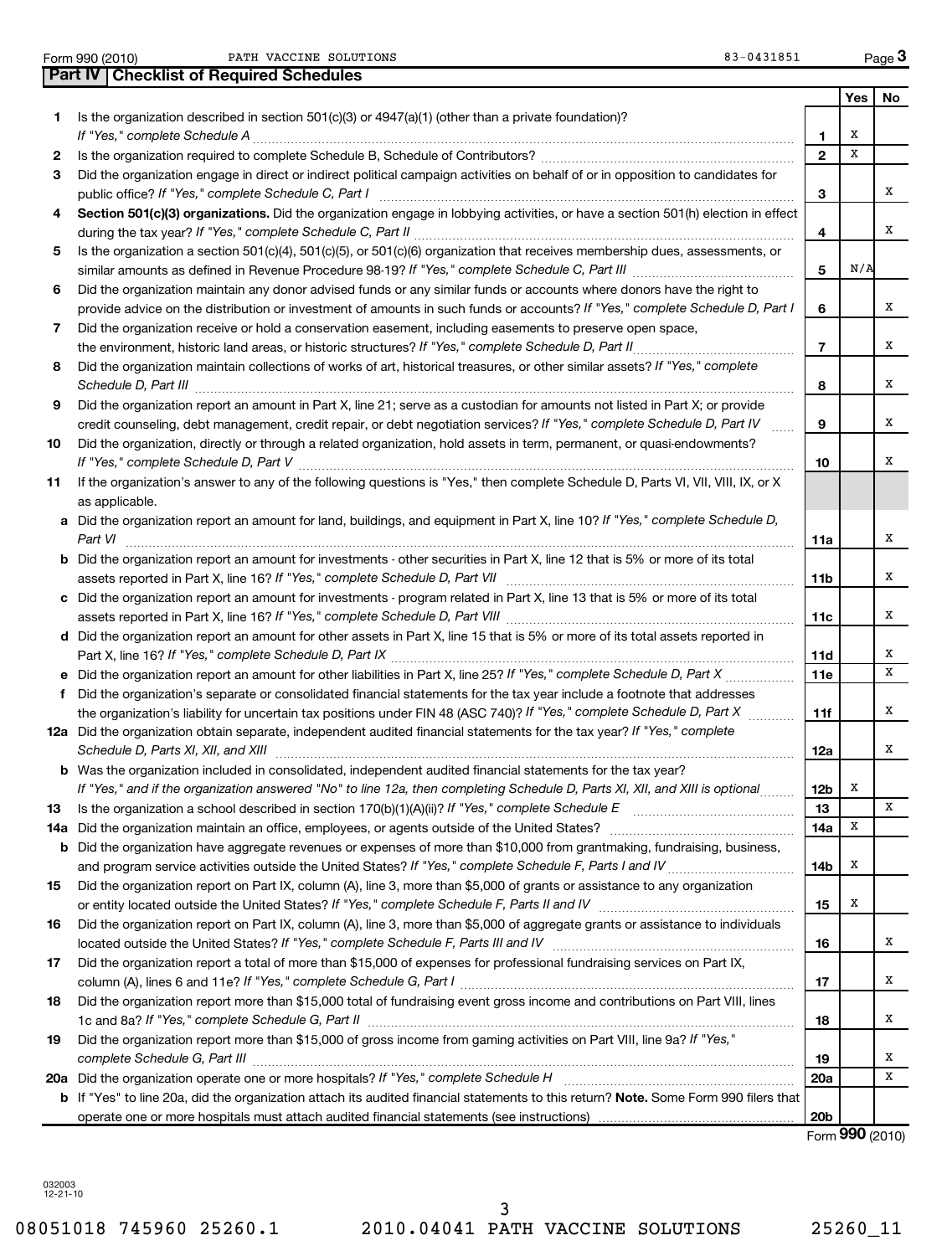Form 990 (2010) Page PATH VACCINE SOLUTIONS 83-0431851

|    | Part IV   Checklist of Required Schedules (continued)                                                                                                                                                                     |     |     |           |
|----|---------------------------------------------------------------------------------------------------------------------------------------------------------------------------------------------------------------------------|-----|-----|-----------|
|    |                                                                                                                                                                                                                           |     | Yes | <b>No</b> |
| 21 | Did the organization report more than \$5,000 of grants and other assistance to governments and organizations in the                                                                                                      |     |     |           |
|    |                                                                                                                                                                                                                           | 21  | Х   |           |
| 22 | Did the organization report more than \$5,000 of grants and other assistance to individuals in the United States on Part IX,<br>column (A), line 2? If "Yes," complete Schedule I, Parts I and III                        | 22  |     | х         |
| 23 | Did the organization answer "Yes" to Part VII, Section A, line 3, 4, or 5 about compensation of the organization's current                                                                                                |     |     |           |
|    | and former officers, directors, trustees, key employees, and highest compensated employees? If "Yes," complete<br>Schedule J                                                                                              | 23  | Х   |           |
|    | 24a Did the organization have a tax-exempt bond issue with an outstanding principal amount of more than \$100,000 as of the                                                                                               |     |     |           |
|    | last day of the year, that was issued after December 31, 2002? If "Yes," answer lines 24b through 24d and complete                                                                                                        |     |     |           |
|    | Schedule K. If "No", go to line 25                                                                                                                                                                                        | 24a |     | х         |
| b  | Did the organization invest any proceeds of tax-exempt bonds beyond a temporary period exception?                                                                                                                         | 24b |     |           |
| с  | Did the organization maintain an escrow account other than a refunding escrow at any time during the year to defease                                                                                                      | 24c |     |           |
|    |                                                                                                                                                                                                                           | 24d |     |           |
|    | 25a Section 501(c)(3) and 501(c)(4) organizations. Did the organization engage in an excess benefit transaction with a                                                                                                    |     |     |           |
|    |                                                                                                                                                                                                                           | 25a |     | x         |
|    | <b>b</b> Is the organization aware that it engaged in an excess benefit transaction with a disqualified person in a prior year, and                                                                                       |     |     |           |
|    | that the transaction has not been reported on any of the organization's prior Forms 990 or 990-EZ? If "Yes," complete                                                                                                     |     |     |           |
|    | Schedule L, Part I                                                                                                                                                                                                        | 25b |     | х         |
| 26 | Was a loan to or by a current or former officer, director, trustee, key employee, highly compensated employee, or disqualified                                                                                            |     |     |           |
|    | person outstanding as of the end of the organization's tax year? If "Yes," complete Schedule L, Part II manufaction of the end of the organization's tax year? If "Yes," complete Schedule L, Part II                     | 26  |     | x         |
| 27 | Did the organization provide a grant or other assistance to an officer, director, trustee, key employee, substantial                                                                                                      |     |     |           |
|    | contributor, or a grant selection committee member, or to a person related to such an individual? If "Yes," complete<br>Schedule L, Part III                                                                              | 27  |     | х         |
| 28 | Was the organization a party to a business transaction with one of the following parties (see Schedule L, Part IV                                                                                                         |     |     |           |
|    | instructions for applicable filing thresholds, conditions, and exceptions):                                                                                                                                               |     |     |           |
| а  | A current or former officer, director, trustee, or key employee? If "Yes," complete Schedule L, Part IV                                                                                                                   | 28a |     | х         |
| b  | A family member of a current or former officer, director, trustee, or key employee? If "Yes," complete Schedule L, Part IV                                                                                                | 28b |     | x         |
| с  | An entity of which a current or former officer, director, trustee, or key employee (or a family member thereof) was an officer,<br>director, trustee, or direct or indirect owner? If "Yes," complete Schedule L, Part IV | 28c |     | х         |
| 29 | Did the organization receive more than \$25,000 in non-cash contributions? If "Yes," complete Schedule M                                                                                                                  | 29  |     | X         |
| 30 | Did the organization receive contributions of art, historical treasures, or other similar assets, or qualified conservation                                                                                               | 30  |     | х         |
| 31 | Did the organization liquidate, terminate, or dissolve and cease operations?                                                                                                                                              |     |     |           |
|    |                                                                                                                                                                                                                           | 31  |     | х         |
| 32 | Did the organization sell, exchange, dispose of, or transfer more than 25% of its net assets? If "Yes," complete<br>Schedule N, Part II                                                                                   | 32  |     | Х         |
| 33 | Did the organization own 100% of an entity disregarded as separate from the organization under Regulations                                                                                                                |     |     |           |
|    | sections 301.7701-2 and 301.7701-3? If "Yes," complete Schedule R, Part I [1] [1] [1] [1] [1] [1] sections 301.7701-2 and 301.7701-3? If "Yes," complete Schedule R, Part I                                               | 33  |     | х         |
| 34 | Was the organization related to any tax-exempt or taxable entity?                                                                                                                                                         | 34  | Х   |           |
| 35 |                                                                                                                                                                                                                           | 35  |     | X         |
| a  | Did the organization receive any payment from or engage in any transaction with a controlled entity within the meaning of                                                                                                 |     |     |           |
|    | Section 501(c)(3) organizations. Did the organization make any transfers to an exempt non-charitable related organization?                                                                                                |     |     |           |
| 36 |                                                                                                                                                                                                                           | 36  |     | х         |
| 37 | Did the organization conduct more than 5% of its activities through an entity that is not a related organization                                                                                                          |     |     |           |
|    |                                                                                                                                                                                                                           | 37  |     | х         |
| 38 | Did the organization complete Schedule O and provide explanations in Schedule O for Part VI, lines 11 and 19?                                                                                                             |     |     |           |
|    |                                                                                                                                                                                                                           | 38  | Х   |           |

Form (2010) **990**

032004 12-21-10

**4**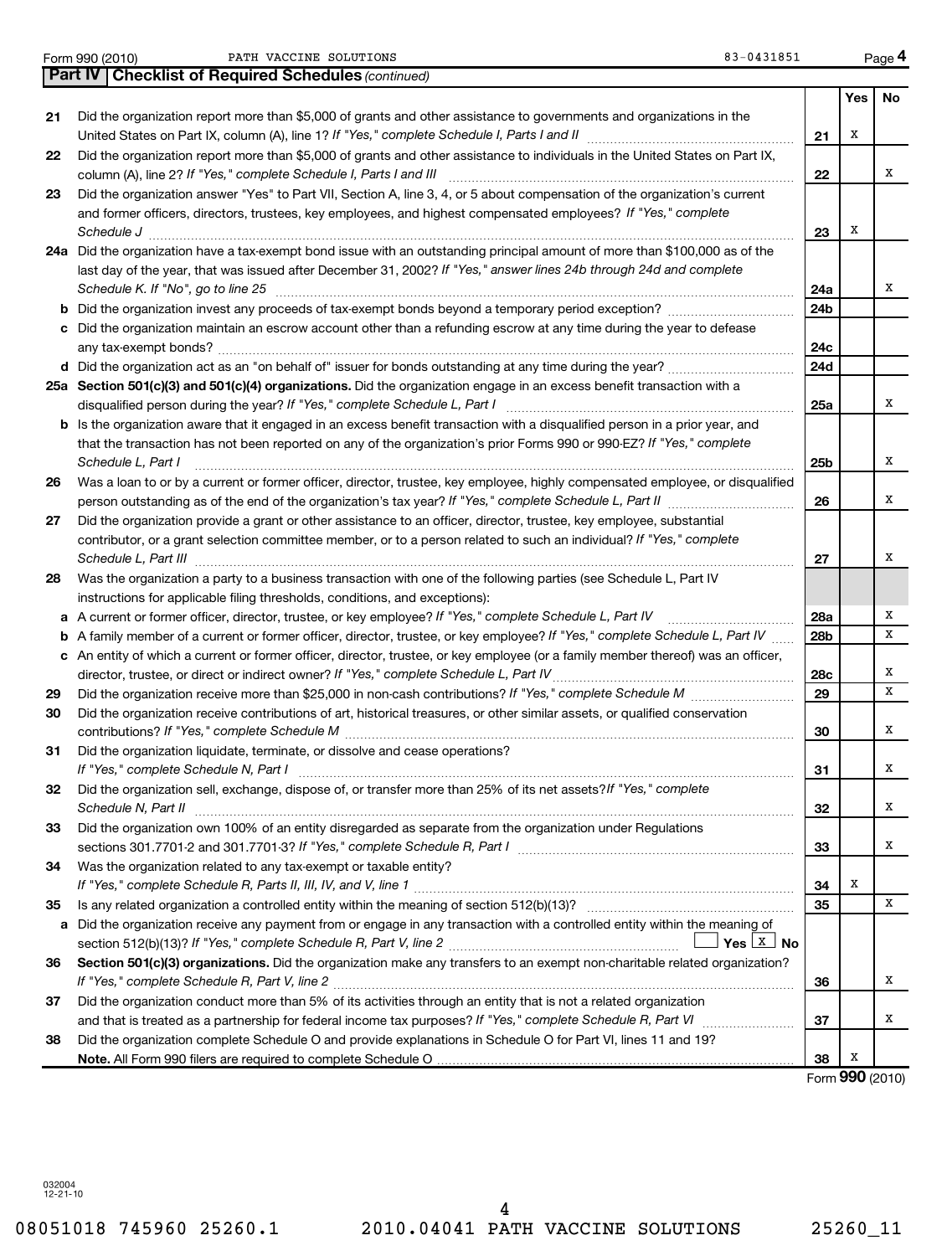|               | 83-0431851<br>PATH VACCINE SOLUTIONS<br>Form 990 (2010)                                                                                                                                                                                                            |                |     | Page 5          |
|---------------|--------------------------------------------------------------------------------------------------------------------------------------------------------------------------------------------------------------------------------------------------------------------|----------------|-----|-----------------|
| <b>Part V</b> | <b>Statements Regarding Other IRS Filings and Tax Compliance</b>                                                                                                                                                                                                   |                |     |                 |
|               | Check if Schedule O contains a response to any question in this Part V                                                                                                                                                                                             |                |     |                 |
|               |                                                                                                                                                                                                                                                                    |                | Yes | No              |
|               | 1a                                                                                                                                                                                                                                                                 |                |     |                 |
|               | $\Omega$<br>1 <sub>b</sub><br><b>b</b> Enter the number of Forms W-2G included in line 1a. Enter -0- if not applicable                                                                                                                                             |                |     |                 |
|               | c Did the organization comply with backup withholding rules for reportable payments to vendors and reportable gaming                                                                                                                                               |                |     |                 |
|               |                                                                                                                                                                                                                                                                    | 1c             |     |                 |
|               | 2a Enter the number of employees reported on Form W-3, Transmittal of Wage and Tax Statements,                                                                                                                                                                     |                |     |                 |
|               | 0<br>filed for the calendar year ending with or within the year covered by this return <i>manumumumum</i><br>2a                                                                                                                                                    |                |     |                 |
|               |                                                                                                                                                                                                                                                                    | 2b             |     |                 |
|               | Note. If the sum of lines 1a and 2a is greater than 250, you may be required to e-file. (see instructions)                                                                                                                                                         |                |     |                 |
|               |                                                                                                                                                                                                                                                                    | За             |     | х               |
|               | <b>b</b> If "Yes," has it filed a Form 990-T for this year? If "No," provide an explanation in Schedule O                                                                                                                                                          | 3 <sub>b</sub> |     |                 |
|               | 4a At any time during the calendar year, did the organization have an interest in, or a signature or other authority over, a                                                                                                                                       |                |     |                 |
|               | financial account in a foreign country (such as a bank account, securities account, or other financial account)?                                                                                                                                                   | 4a             |     | х               |
|               | <b>b</b> If "Yes," enter the name of the foreign country:                                                                                                                                                                                                          |                |     |                 |
|               | See instructions for filing requirements for Form TD F 90-22.1, Report of Foreign Bank and Financial Accounts.                                                                                                                                                     |                |     |                 |
|               |                                                                                                                                                                                                                                                                    | 5a             |     | х               |
|               |                                                                                                                                                                                                                                                                    | 5 <sub>b</sub> |     | х               |
|               |                                                                                                                                                                                                                                                                    | 5c             |     |                 |
|               | 6a Does the organization have annual gross receipts that are normally greater than \$100,000, and did the organization solicit                                                                                                                                     |                |     |                 |
|               |                                                                                                                                                                                                                                                                    | 6a             |     | х               |
|               | b If "Yes," did the organization include with every solicitation an express statement that such contributions or gifts                                                                                                                                             |                |     |                 |
|               | were not tax deductible?                                                                                                                                                                                                                                           | 6b             |     |                 |
| 7             | Organizations that may receive deductible contributions under section 170(c).                                                                                                                                                                                      |                |     |                 |
| a             | Did the organization receive a payment in excess of \$75 made partly as a contribution and partly for goods and services provided to the payor?                                                                                                                    | 7a             |     | х               |
|               |                                                                                                                                                                                                                                                                    | 7b             |     |                 |
|               | c Did the organization sell, exchange, or otherwise dispose of tangible personal property for which it was required                                                                                                                                                |                |     | х               |
|               | 7d                                                                                                                                                                                                                                                                 | 7c             |     |                 |
|               | d If "Yes," indicate the number of Forms 8282 filed during the year manufactured in the set of the number of Forms 8282 filed during the year<br>e Did the organization receive any funds, directly or indirectly, to pay premiums on a personal benefit contract? | 7е             |     | х               |
| f             |                                                                                                                                                                                                                                                                    | 7f             |     | х               |
|               | g If the organization received a contribution of qualified intellectual property, did the organization file Form 8899 as required?                                                                                                                                 | 7g             | N/A |                 |
|               | h If the organization received a contribution of cars, boats, airplanes, or other vehicles, did the organization file a Form 1098-C?                                                                                                                               | 7h             | N/A |                 |
| 8             | Sponsoring organizations maintaining donor advised funds and section 509(a)(3) supporting organizations. Did the supporting $N/A$                                                                                                                                  |                |     |                 |
|               | organization, or a donor advised fund maintained by a sponsoring organization, have excess business holdings at any time during the year?                                                                                                                          | 8              |     |                 |
| 9             | Sponsoring organizations maintaining donor advised funds.                                                                                                                                                                                                          |                |     |                 |
| а             | N/A                                                                                                                                                                                                                                                                | 9а             |     |                 |
| b             | N/A                                                                                                                                                                                                                                                                | 9b             |     |                 |
| 10            | Section 501(c)(7) organizations. Enter:                                                                                                                                                                                                                            |                |     |                 |
| а             | 10a                                                                                                                                                                                                                                                                |                |     |                 |
|               | <b>b</b> Gross receipts, included on Form 990, Part VIII, line 12, for public use of club facilities <i>manument</i> .<br>10 <sub>b</sub>                                                                                                                          |                |     |                 |
| 11            | Section 501(c)(12) organizations. Enter:                                                                                                                                                                                                                           |                |     |                 |
|               | N/A<br>11a                                                                                                                                                                                                                                                         |                |     |                 |
|               | <b>b</b> Gross income from other sources (Do not net amounts due or paid to other sources against                                                                                                                                                                  |                |     |                 |
|               | amounts due or received from them.)<br>11b                                                                                                                                                                                                                         |                |     |                 |
|               | 12a Section 4947(a)(1) non-exempt charitable trusts. Is the organization filing Form 990 in lieu of Form 1041?                                                                                                                                                     | 12a            |     |                 |
|               | <b>b</b> If "Yes," enter the amount of tax-exempt interest received or accrued during the year $\ldots$ . N/A.<br>12 <sub>b</sub>                                                                                                                                  |                |     |                 |
| 13            | Section 501(c)(29) qualified nonprofit health insurance issuers.                                                                                                                                                                                                   |                |     |                 |
|               | N/A                                                                                                                                                                                                                                                                | 13a            |     |                 |
|               | Note. See the instructions for additional information the organization must report on Schedule O.                                                                                                                                                                  |                |     |                 |
|               | <b>b</b> Enter the amount of reserves the organization is required to maintain by the states in which the                                                                                                                                                          |                |     |                 |
|               | 13b                                                                                                                                                                                                                                                                |                |     |                 |
|               | 13c                                                                                                                                                                                                                                                                |                |     |                 |
|               |                                                                                                                                                                                                                                                                    | 14a            |     | х               |
|               |                                                                                                                                                                                                                                                                    | 14b            |     |                 |
|               |                                                                                                                                                                                                                                                                    |                |     | Form 990 (2010) |

| 032005      |  |
|-------------|--|
| - 10<br>-21 |  |

5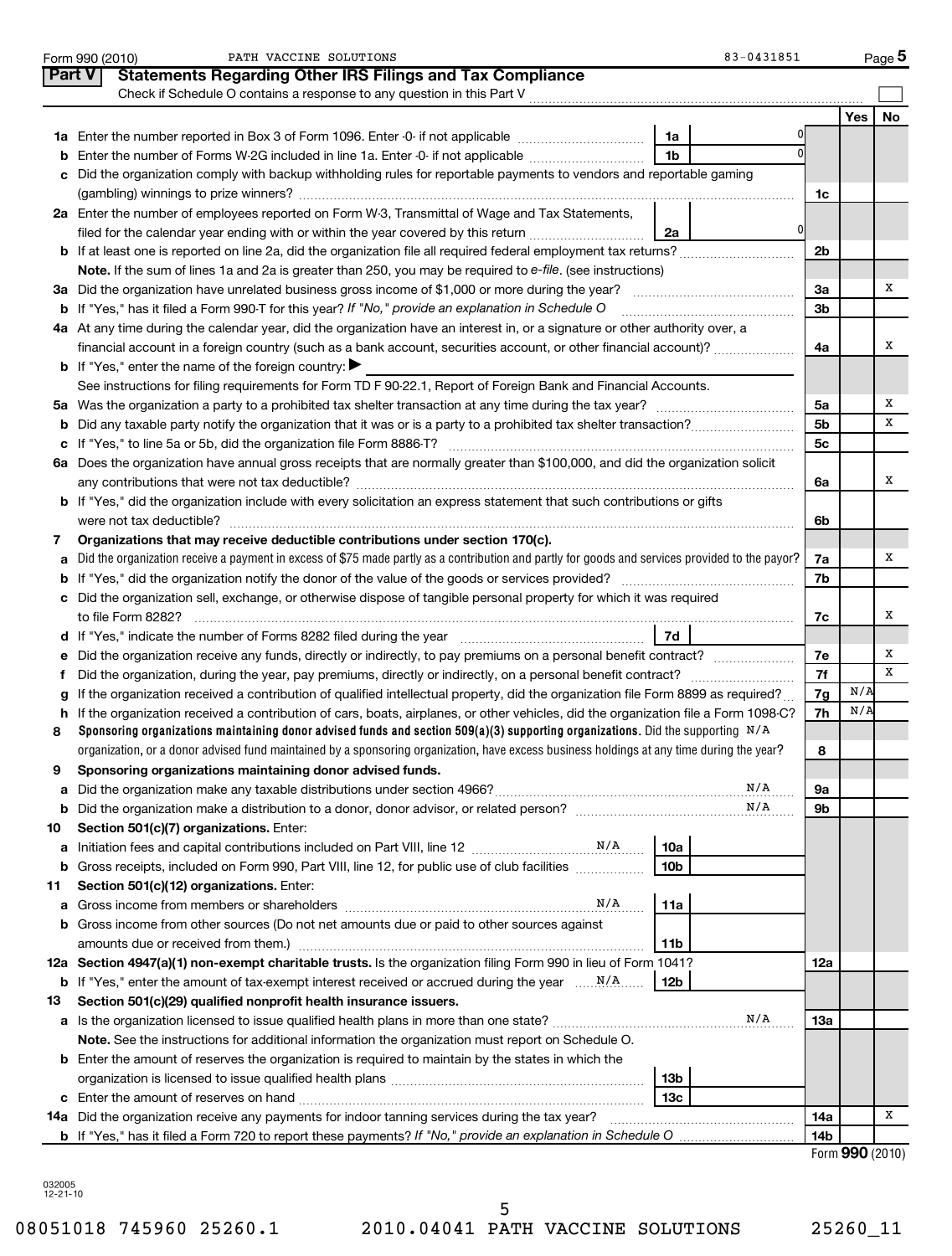|                | PATH VACCINE SOLUTIONS<br>Form 990 (2010)                                                                                                                          | 83-0431851 |                 |     | Page 6          |
|----------------|--------------------------------------------------------------------------------------------------------------------------------------------------------------------|------------|-----------------|-----|-----------------|
|                | <b>Part VI Governance, Management, and Disclosure</b> For each "Yes" response to lines 2 through 7b below, and for a "No" response                                 |            |                 |     |                 |
|                | to line 8a, 8b, or 10b below, describe the circumstances, processes, or changes in Schedule O. See instructions.                                                   |            |                 |     |                 |
|                |                                                                                                                                                                    |            |                 |     | $\mathbf{x}$    |
|                | <b>Section A. Governing Body and Management</b>                                                                                                                    |            |                 |     |                 |
|                |                                                                                                                                                                    |            |                 | Yes | No              |
|                | 1a<br><b>1a</b> Enter the number of voting members of the governing body at the end of the tax year <i>manumum</i>                                                 |            |                 |     |                 |
|                | 1 <sub>b</sub><br><b>b</b> Enter the number of voting members included in line 1a, above, who are independent <i>manumum</i>                                       |            |                 |     |                 |
| $\mathbf{2}$   | Did any officer, director, trustee, or key employee have a family relationship or a business relationship with any other                                           |            |                 |     |                 |
|                | officer, director, trustee, or key employee?                                                                                                                       |            | 2               |     | х               |
| 3              | Did the organization delegate control over management duties customarily performed by or under the direct supervision                                              |            |                 |     |                 |
|                | of officers, directors or trustees, or key employees to a management company or other person?                                                                      |            | 3               |     | х               |
| 4              | Did the organization make any significant changes to its governing documents since the prior Form 990 was filed?                                                   |            | 4               |     | x               |
| 5              |                                                                                                                                                                    |            | 5               |     | х               |
| 6              |                                                                                                                                                                    |            | 6               |     | х               |
|                | 7a Does the organization have members, stockholders, or other persons who may elect one or more members of the                                                     |            |                 |     |                 |
|                | governing body?                                                                                                                                                    |            | 7a              |     | х               |
|                |                                                                                                                                                                    |            | 7b              |     | x               |
| 8              | Did the organization contemporaneously document the meetings held or written actions undertaken during the year                                                    |            |                 |     |                 |
|                | by the following:                                                                                                                                                  |            |                 | х   |                 |
|                | a The governing body?                                                                                                                                              |            | 8а              | х   |                 |
| 9              | Is there any officer, director, trustee, or key employee listed in Part VII, Section A, who cannot be reached at the                                               |            | 8b              |     |                 |
|                | organization's mailing address? If "Yes," provide the names and addresses in Schedule O                                                                            |            | 9               |     | х               |
|                | <b>Section B. Policies</b> (This Section B requests information about policies not required by the Internal Revenue Code.)                                         |            |                 |     |                 |
|                |                                                                                                                                                                    |            |                 | Yes | No              |
|                |                                                                                                                                                                    |            | 10a             |     | x               |
|                | <b>b</b> If "Yes," does the organization have written policies and procedures governing the activities of such chapters, affiliates,                               |            |                 |     |                 |
|                | and branches to ensure their operations are consistent with those of the organization?                                                                             |            | 10 <sub>b</sub> |     |                 |
|                | 11a Has the organization provided a copy of this Form 990 to all members of its governing body before filing the form?                                             |            | 11a             | x   |                 |
|                | <b>b</b> Describe in Schedule O the process, if any, used by the organization to review this Form 990.                                                             |            |                 |     |                 |
|                |                                                                                                                                                                    |            | 12a             | х   |                 |
|                | <b>b</b> Are officers, directors or trustees, and key employees required to disclose annually interests that could give rise                                       |            |                 |     |                 |
|                | to conflicts?                                                                                                                                                      |            | 12b             | x   |                 |
|                | c Does the organization regularly and consistently monitor and enforce compliance with the policy? If "Yes," describe                                              |            |                 |     |                 |
|                | in Schedule O how this is done                                                                                                                                     |            | 12c             | Х   |                 |
|                |                                                                                                                                                                    |            | 13              | Х   |                 |
| 14             | Does the organization have a written document retention and destruction policy?                                                                                    |            | 14              | х   |                 |
| 15             | Did the process for determining compensation of the following persons include a review and approval by independent                                                 |            |                 |     |                 |
|                | persons, comparability data, and contemporaneous substantiation of the deliberation and decision?                                                                  |            |                 |     |                 |
|                |                                                                                                                                                                    |            | 15a             |     | х               |
|                |                                                                                                                                                                    |            | 15b             |     | х               |
|                | If "Yes" to line 15a or 15b, describe the process in Schedule O. (See instructions.)                                                                               |            |                 |     |                 |
|                | <b>16a</b> Did the organization invest in, contribute assets to, or participate in a joint venture or similar arrangement with a                                   |            |                 |     | х               |
|                | taxable entity during the year?<br>b If "Yes," has the organization adopted a written policy or procedure requiring the organization to evaluate its participation |            | 16a             |     |                 |
|                | in joint venture arrangements under applicable federal tax law, and taken steps to safeguard the organization's                                                    |            |                 |     |                 |
|                | exempt status with respect to such arrangements?                                                                                                                   |            | 16b             |     |                 |
|                | <b>Section C. Disclosure</b>                                                                                                                                       |            |                 |     |                 |
| 17             | List the states with which a copy of this Form 990 is required to be filed $\blacktriangleright$ WA                                                                |            |                 |     |                 |
| 18             | Section 6104 requires an organization to make its Forms 1023 (or 1024 if applicable), 990, and 990-T (501(c)(3)s only) available for                               |            |                 |     |                 |
|                | public inspection. Indicate how you make these available. Check all that apply.                                                                                    |            |                 |     |                 |
|                | $\boxed{\mathbf{X}}$ Another's website<br>$\boxed{\mathbf{x}}$ Upon request<br>Own website                                                                         |            |                 |     |                 |
| 19             | Describe in Schedule O whether (and if so, how), the organization makes its governing documents, conflict of interest policy, and financial                        |            |                 |     |                 |
|                | statements available to the public.                                                                                                                                |            |                 |     |                 |
| 20             | State the name, physical address, and telephone number of the person who possesses the books and records of the organization:                                      |            |                 |     |                 |
|                | MARLOW KEE, CHIEF FINANCIAL OFFICER - 206-285-3500                                                                                                                 |            |                 |     |                 |
|                | 2201 WESTLAKE AVE., SUITE 200, SEATTLE, WA 98121                                                                                                                   |            |                 |     |                 |
| 032006         |                                                                                                                                                                    |            |                 |     | Form 990 (2010) |
| $12 - 21 - 10$ |                                                                                                                                                                    |            |                 |     |                 |

08051018 745960 25260.1 2010.04041 PATH VACCINE SOLUTIONS 25260\_11 6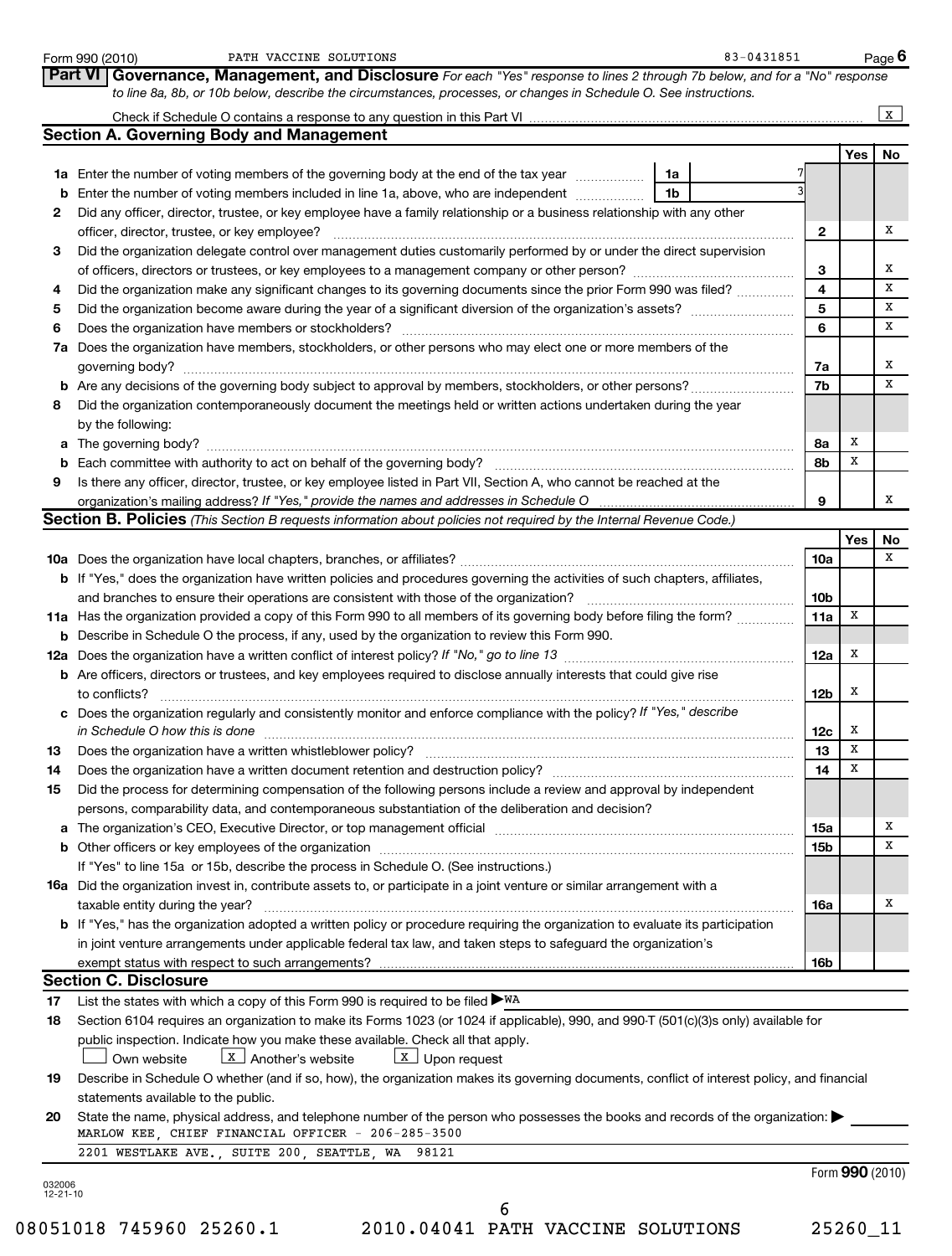| Form 990 (2010) | PATH VACCINE SOLUTIONS                                                                                                                                                                                                               | 83-0431851 | Page |
|-----------------|--------------------------------------------------------------------------------------------------------------------------------------------------------------------------------------------------------------------------------------|------------|------|
|                 | Part VII Compensation of Officers, Directors, Trustees, Key Employees, Highest Compensated                                                                                                                                           |            |      |
|                 | <b>Employees, and Independent Contractors</b>                                                                                                                                                                                        |            |      |
|                 | Check if Schedule O contains a response to any question in this Part VII                                                                                                                                                             |            |      |
|                 | Section A. Officers, Directors, Trustees, Key Employees, and Highest Compensated Employees                                                                                                                                           |            |      |
|                 | 1a Complete this table for all persons required to be listed. Report compensation for the calendar year ending with or within the organization's tax year.                                                                           |            |      |
|                 | • List all of the organization's current officers, directors, trustees (whether individuals or organizations), regardless of amount of compensation.<br>Enter $-0$ in columns $(D)$ , $(E)$ , and $(F)$ if no compensation was paid. |            |      |

**•** List all of the organization's **current** key employees, if any. See instructions for definition of "key employee."

 $\bullet$  List the organization's five  $\tt current$  highest compensated employees (other than an officer, director, trustee, or key employee) who received reportable compensation (Box 5 of Form W-2 and/or Box 7 of Form 1099-MISC) of more than \$100,000 from the organization and any related organizations .

 $\bullet$  List all of the organization's former officers, key employees, and highest compensated employees who received more than \$100,000 of reportable compensation from the organization and any related organizations.

**•** List all of the organization's former directors or trustees that received, in the capacity as a former director or trustee of the organization, more than \$10,000 of reportable compensation from the organization and any related organizations.

List persons in the following order: individual trustees or directors; institutional trustees; officers; key employees; highest compensated employees; and former such persons.

Check this box if neither the organization nor any related organization compensated any current officer, director, or trustee.  $\left\vert \cdot\right\vert$ 

| (A)                    | (C)<br>(B)                                                                                   |                                |                       |         |              |                                                           |        | (D)                                                            | (F)                                                              |                                                                                                |  |
|------------------------|----------------------------------------------------------------------------------------------|--------------------------------|-----------------------|---------|--------------|-----------------------------------------------------------|--------|----------------------------------------------------------------|------------------------------------------------------------------|------------------------------------------------------------------------------------------------|--|
| Name and Title         | Average                                                                                      | Position                       |                       |         |              |                                                           |        | Reportable                                                     | Reportable                                                       | Estimated                                                                                      |  |
|                        | hours per<br>week<br>(describe<br>hours for<br>related<br>organizations<br>in Schedule<br>O) | Individual trustee or director | Institutional trustee | Officer | Key employee | (check all that apply)<br>Highest compensated<br>employee | Former | compensation<br>from<br>the<br>organization<br>(W-2/1099-MISC) | compensation<br>from related<br>organizations<br>(W-2/1099-MISC) | amount of<br>other<br>compensation<br>from the<br>organization<br>and related<br>organizations |  |
| CHRISTOPHER J ELIAS    |                                                                                              |                                |                       |         |              |                                                           |        |                                                                |                                                                  |                                                                                                |  |
| CHAIR                  | 1.00                                                                                         | X                              |                       | X       |              |                                                           |        | $\mathsf{0}$ .                                                 | 516,893.                                                         | 39,394.                                                                                        |  |
| JACQUELINE D SHERRIS   |                                                                                              |                                |                       |         |              |                                                           |        |                                                                |                                                                  |                                                                                                |  |
| VICE CHAIR             | 1.00                                                                                         | X                              |                       | X       |              |                                                           |        | $\mathfrak o$ .                                                | 237,944.                                                         | 28, 352.                                                                                       |  |
| ERIC G WALKER          |                                                                                              |                                |                       |         |              |                                                           |        |                                                                |                                                                  |                                                                                                |  |
| TREASURER              | 1.00                                                                                         | X                              |                       | X       |              |                                                           |        | $\mathsf{0}$ .                                                 | 224,097.                                                         | 35, 303.                                                                                       |  |
| DAN LASTER             |                                                                                              |                                |                       |         |              |                                                           |        |                                                                |                                                                  |                                                                                                |  |
| <b>DIRECTOR</b>        | 1.00                                                                                         | $\mathbf{x}$                   |                       |         |              |                                                           |        | $\mathfrak o$ .                                                | 208,322.                                                         | 26,579.                                                                                        |  |
| N REGINA RABINOVICH    |                                                                                              |                                |                       |         |              |                                                           |        |                                                                |                                                                  |                                                                                                |  |
| <b>DIRECTOR</b>        | 1.00                                                                                         | $\mathbf{x}$                   |                       |         |              |                                                           |        | $\mathsf{0}$ .                                                 | $\mathsf{0}$ .                                                   | $\mathbf 0$ .                                                                                  |  |
| DOUGLAS HOLTZMAN       |                                                                                              |                                |                       |         |              |                                                           |        |                                                                |                                                                  |                                                                                                |  |
| DIRECTOR               | 1,00                                                                                         | X                              |                       |         |              |                                                           |        | $\mathsf{0}$ .                                                 | $\mathbf{0}$                                                     | $\mathbf 0$ .                                                                                  |  |
| TOM BREWER             |                                                                                              |                                |                       |         |              |                                                           |        |                                                                |                                                                  |                                                                                                |  |
| DIRECTOR               | 1.00                                                                                         | X                              |                       |         |              |                                                           |        | $\mathsf{0}$ .                                                 | $\mathbf 0$ .                                                    | $\mathbf 0$ .                                                                                  |  |
| DAVID ALLI             |                                                                                              |                                |                       |         |              |                                                           |        |                                                                |                                                                  |                                                                                                |  |
| <b>BOARD SECRETARY</b> | 1.00                                                                                         |                                |                       | X       |              |                                                           |        | $\mathfrak o$ .                                                | 138,991.                                                         | 24,912.                                                                                        |  |
|                        |                                                                                              |                                |                       |         |              |                                                           |        |                                                                |                                                                  |                                                                                                |  |
|                        |                                                                                              |                                |                       |         |              |                                                           |        |                                                                |                                                                  |                                                                                                |  |
|                        |                                                                                              |                                |                       |         |              |                                                           |        |                                                                |                                                                  |                                                                                                |  |
|                        |                                                                                              |                                |                       |         |              |                                                           |        |                                                                |                                                                  |                                                                                                |  |
|                        |                                                                                              |                                |                       |         |              |                                                           |        |                                                                |                                                                  |                                                                                                |  |
|                        |                                                                                              |                                |                       |         |              |                                                           |        |                                                                |                                                                  |                                                                                                |  |
| 032007 12-21-10        |                                                                                              |                                |                       |         |              | 7                                                         |        |                                                                |                                                                  | Form 990 (2010)                                                                                |  |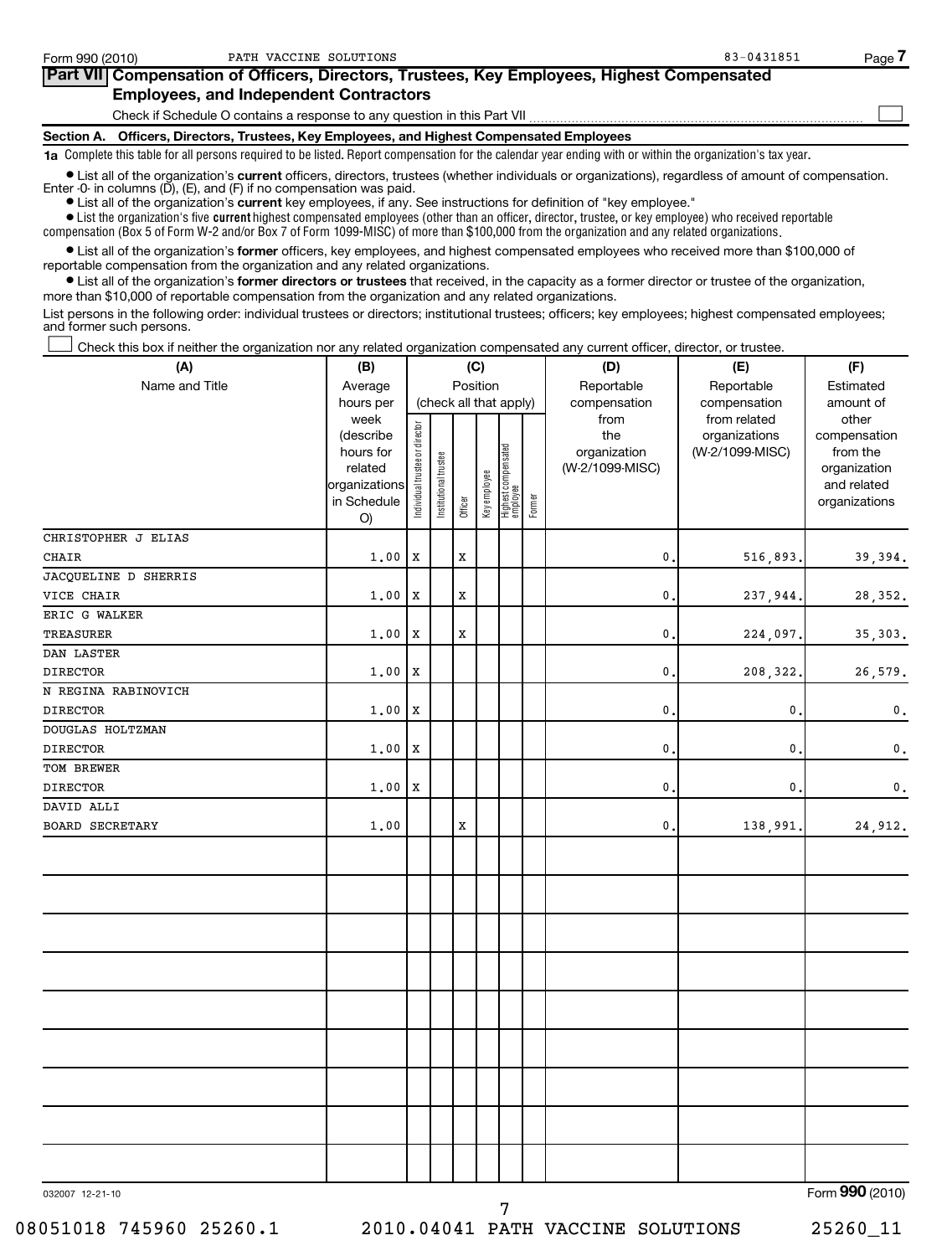|   | PATH VACCINE SOLUTIONS<br>Form 990 (2010)                                                                                                                                                                                       |                                                                         |                                                                                        |                       |         |              |                                 |                                                   |                                        | 83-0431851                             |                |                |                                                                          | Page 8          |
|---|---------------------------------------------------------------------------------------------------------------------------------------------------------------------------------------------------------------------------------|-------------------------------------------------------------------------|----------------------------------------------------------------------------------------|-----------------------|---------|--------------|---------------------------------|---------------------------------------------------|----------------------------------------|----------------------------------------|----------------|----------------|--------------------------------------------------------------------------|-----------------|
|   | <b>Part VII</b><br>Section A. Officers, Directors, Trustees, Key Employees, and Highest Compensated Employees (continued)                                                                                                       |                                                                         |                                                                                        |                       |         |              |                                 |                                                   |                                        |                                        |                |                |                                                                          |                 |
|   | (A)<br>Name and title                                                                                                                                                                                                           | (B)<br>Average<br>hours per<br>week                                     | (C)<br>(D)<br>Position<br>Reportable<br>(check all that apply)<br>compensation<br>from |                       |         |              |                                 | (E)<br>Reportable<br>compensation<br>from related |                                        | (F)<br>Estimated<br>amount of<br>other |                |                |                                                                          |                 |
|   |                                                                                                                                                                                                                                 | (describe<br>hours for<br>related<br>organizations<br>in Schedule<br>O) | Individual trustee or director                                                         | Institutional trustee | Officer | Key employee | Highest compensated<br>employee | Former                                            | the<br>organization<br>(W-2/1099-MISC) | organizations<br>(W-2/1099-MISC)       |                |                | compensation<br>from the<br>organization<br>and related<br>organizations |                 |
|   |                                                                                                                                                                                                                                 |                                                                         |                                                                                        |                       |         |              |                                 |                                                   |                                        |                                        |                |                |                                                                          |                 |
|   |                                                                                                                                                                                                                                 |                                                                         |                                                                                        |                       |         |              |                                 |                                                   |                                        |                                        |                |                |                                                                          |                 |
|   |                                                                                                                                                                                                                                 |                                                                         |                                                                                        |                       |         |              |                                 |                                                   |                                        |                                        |                |                |                                                                          |                 |
|   |                                                                                                                                                                                                                                 |                                                                         |                                                                                        |                       |         |              |                                 |                                                   |                                        |                                        |                |                |                                                                          |                 |
|   |                                                                                                                                                                                                                                 |                                                                         |                                                                                        |                       |         |              |                                 |                                                   |                                        |                                        |                |                |                                                                          |                 |
|   |                                                                                                                                                                                                                                 |                                                                         |                                                                                        |                       |         |              |                                 |                                                   |                                        |                                        |                |                |                                                                          |                 |
|   |                                                                                                                                                                                                                                 |                                                                         |                                                                                        |                       |         |              |                                 |                                                   |                                        |                                        |                |                |                                                                          |                 |
|   | 1b Sub-total<br>c Total from continuation sheets to Part VII, Section A                                                                                                                                                         |                                                                         |                                                                                        |                       |         |              |                                 |                                                   | 0.<br>0.                               | 1,326,247.                             | $\mathbf{0}$ . | 154,540.<br>0. |                                                                          |                 |
| 2 | Total number of individuals (including but not limited to those listed above) who received more than \$100,000 in reportable                                                                                                    |                                                                         |                                                                                        |                       |         |              |                                 |                                                   | $\mathbf{0}$ .                         | 1,326,247.                             |                |                |                                                                          | 154,540.        |
|   | compensation from the organization $\blacktriangleright$                                                                                                                                                                        |                                                                         |                                                                                        |                       |         |              |                                 |                                                   |                                        |                                        |                |                | Yes                                                                      | 0<br>No         |
| з | Did the organization list any former officer, director or trustee, key employee, or highest compensated employee on<br>line 1a? If "Yes," complete Schedule J for such individual                                               |                                                                         |                                                                                        |                       |         |              |                                 |                                                   |                                        |                                        |                | 3              |                                                                          | X               |
| 4 | For any individual listed on line 1a, is the sum of reportable compensation and other compensation from the organization<br>and related organizations greater than \$150,000? If "Yes," complete Schedule J for such individual |                                                                         |                                                                                        |                       |         |              |                                 |                                                   |                                        |                                        |                | 4              | Х                                                                        |                 |
| 5 | Did any person listed on line 1a receive or accrue compensation from any unrelated organization or individual for services<br>rendered to the organization? If "Yes," complete Schedule J for such person                       |                                                                         |                                                                                        |                       |         |              |                                 |                                                   |                                        |                                        |                | 5              |                                                                          | X               |
| 1 | <b>Section B. Independent Contractors</b><br>Complete this table for your five highest compensated independent contractors that received more than \$100,000 of compensation from                                               |                                                                         |                                                                                        |                       |         |              |                                 |                                                   |                                        |                                        |                |                |                                                                          |                 |
|   | NONE<br>the organization.<br>(A)<br>Name and business address                                                                                                                                                                   |                                                                         |                                                                                        |                       |         |              |                                 |                                                   | (B)<br>Description of services         |                                        |                | (C)            | Compensation                                                             |                 |
|   |                                                                                                                                                                                                                                 |                                                                         |                                                                                        |                       |         |              |                                 |                                                   |                                        |                                        |                |                |                                                                          |                 |
|   |                                                                                                                                                                                                                                 |                                                                         |                                                                                        |                       |         |              |                                 |                                                   |                                        |                                        |                |                |                                                                          |                 |
|   |                                                                                                                                                                                                                                 |                                                                         |                                                                                        |                       |         |              |                                 |                                                   |                                        |                                        |                |                |                                                                          |                 |
|   |                                                                                                                                                                                                                                 |                                                                         |                                                                                        |                       |         |              |                                 |                                                   |                                        |                                        |                |                |                                                                          |                 |
| 2 | Total number of independent contractors (including but not limited to those listed above) who received more than<br>\$100,000 in compensation from the organization                                                             |                                                                         |                                                                                        |                       |         |              | 0                               |                                                   |                                        |                                        |                |                |                                                                          |                 |
|   |                                                                                                                                                                                                                                 |                                                                         |                                                                                        |                       |         |              |                                 |                                                   |                                        |                                        |                |                |                                                                          | Form 990 (2010) |

032008 12-21-10

Form **990** (2010)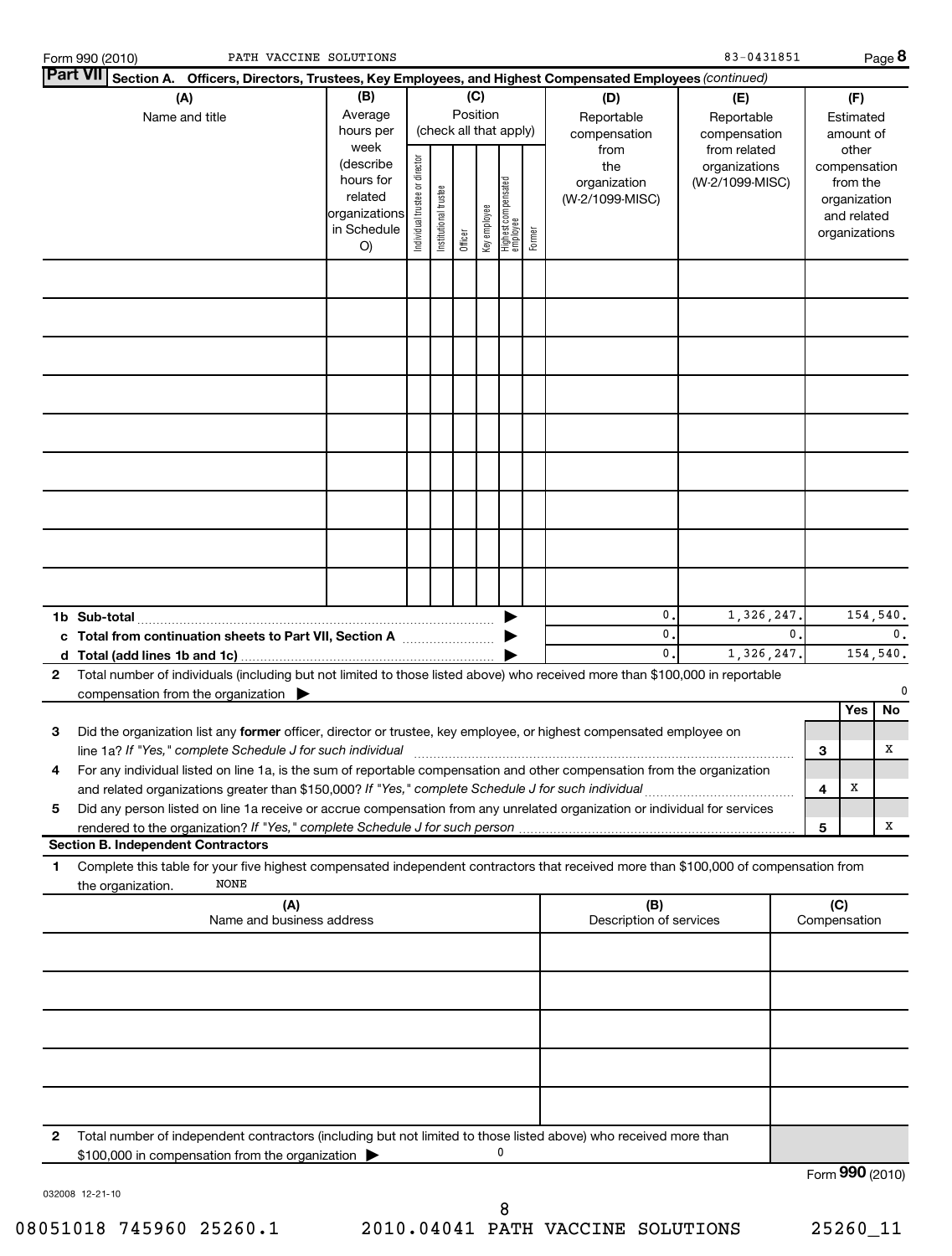| Form 990 (2010)                       |  | PATH VACCI |
|---------------------------------------|--|------------|
| <b>Part VIII Statement of Revenue</b> |  |            |

Form 990 (2010) Page PATH VACCINE SOLUTIONS 83-0431851

**9**

|                            |      |   | <b>Statement of Devenue</b>                           |  |                |                                | (A)<br>Total revenue | (B)<br>Related or<br>exempt function<br>revenue | (C)<br>Unrelated<br>business<br>revenue | (D)<br>Revenue<br>excluded from<br>tax under<br>sections 512,<br>513, or 514 |
|----------------------------|------|---|-------------------------------------------------------|--|----------------|--------------------------------|----------------------|-------------------------------------------------|-----------------------------------------|------------------------------------------------------------------------------|
| gifts, grants              |      |   | 1 a Federated campaigns                               |  | 1a             |                                |                      |                                                 |                                         |                                                                              |
|                            |      |   |                                                       |  | 1b             |                                |                      |                                                 |                                         |                                                                              |
|                            |      |   |                                                       |  | 1c             |                                |                      |                                                 |                                         |                                                                              |
|                            |      |   | d Related organizations                               |  | 1 <sub>d</sub> |                                |                      |                                                 |                                         |                                                                              |
|                            |      |   | e Government grants (contributions)                   |  | 1e             |                                |                      |                                                 |                                         |                                                                              |
|                            |      |   | f All other contributions, gifts, grants, and         |  |                |                                |                      |                                                 |                                         |                                                                              |
|                            |      |   | similar amounts not included above                    |  | 1f             | 32,724,826.                    |                      |                                                 |                                         |                                                                              |
| Contributions,             |      |   | Noncash contributions included in lines 1a-1f: \$     |  |                |                                |                      |                                                 |                                         |                                                                              |
|                            |      |   |                                                       |  |                |                                | 32,724,826.          |                                                 |                                         |                                                                              |
|                            |      |   |                                                       |  |                | <b>Business Code</b>           |                      |                                                 |                                         |                                                                              |
|                            | 2 a  |   | HONORARIA                                             |  |                | 900099                         | 3,500.               | 3,500.                                          |                                         |                                                                              |
|                            |      | b |                                                       |  |                |                                |                      |                                                 |                                         |                                                                              |
|                            |      | с |                                                       |  |                |                                |                      |                                                 |                                         |                                                                              |
|                            |      | d |                                                       |  |                |                                |                      |                                                 |                                         |                                                                              |
| Program Service<br>Revenue |      | е |                                                       |  |                |                                |                      |                                                 |                                         |                                                                              |
|                            |      |   |                                                       |  |                | ▶                              | 3,500.               |                                                 |                                         |                                                                              |
|                            | З    |   | Investment income (including dividends, interest, and |  |                |                                |                      |                                                 |                                         |                                                                              |
|                            |      |   |                                                       |  |                | ▶                              | 53,857.              |                                                 |                                         | 53,857.                                                                      |
|                            | 4    |   | Income from investment of tax-exempt bond proceeds    |  | ▶              |                                |                      |                                                 |                                         |                                                                              |
|                            | 5    |   |                                                       |  |                |                                |                      |                                                 |                                         |                                                                              |
|                            |      |   |                                                       |  | (i) Real       | (ii) Personal                  |                      |                                                 |                                         |                                                                              |
|                            |      |   | 6 a Gross Rents                                       |  |                |                                |                      |                                                 |                                         |                                                                              |
|                            |      |   | <b>b</b> Less: rental expenses                        |  |                |                                |                      |                                                 |                                         |                                                                              |
|                            |      |   | c Rental income or (loss)                             |  |                |                                |                      |                                                 |                                         |                                                                              |
|                            |      |   |                                                       |  |                | ▶                              |                      |                                                 |                                         |                                                                              |
|                            |      |   | <b>7 a</b> Gross amount from sales of                 |  | (i) Securities | (ii) Other                     |                      |                                                 |                                         |                                                                              |
|                            |      |   | assets other than inventory                           |  |                |                                |                      |                                                 |                                         |                                                                              |
|                            |      |   | <b>b</b> Less: cost or other basis                    |  |                |                                |                      |                                                 |                                         |                                                                              |
|                            |      |   | and sales expenses                                    |  |                |                                |                      |                                                 |                                         |                                                                              |
|                            |      |   |                                                       |  |                |                                |                      |                                                 |                                         |                                                                              |
|                            |      |   |                                                       |  |                | ▶                              |                      |                                                 |                                         |                                                                              |
| Ф                          |      |   | 8 a Gross income from fundraising events (not         |  |                |                                |                      |                                                 |                                         |                                                                              |
|                            |      |   | including \$                                          |  | of             |                                |                      |                                                 |                                         |                                                                              |
|                            |      |   | contributions reported on line 1c). See               |  |                |                                |                      |                                                 |                                         |                                                                              |
| <b>Other Revenu</b>        |      |   |                                                       |  | a              |                                |                      |                                                 |                                         |                                                                              |
|                            |      |   |                                                       |  | b              |                                |                      |                                                 |                                         |                                                                              |
|                            |      |   | c Net income or (loss) from fundraising events        |  |                | ▶                              |                      |                                                 |                                         |                                                                              |
|                            |      |   | 9 a Gross income from gaming activities. See          |  |                |                                |                      |                                                 |                                         |                                                                              |
|                            |      |   |                                                       |  |                |                                |                      |                                                 |                                         |                                                                              |
|                            |      |   |                                                       |  | b              |                                |                      |                                                 |                                         |                                                                              |
|                            |      |   | c Net income or (loss) from gaming activities         |  |                | ▶                              |                      |                                                 |                                         |                                                                              |
|                            |      |   | 10 a Gross sales of inventory, less returns           |  |                |                                |                      |                                                 |                                         |                                                                              |
|                            |      |   |                                                       |  |                |                                |                      |                                                 |                                         |                                                                              |
|                            |      |   |                                                       |  | b              |                                |                      |                                                 |                                         |                                                                              |
|                            |      |   | c Net income or (loss) from sales of inventory        |  |                |                                |                      |                                                 |                                         |                                                                              |
|                            |      |   | Miscellaneous Revenue                                 |  |                | <b>Business Code</b><br>900099 |                      |                                                 |                                         |                                                                              |
|                            | 11 a |   | OTHER REIMBURSEMENT                                   |  |                |                                | 7,148.               | 7,148.                                          |                                         |                                                                              |
|                            |      | b |                                                       |  |                |                                |                      |                                                 |                                         |                                                                              |
|                            |      | с |                                                       |  |                |                                |                      |                                                 |                                         |                                                                              |
|                            |      | d |                                                       |  |                |                                | 7,148.               |                                                 |                                         |                                                                              |
|                            | 12   |   |                                                       |  |                |                                | 32,789,331.          | 10,648.                                         | 0.                                      | 53,857.                                                                      |
| 032009<br>$12 - 21 - 10$   |      |   |                                                       |  |                |                                |                      |                                                 |                                         | Form 990 (2010)                                                              |

9

08051018 745960 25260.1 2010.04041 PATH VACCINE SOLUTIONS 25260\_11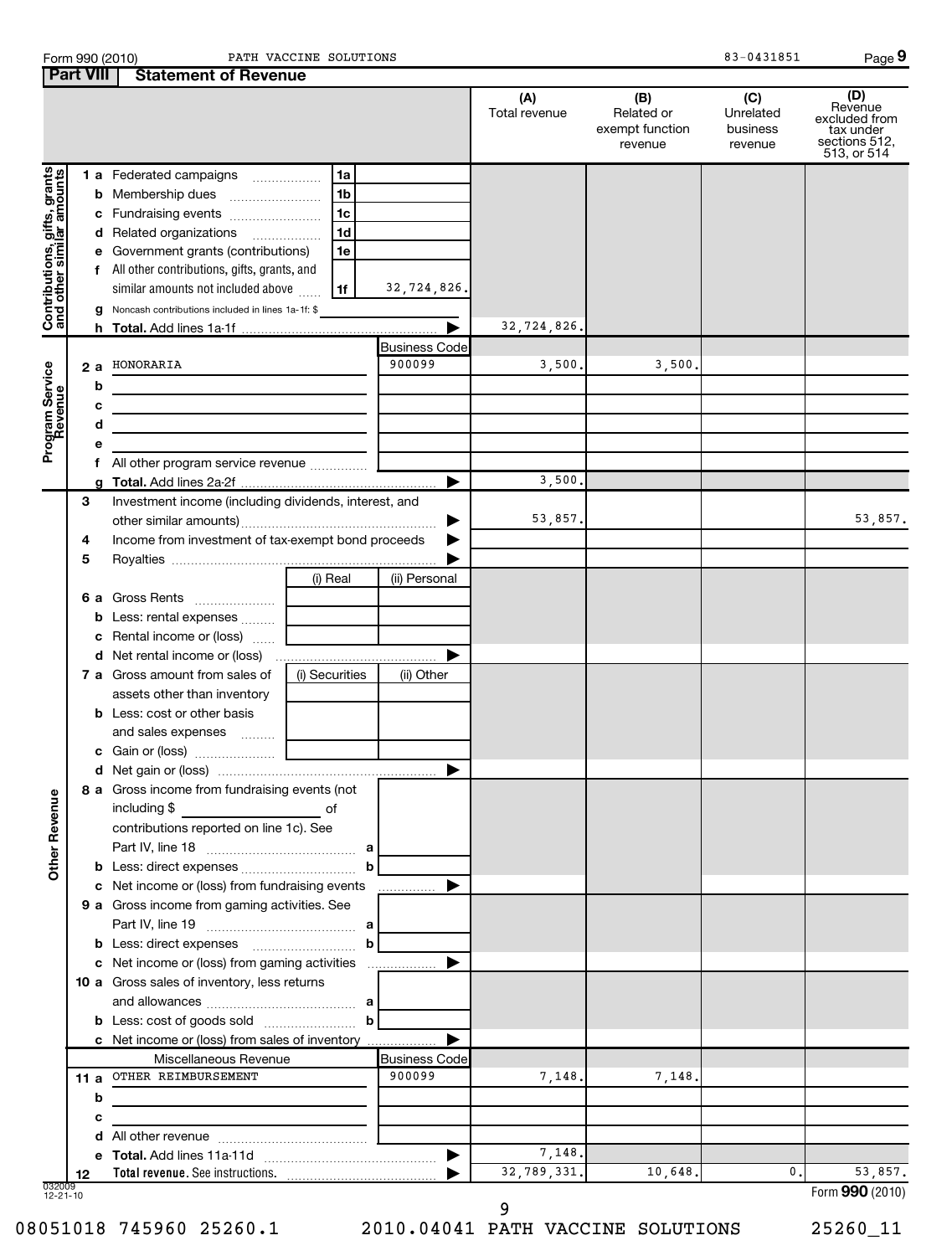**Part IX | Statement of Functional Expenses** 

|              | Section 501(c)(3) and 501(c)(4) organizations must complete all columns.<br>All other organizations must complete column (A) but are not required to complete columns (B), (C), and (D).                      |                       |                                    |                                           |                                |  |  |  |  |  |
|--------------|---------------------------------------------------------------------------------------------------------------------------------------------------------------------------------------------------------------|-----------------------|------------------------------------|-------------------------------------------|--------------------------------|--|--|--|--|--|
|              | Do not include amounts reported on lines 6b,<br>7b, 8b, 9b, and 10b of Part VIII.                                                                                                                             | (A)<br>Total expenses | (B)<br>Program service<br>expenses | (C)<br>Management and<br>general expenses | (D)<br>Fundraising<br>expenses |  |  |  |  |  |
| 1            | Grants and other assistance to governments and                                                                                                                                                                |                       |                                    |                                           |                                |  |  |  |  |  |
|              | organizations in the U.S. See Part IV, line 21                                                                                                                                                                | 16,898,669.           | 16,898,669.                        |                                           |                                |  |  |  |  |  |
| $\mathbf{2}$ | Grants and other assistance to individuals in                                                                                                                                                                 |                       |                                    |                                           |                                |  |  |  |  |  |
|              | the U.S. See Part IV, line 22                                                                                                                                                                                 |                       |                                    |                                           |                                |  |  |  |  |  |
| 3            | Grants and other assistance to governments,                                                                                                                                                                   |                       |                                    |                                           |                                |  |  |  |  |  |
|              | organizations, and individuals outside the U.S.                                                                                                                                                               |                       |                                    |                                           |                                |  |  |  |  |  |
|              |                                                                                                                                                                                                               | 13,762,013.           | 13,762,013.                        |                                           |                                |  |  |  |  |  |
| 4            | Benefits paid to or for members                                                                                                                                                                               |                       |                                    |                                           |                                |  |  |  |  |  |
| 5            | Compensation of current officers, directors,                                                                                                                                                                  |                       |                                    |                                           |                                |  |  |  |  |  |
|              | trustees, and key employees                                                                                                                                                                                   |                       |                                    |                                           |                                |  |  |  |  |  |
| 6            | Compensation not included above, to disqualified                                                                                                                                                              |                       |                                    |                                           |                                |  |  |  |  |  |
|              | persons (as defined under section 4958(f)(1)) and                                                                                                                                                             |                       |                                    |                                           |                                |  |  |  |  |  |
|              | persons described in section 4958(c)(3)(B)                                                                                                                                                                    |                       |                                    |                                           |                                |  |  |  |  |  |
| 7            | Other salaries and wages                                                                                                                                                                                      |                       |                                    |                                           |                                |  |  |  |  |  |
| 8            | Pension plan contributions (include section 401(k)                                                                                                                                                            |                       |                                    |                                           |                                |  |  |  |  |  |
|              | and section 403(b) employer contributions)                                                                                                                                                                    |                       |                                    |                                           |                                |  |  |  |  |  |
| 9            |                                                                                                                                                                                                               |                       |                                    |                                           |                                |  |  |  |  |  |
| 10           |                                                                                                                                                                                                               |                       |                                    |                                           |                                |  |  |  |  |  |
| 11           | Fees for services (non-employees):                                                                                                                                                                            |                       |                                    |                                           |                                |  |  |  |  |  |
| а            |                                                                                                                                                                                                               | 60,024.               | 60,024.                            |                                           |                                |  |  |  |  |  |
| b            |                                                                                                                                                                                                               | 1,010.                | 1,010.                             |                                           |                                |  |  |  |  |  |
| c            |                                                                                                                                                                                                               |                       |                                    |                                           |                                |  |  |  |  |  |
| d            | Professional fundraising services. See Part IV, line 17                                                                                                                                                       |                       |                                    |                                           |                                |  |  |  |  |  |
| e<br>f       | Investment management fees                                                                                                                                                                                    | 7,837.                | 7,837.                             |                                           |                                |  |  |  |  |  |
|              |                                                                                                                                                                                                               | 378,733.              | 378,733.                           |                                           |                                |  |  |  |  |  |
| g<br>12      |                                                                                                                                                                                                               | 15,491.               | 15,491.                            |                                           |                                |  |  |  |  |  |
| 13           |                                                                                                                                                                                                               | 244, 341.             | 244,341                            |                                           |                                |  |  |  |  |  |
| 14           |                                                                                                                                                                                                               | 4,769.                | 4,769.                             |                                           |                                |  |  |  |  |  |
| 15           |                                                                                                                                                                                                               |                       |                                    |                                           |                                |  |  |  |  |  |
| 16           |                                                                                                                                                                                                               |                       |                                    |                                           |                                |  |  |  |  |  |
| 17           |                                                                                                                                                                                                               | 1,358,878.            | 1,358,878.                         |                                           |                                |  |  |  |  |  |
| 18           | Payments of travel or entertainment expenses                                                                                                                                                                  |                       |                                    |                                           |                                |  |  |  |  |  |
|              | for any federal, state, or local public officials                                                                                                                                                             |                       |                                    |                                           |                                |  |  |  |  |  |
| 19           | Conferences, conventions, and meetings                                                                                                                                                                        | 148,536.              | 148,536.                           |                                           |                                |  |  |  |  |  |
| 20           | Interest                                                                                                                                                                                                      |                       |                                    |                                           |                                |  |  |  |  |  |
| 21           |                                                                                                                                                                                                               |                       |                                    |                                           |                                |  |  |  |  |  |
| 22           | Depreciation, depletion, and amortization                                                                                                                                                                     |                       |                                    |                                           |                                |  |  |  |  |  |
| 23           | Insurance                                                                                                                                                                                                     | 12,433.               | 12,433.                            |                                           |                                |  |  |  |  |  |
| 24           | Other expenses. Itemize expenses not covered<br>above. (List miscellaneous expenses in line 24f. If line<br>24f amount exceeds 10% of line 25, column (A)<br>amount, list line 24f expenses on Schedule O.) [ |                       |                                    |                                           |                                |  |  |  |  |  |
| a            | <b>SUBCONTRACTS</b>                                                                                                                                                                                           | 2,876,274.            | 2,876,274.                         |                                           |                                |  |  |  |  |  |
| b            | LAB SUPPLIES                                                                                                                                                                                                  | 67,196.               | 67,196.                            |                                           |                                |  |  |  |  |  |
| c            | TAXES                                                                                                                                                                                                         | 55,118.               | 55,118.                            |                                           |                                |  |  |  |  |  |
| d            | EQUIPMENT R&M & PROCURE                                                                                                                                                                                       | 27,237.               | 27,237.                            |                                           |                                |  |  |  |  |  |
| e            | PROF. DUES/MEMBERSHIPS                                                                                                                                                                                        | 2,582.                | 2,582.                             |                                           |                                |  |  |  |  |  |
| f            | All other expenses                                                                                                                                                                                            | $-146.$               | $-146.$                            |                                           |                                |  |  |  |  |  |
| 25           | Total functional expenses. Add lines 1 through 24f                                                                                                                                                            | 35,920,995.           | 35,920,995.                        | $\mathbf{0}$                              | 0.                             |  |  |  |  |  |
| 26           | <b>Joint costs.</b> Check here $\blacktriangleright \begin{array}{c} \boxed{\mathbf{x}} \end{array}$ if following SOP                                                                                         |                       |                                    |                                           |                                |  |  |  |  |  |
|              | 98-2 (ASC 958-720). Complete this line only if the<br>organization reported in column (B) joint costs from a<br>combined educational campaign and fundraising                                                 |                       |                                    |                                           |                                |  |  |  |  |  |

032010 12-21-10

08051018 745960 25260.1 2010.04041 PATH VACCINE SOLUTIONS 25260\_11 10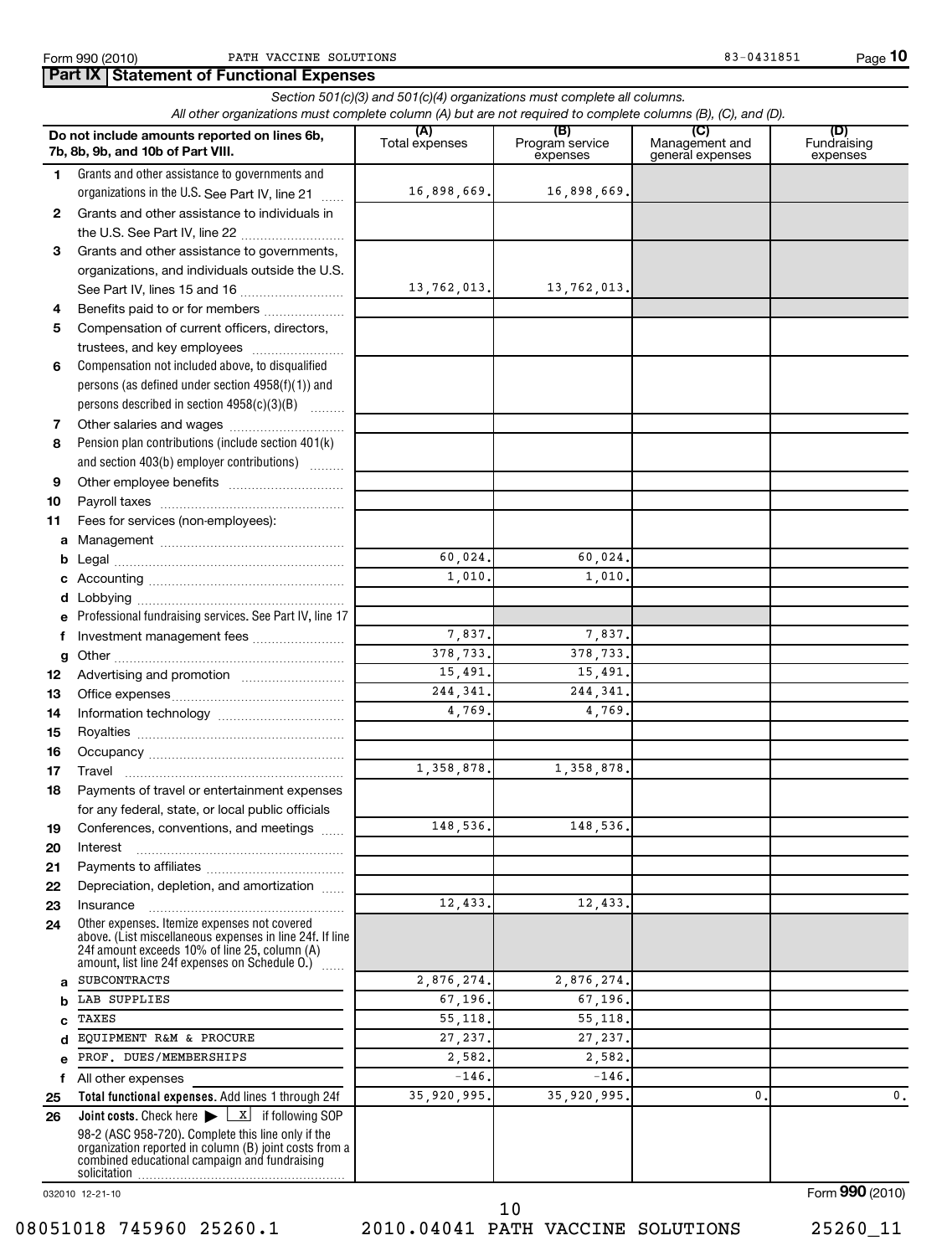Form 990 (2010) Page PATH VACCINE SOLUTIONS 83-0431851

**11**

|                                                                                                                                                                                                                                     | (A)<br>Beginning of year |              | (B)<br>End of year |
|-------------------------------------------------------------------------------------------------------------------------------------------------------------------------------------------------------------------------------------|--------------------------|--------------|--------------------|
| 1                                                                                                                                                                                                                                   |                          | 1            |                    |
| 2                                                                                                                                                                                                                                   | 49, 427, 914.            | $\mathbf{2}$ | 10,065,380.        |
| 3                                                                                                                                                                                                                                   | 103, 363, 592.           | 3            | 80,022,019.        |
| 4                                                                                                                                                                                                                                   | 6,096.                   | 4            | 78,013.            |
| Receivables from current and former officers, directors, trustees, key<br>5                                                                                                                                                         |                          |              |                    |
| employees, and highest compensated employees. Complete Part II                                                                                                                                                                      |                          |              |                    |
| of Schedule L                                                                                                                                                                                                                       |                          | 5            |                    |
| Receivables from other disqualified persons (as defined under section<br>6                                                                                                                                                          |                          |              |                    |
| 4958(f)(1)), persons described in section 4958(c)(3)(B), and contributing                                                                                                                                                           |                          |              |                    |
| employers and sponsoring organizations of section 501(c)(9) voluntary                                                                                                                                                               |                          |              |                    |
|                                                                                                                                                                                                                                     |                          | 6            |                    |
| 7                                                                                                                                                                                                                                   |                          | 7            |                    |
| Assets<br>8                                                                                                                                                                                                                         |                          | 8            |                    |
| Prepaid expenses and deferred charges [11] [11] prepaid expenses and deferred charges [11] [11] minimum and the Prepaid expenses and deferred charges [11] minimum and the Prepaid experiment of Prepaid experiment and the Pr<br>9 |                          | 9            |                    |
| <b>10a</b> Land, buildings, and equipment: cost or other                                                                                                                                                                            |                          |              |                    |
| basis. Complete Part VI of Schedule D    10a                                                                                                                                                                                        |                          |              |                    |
| 10b                                                                                                                                                                                                                                 |                          | 10c          |                    |
| 11                                                                                                                                                                                                                                  |                          | 11           | 60,937,385.        |
| 12                                                                                                                                                                                                                                  |                          | 12           |                    |
| 13                                                                                                                                                                                                                                  |                          | 13           |                    |
| 14                                                                                                                                                                                                                                  |                          | 14           |                    |
| 15                                                                                                                                                                                                                                  |                          | 15           |                    |
| 16<br><b>Total assets.</b> Add lines 1 through 15 (must equal line 34) <i></i>                                                                                                                                                      | 152,797,602.             | 16           | 151, 102, 797.     |
| 17                                                                                                                                                                                                                                  | 3,346,736.               | 17           | 4,781,234.         |
| 18                                                                                                                                                                                                                                  |                          | 18           |                    |
| 19                                                                                                                                                                                                                                  |                          | 19           |                    |
| 20                                                                                                                                                                                                                                  |                          | 20           |                    |
| 21<br>Escrow or custodial account liability. Complete Part IV of Schedule D                                                                                                                                                         |                          | 21           |                    |
| Liabilities<br>Payables to current and former officers, directors, trustees, key employees,<br>22                                                                                                                                   |                          |              |                    |
| highest compensated employees, and disqualified persons. Complete Part II                                                                                                                                                           |                          |              |                    |
| of Schedule L                                                                                                                                                                                                                       |                          | 22           |                    |
| 23<br>Secured mortgages and notes payable to unrelated third parties                                                                                                                                                                |                          | 23           |                    |
| 24<br>Unsecured notes and loans payable to unrelated third parties <i>manumumum</i>                                                                                                                                                 |                          | 24           |                    |
| 25                                                                                                                                                                                                                                  |                          | 25           |                    |
| 26                                                                                                                                                                                                                                  | 3,346,736.               | 26           | 4,781,234.         |
| Organizations that follow SFAS 117, check here $\blacktriangleright \lfloor x \rfloor$ and complete                                                                                                                                 |                          |              |                    |
| lines 27 through 29, and lines 33 and 34.                                                                                                                                                                                           |                          |              |                    |
| 27                                                                                                                                                                                                                                  |                          | 27           |                    |
| <b>Fund Balances</b><br>28                                                                                                                                                                                                          | 149,450,866.             | 28           | 146, 321, 563.     |
| 29<br>Permanently restricted net assets                                                                                                                                                                                             |                          | 29           |                    |
| Organizations that do not follow SFAS 117, check here $\blacktriangleright \Box$                                                                                                                                                    | ⊥ and                    |              |                    |
| complete lines 30 through 34.                                                                                                                                                                                                       |                          |              |                    |
| <b>Net Assets or</b><br>30                                                                                                                                                                                                          |                          | 30           |                    |
| Paid-in or capital surplus, or land, building, or equipment fund<br>31                                                                                                                                                              |                          | 31           |                    |
| 32<br>Retained earnings, endowment, accumulated income, or other funds                                                                                                                                                              |                          | 32           |                    |
| 33                                                                                                                                                                                                                                  | 149,450,866.             | 33           | 146, 321, 563.     |
| 34                                                                                                                                                                                                                                  | 152,797,602.             | 34           | 151,102,797.       |

Form (2010) **990**

032011 12-21-10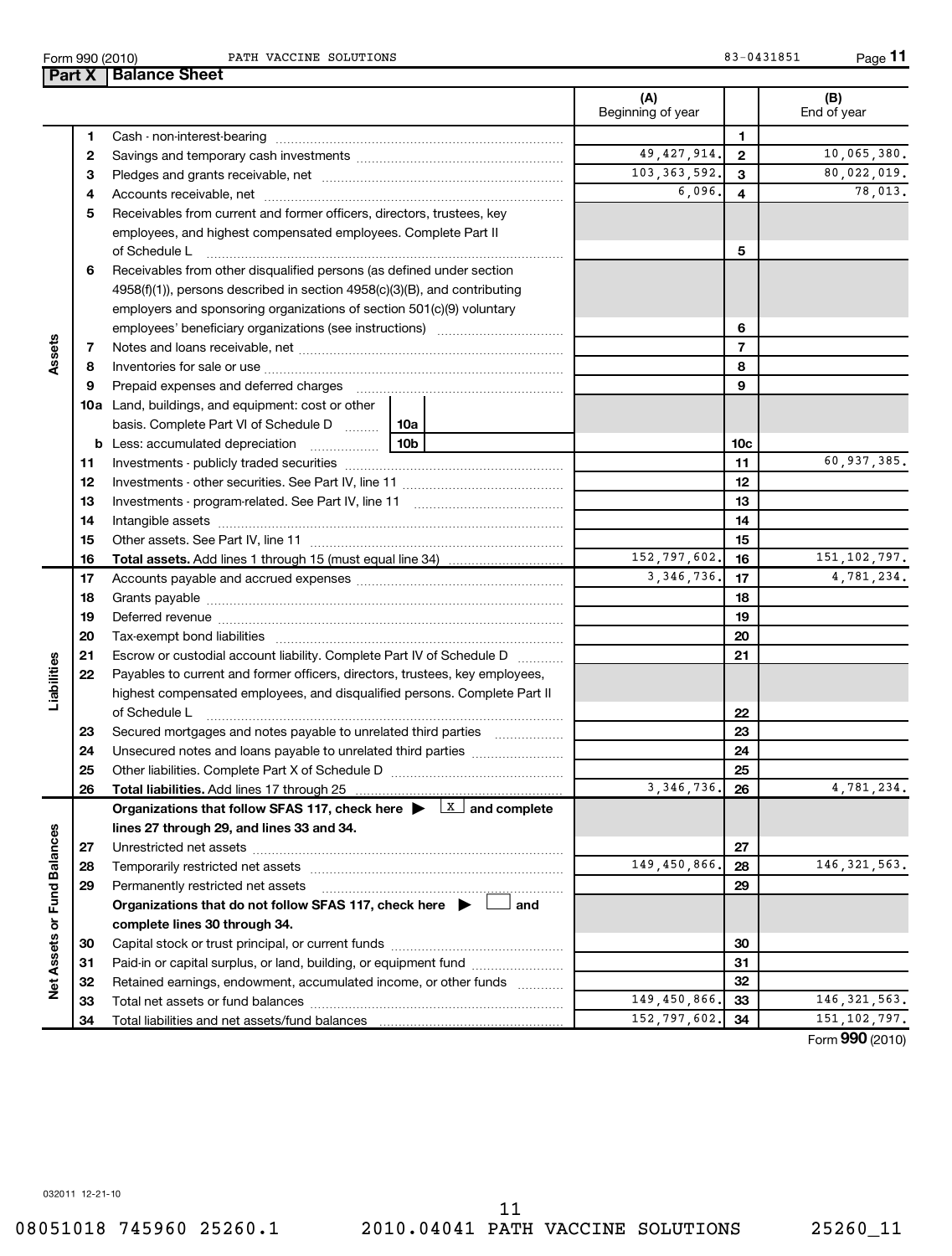|              | PATH VACCINE SOLUTIONS<br>Form 990 (2010)                                                                                            | 83-0431851              |                |           | Page 12         |  |  |
|--------------|--------------------------------------------------------------------------------------------------------------------------------------|-------------------------|----------------|-----------|-----------------|--|--|
|              | Part XI   Reconciliation of Net Assets                                                                                               |                         |                |           |                 |  |  |
|              |                                                                                                                                      |                         |                |           | $\mathbf{x}$    |  |  |
|              |                                                                                                                                      |                         |                |           |                 |  |  |
| 1            |                                                                                                                                      | $\mathbf 1$             |                |           | 32,789,331.     |  |  |
| $\mathbf{2}$ | $\overline{2}$                                                                                                                       |                         |                |           |                 |  |  |
| 3            | Revenue less expenses. Subtract line 2 from line 1                                                                                   | 3                       |                |           | $-3, 131, 664.$ |  |  |
| 4            |                                                                                                                                      | $\overline{\mathbf{4}}$ |                |           | 149,450,866.    |  |  |
| 5            | Other changes in net assets or fund balances (explain in Schedule O) manufactured controller than general controller                 | 5                       |                |           | 2,361.          |  |  |
| 6            | Net assets or fund balances at end of year. Combine lines 3, 4, and 5 (must equal Part X, line 33, column (B))                       | 6                       |                |           | 146, 321, 563.  |  |  |
|              | Part XII Financial Statements and Reporting                                                                                          |                         |                |           |                 |  |  |
|              |                                                                                                                                      |                         |                |           |                 |  |  |
|              |                                                                                                                                      |                         |                | Yes       | <b>No</b>       |  |  |
| 1            | Accounting method used to prepare the Form 990: $\Box$ Cash $\Box$ Accrual $\Box$ Other                                              |                         |                |           |                 |  |  |
|              | If the organization changed its method of accounting from a prior year or checked "Other," explain in Schedule O.                    |                         |                |           |                 |  |  |
| 2a           |                                                                                                                                      |                         |                |           |                 |  |  |
| b            |                                                                                                                                      |                         | 2 <sub>b</sub> | х         |                 |  |  |
| c            | If "Yes" to line 2a or 2b, does the organization have a committee that assumes responsibility for oversight of the audit,            |                         |                |           |                 |  |  |
|              |                                                                                                                                      |                         | 2c             | X         |                 |  |  |
|              | If the organization changed either its oversight process or selection process during the tax year, explain in Schedule O.            |                         |                |           |                 |  |  |
|              | d If "Yes" to line 2a or 2b, check a box below to indicate whether the financial statements for the year were issued on a            |                         |                |           |                 |  |  |
|              | separate basis, consolidated basis, or both:                                                                                         |                         |                |           |                 |  |  |
|              | $\lfloor x \rfloor$ Consolidated basis $\lfloor x \rfloor$ Both consolidated and separate basis<br>Separate basis                    |                         |                |           |                 |  |  |
|              | 3a As a result of a federal award, was the organization required to undergo an audit or audits as set forth in the Single Audit      |                         |                |           |                 |  |  |
|              |                                                                                                                                      |                         |                |           |                 |  |  |
|              | <b>b</b> If "Yes," did the organization undergo the required audit or audits? If the organization did not undergo the required audit |                         |                |           |                 |  |  |
|              |                                                                                                                                      |                         | 3 <sub>b</sub> |           |                 |  |  |
|              |                                                                                                                                      |                         |                | 000(0010) |                 |  |  |

Form (2010) **990**

032012 12-21-10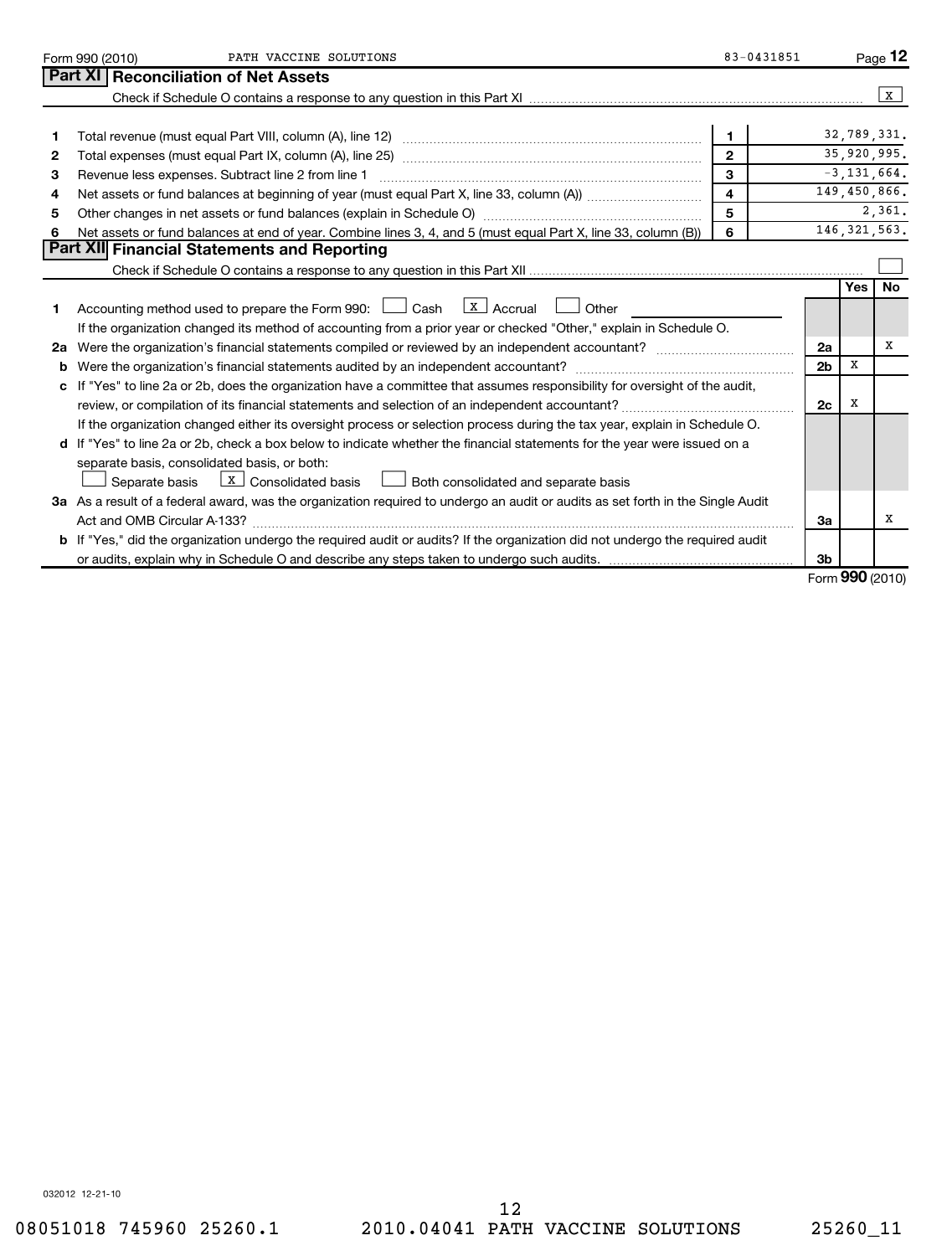| <b>SCHEDULE A</b>    |
|----------------------|
| (Form 990 or 990-EZ) |

# **Public Charity Status and Public Support**

**Complete if the organization is a section 501(c)(3) organization or a section 4947(a)(1) nonexempt charitable trust.**

Attach to Form 990 or Form 990-EZ. See separate instructions.

**Open to Public Inspection**

OMB No. 1545-0047

| Department of the Treasury |
|----------------------------|
| Internal Revenue Service   |

|                                                                   | Name of the organization              |                                                                                                |                                                                                                                                                                                                                                                                                                                                                                                                                                                                                                                                                                                                                                                                                                                                                                                                                                                                                                                                                                                                                                                                                                                                                                                                                                                                                                                                                                                                                                                                                                                                 |           |                                                                                                                                                          |     |    |                                                                                    |            |                                                   | <b>Employer identification number</b> |  |
|-------------------------------------------------------------------|---------------------------------------|------------------------------------------------------------------------------------------------|---------------------------------------------------------------------------------------------------------------------------------------------------------------------------------------------------------------------------------------------------------------------------------------------------------------------------------------------------------------------------------------------------------------------------------------------------------------------------------------------------------------------------------------------------------------------------------------------------------------------------------------------------------------------------------------------------------------------------------------------------------------------------------------------------------------------------------------------------------------------------------------------------------------------------------------------------------------------------------------------------------------------------------------------------------------------------------------------------------------------------------------------------------------------------------------------------------------------------------------------------------------------------------------------------------------------------------------------------------------------------------------------------------------------------------------------------------------------------------------------------------------------------------|-----------|----------------------------------------------------------------------------------------------------------------------------------------------------------|-----|----|------------------------------------------------------------------------------------|------------|---------------------------------------------------|---------------------------------------|--|
|                                                                   |                                       |                                                                                                | PATH VACCINE SOLUTIONS                                                                                                                                                                                                                                                                                                                                                                                                                                                                                                                                                                                                                                                                                                                                                                                                                                                                                                                                                                                                                                                                                                                                                                                                                                                                                                                                                                                                                                                                                                          |           |                                                                                                                                                          |     |    |                                                                                    | 83-0431851 |                                                   |                                       |  |
| Part I                                                            |                                       |                                                                                                | Reason for Public Charity Status (All organizations must complete this part.) See instructions.                                                                                                                                                                                                                                                                                                                                                                                                                                                                                                                                                                                                                                                                                                                                                                                                                                                                                                                                                                                                                                                                                                                                                                                                                                                                                                                                                                                                                                 |           |                                                                                                                                                          |     |    |                                                                                    |            |                                                   |                                       |  |
| 1<br>2<br>З<br>4<br>5<br>6<br>7<br>8<br>9                         | city, and state:                      | section 170(b)(1)(A)(iv). (Complete Part II.)<br>section 170(b)(1)(A)(vi). (Complete Part II.) | The organization is not a private foundation because it is: (For lines 1 through 11, check only one box.)<br>A church, convention of churches, or association of churches described in section 170(b)(1)(A)(i).<br>A school described in section 170(b)(1)(A)(ii). (Attach Schedule E.)<br>A hospital or a cooperative hospital service organization described in section 170(b)(1)(A)(iii).<br>A medical research organization operated in conjunction with a hospital described in section 170(b)(1)(A)(iii). Enter the hospital's name,<br>An organization operated for the benefit of a college or university owned or operated by a governmental unit described in<br>A federal, state, or local government or governmental unit described in section 170(b)(1)(A)(v).<br>An organization that normally receives a substantial part of its support from a governmental unit or from the general public described in<br>A community trust described in section 170(b)(1)(A)(vi). (Complete Part II.)<br>An organization that normally receives: (1) more than 33 1/3% of its support from contributions, membership fees, and gross receipts from                                                                                                                                                                                                                                                                                                                                                                           |           |                                                                                                                                                          |     |    |                                                                                    |            |                                                   |                                       |  |
| 10<br>$\mathbf{X}$<br>11<br>$e$ $\boxed{\text{X}}$<br>f<br>g<br>h | $a \perp x$ Type I                    | See section 509(a)(2). (Complete Part III.)<br>b <sub>L</sub>                                  | activities related to its exempt functions - subject to certain exceptions, and (2) no more than 33 1/3% of its support from gross investment<br>income and unrelated business taxable income (less section 511 tax) from businesses acquired by the organization after June 30, 1975.<br>An organization organized and operated exclusively to test for public safety. See section 509(a)(4).<br>An organization organized and operated exclusively for the benefit of, to perform the functions of, or to carry out the purposes of one or<br>more publicly supported organizations described in section 509(a)(1) or section 509(a)(2). See section 509(a)(3). Check the box that<br>describes the type of supporting organization and complete lines 11e through 11h.<br>$\Box$ Type II<br>By checking this box, I certify that the organization is not controlled directly or indirectly by one or more disqualified persons other than<br>foundation managers and other than one or more publicly supported organizations described in section 509(a)(1) or section 509(a)(2).<br>If the organization received a written determination from the IRS that it is a Type I, Type II, or Type III<br>Since August 17, 2006, has the organization accepted any gift or contribution from any of the following persons?<br>(i) A person who directly or indirectly controls, either alone or together with persons described in (ii) and (iii) below,<br>Provide the following information about the supported organization(s). | $c\sqcup$ | $\perp$ Type III - Functionally integrated                                                                                                               |     |    |                                                                                    |            | Type III - Other<br>11g(i)<br>11g(ii)<br>11g(iii) | Yes<br>No<br>x<br>x<br>x              |  |
|                                                                   | (i) Name of supported<br>organization | (ii) EIN                                                                                       | (iii) Type of<br>organization<br>(described on lines 1-9<br>above or IRC section<br>(see instructions))                                                                                                                                                                                                                                                                                                                                                                                                                                                                                                                                                                                                                                                                                                                                                                                                                                                                                                                                                                                                                                                                                                                                                                                                                                                                                                                                                                                                                         | Yes       | (iv) Is the organization $(v)$ Did you notify the<br>in col. (i) listed in your   organization in col.<br>governing document? (i) of your support?<br>No | Yes | No | (vi) Is the<br>organizátion in col.<br>(i) organized in the<br><b>U.S.?</b><br>Yes | No         | (vii) Amount of<br>support                        |                                       |  |
| PROGRAM FOR                                                       |                                       |                                                                                                |                                                                                                                                                                                                                                                                                                                                                                                                                                                                                                                                                                                                                                                                                                                                                                                                                                                                                                                                                                                                                                                                                                                                                                                                                                                                                                                                                                                                                                                                                                                                 |           |                                                                                                                                                          |     |    |                                                                                    |            |                                                   |                                       |  |
|                                                                   | APPROPRIATE TECHNO91-1157127          |                                                                                                | BOX 7                                                                                                                                                                                                                                                                                                                                                                                                                                                                                                                                                                                                                                                                                                                                                                                                                                                                                                                                                                                                                                                                                                                                                                                                                                                                                                                                                                                                                                                                                                                           | X         |                                                                                                                                                          |     |    |                                                                                    |            |                                                   | 35,920,995.                           |  |
|                                                                   |                                       |                                                                                                |                                                                                                                                                                                                                                                                                                                                                                                                                                                                                                                                                                                                                                                                                                                                                                                                                                                                                                                                                                                                                                                                                                                                                                                                                                                                                                                                                                                                                                                                                                                                 |           |                                                                                                                                                          |     |    |                                                                                    |            |                                                   |                                       |  |
|                                                                   |                                       |                                                                                                |                                                                                                                                                                                                                                                                                                                                                                                                                                                                                                                                                                                                                                                                                                                                                                                                                                                                                                                                                                                                                                                                                                                                                                                                                                                                                                                                                                                                                                                                                                                                 |           |                                                                                                                                                          |     |    |                                                                                    |            |                                                   |                                       |  |
| Total                                                             |                                       |                                                                                                |                                                                                                                                                                                                                                                                                                                                                                                                                                                                                                                                                                                                                                                                                                                                                                                                                                                                                                                                                                                                                                                                                                                                                                                                                                                                                                                                                                                                                                                                                                                                 |           |                                                                                                                                                          |     |    |                                                                                    |            |                                                   | 35,920,995.                           |  |

**Total** LHA **For Paperwork Reduction Act Notice, see the Instructions for Form 990 or 990-EZ.**

**Schedule A (Form 990 or 990-EZ) 2010**

032021 12-21-10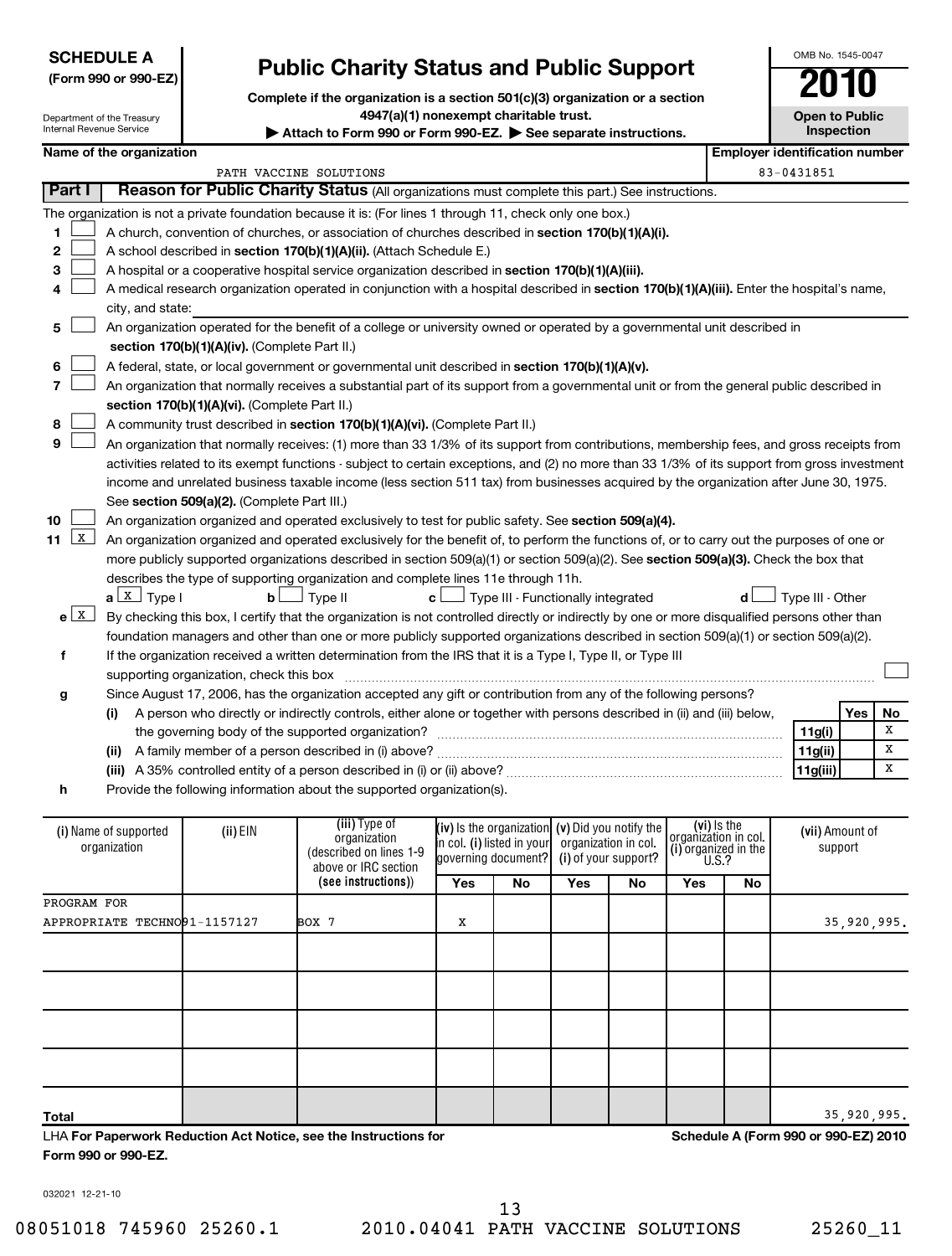## Schedule A (Form 990 or 990-EZ) 2010

| טטווסטווט רן ראטווטט |     |  |  |
|----------------------|-----|--|--|
| $P_{\rm ext}$ ii i   | $P$ |  |  |

(Complete only if you checked the box on line 5, 7, or 8 of Part I or if the organization failed to qualify under Part III. If the organization fails to qualify under the tests listed below, please complete Part III.) **Part II** | Support Schedule for Organizations Described in Sections 170(b)(1)(A)(iv) and 170(b)(1)(A)(vi)

|   | <b>Section A. Public Support</b>                                                                                                                                                                                               |          |          |          |            |          |           |
|---|--------------------------------------------------------------------------------------------------------------------------------------------------------------------------------------------------------------------------------|----------|----------|----------|------------|----------|-----------|
|   | Calendar year (or fiscal year beginning in) $\blacktriangleright$                                                                                                                                                              | (a) 2006 | (b) 2007 | (c) 2008 | $(d)$ 2009 | (e) 2010 | (f) Total |
|   | <b>1</b> Gifts, grants, contributions, and                                                                                                                                                                                     |          |          |          |            |          |           |
|   | membership fees received. (Do not                                                                                                                                                                                              |          |          |          |            |          |           |
|   | include any "unusual grants.")                                                                                                                                                                                                 |          |          |          |            |          |           |
|   | 2 Tax revenues levied for the organ-                                                                                                                                                                                           |          |          |          |            |          |           |
|   | ization's benefit and either paid to                                                                                                                                                                                           |          |          |          |            |          |           |
|   | or expended on its behalf                                                                                                                                                                                                      |          |          |          |            |          |           |
|   | 3 The value of services or facilities                                                                                                                                                                                          |          |          |          |            |          |           |
|   | furnished by a governmental unit to                                                                                                                                                                                            |          |          |          |            |          |           |
|   | the organization without charge                                                                                                                                                                                                |          |          |          |            |          |           |
|   | <b>4 Total.</b> Add lines 1 through 3                                                                                                                                                                                          |          |          |          |            |          |           |
|   | 5 The portion of total contributions                                                                                                                                                                                           |          |          |          |            |          |           |
|   | by each person (other than a                                                                                                                                                                                                   |          |          |          |            |          |           |
|   | governmental unit or publicly                                                                                                                                                                                                  |          |          |          |            |          |           |
|   | supported organization) included                                                                                                                                                                                               |          |          |          |            |          |           |
|   | on line 1 that exceeds 2% of the                                                                                                                                                                                               |          |          |          |            |          |           |
|   | amount shown on line 11,                                                                                                                                                                                                       |          |          |          |            |          |           |
|   | column (f)                                                                                                                                                                                                                     |          |          |          |            |          |           |
|   | 6 Public support. Subtract line 5 from line 4.                                                                                                                                                                                 |          |          |          |            |          |           |
|   | <b>Section B. Total Support</b>                                                                                                                                                                                                |          |          |          |            |          |           |
|   | Calendar year (or fiscal year beginning in) $\blacktriangleright$                                                                                                                                                              | (a) 2006 | (b) 2007 | (c) 2008 | $(d)$ 2009 | (e) 2010 | (f) Total |
|   | 7 Amounts from line 4                                                                                                                                                                                                          |          |          |          |            |          |           |
| 8 | Gross income from interest,                                                                                                                                                                                                    |          |          |          |            |          |           |
|   |                                                                                                                                                                                                                                |          |          |          |            |          |           |
|   | dividends, payments received on                                                                                                                                                                                                |          |          |          |            |          |           |
|   | securities loans, rents, royalties                                                                                                                                                                                             |          |          |          |            |          |           |
|   | and income from similar sources                                                                                                                                                                                                |          |          |          |            |          |           |
| 9 | Net income from unrelated business                                                                                                                                                                                             |          |          |          |            |          |           |
|   | activities, whether or not the                                                                                                                                                                                                 |          |          |          |            |          |           |
|   | business is regularly carried on                                                                                                                                                                                               |          |          |          |            |          |           |
|   | 10 Other income. Do not include gain                                                                                                                                                                                           |          |          |          |            |          |           |
|   | or loss from the sale of capital                                                                                                                                                                                               |          |          |          |            |          |           |
|   | assets (Explain in Part IV.)                                                                                                                                                                                                   |          |          |          |            |          |           |
|   | 11 Total support. Add lines 7 through 10                                                                                                                                                                                       |          |          |          |            |          |           |
|   | <b>12</b> Gross receipts from related activities, etc. (see instructions)                                                                                                                                                      |          |          |          |            | 12       |           |
|   | 13 First five years. If the Form 990 is for the organization's first, second, third, fourth, or fifth tax year as a section 501(c)(3)                                                                                          |          |          |          |            |          |           |
|   |                                                                                                                                                                                                                                |          |          |          |            |          |           |
|   | <b>Section C. Computation of Public Support Percentage</b>                                                                                                                                                                     |          |          |          |            |          |           |
|   |                                                                                                                                                                                                                                |          |          |          |            | 14       | %         |
|   |                                                                                                                                                                                                                                |          |          |          |            | 15       | %         |
|   | 16a 33 1/3% support test - 2010. If the organization did not check the box on line 13, and line 14 is 33 1/3% or more, check this box and                                                                                      |          |          |          |            |          |           |
|   |                                                                                                                                                                                                                                |          |          |          |            |          |           |
|   | b 33 1/3% support test - 2009. If the organization did not check a box on line 13 or 16a, and line 15 is 33 1/3% or more, check this box                                                                                       |          |          |          |            |          |           |
|   | and stop here. The organization qualifies as a publicly supported organization [11] manuscription manuscription manuscription manuscription manuscription manuscription and stop here. The organization qualifies as a publicl |          |          |          |            |          |           |
|   | 17a 10% -facts-and-circumstances test - 2010. If the organization did not check a box on line 13, 16a, or 16b, and line 14 is 10% or more,                                                                                     |          |          |          |            |          |           |
|   | and if the organization meets the "facts-and-circumstances" test, check this box and stop here. Explain in Part IV how the organization                                                                                        |          |          |          |            |          |           |
|   |                                                                                                                                                                                                                                |          |          |          |            |          |           |
|   | b 10% -facts-and-circumstances test - 2009. If the organization did not check a box on line 13, 16a, 16b, or 17a, and line 15 is 10% or                                                                                        |          |          |          |            |          |           |
|   | more, and if the organization meets the "facts-and-circumstances" test, check this box and stop here. Explain in Part IV how the                                                                                               |          |          |          |            |          |           |
|   | organization meets the "facts-and-circumstances" test. The organization qualifies as a publicly supported organization                                                                                                         |          |          |          |            |          |           |
|   | 18 Private foundation. If the organization did not check a box on line 13, 16a, 16b, 17a, or 17b, check this box and see instructions                                                                                          |          |          |          |            |          |           |
|   |                                                                                                                                                                                                                                |          |          |          |            |          |           |

**Schedule A (Form 990 or 990-EZ) 2010**

032022 12-21-10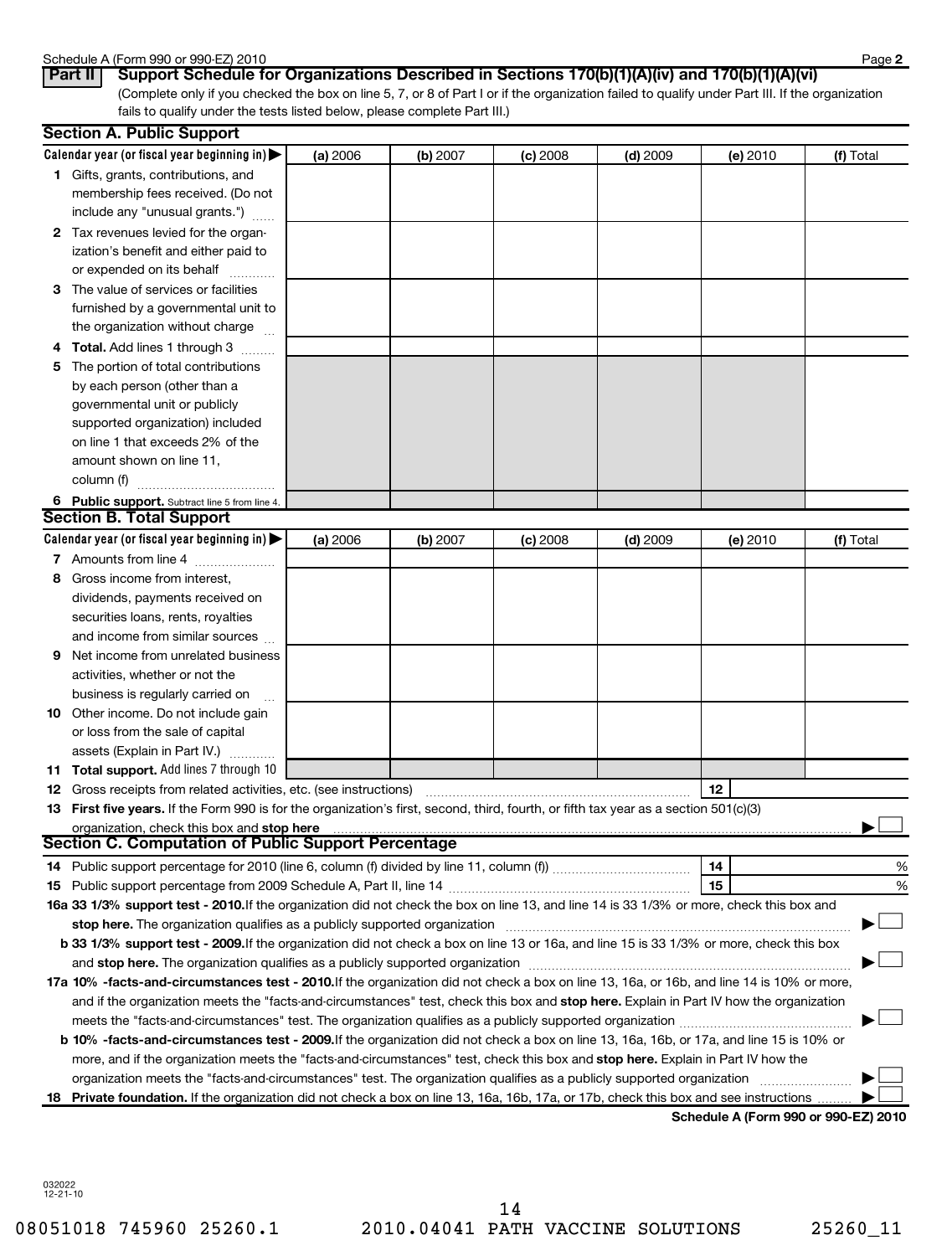## **Part III Support Schedule for Organizations Described in Section 509(a)(2)**

(Complete only if you checked the box on line 9 of Part I or if the organization failed to qualify under Part II. If the organization fails to qualify under the tests listed below, please complete Part II.)

| <b>Section A. Public Support</b>                                                                                                                                                                                               |          |          |            |            |          |                                      |
|--------------------------------------------------------------------------------------------------------------------------------------------------------------------------------------------------------------------------------|----------|----------|------------|------------|----------|--------------------------------------|
| Calendar year (or fiscal year beginning in) $\blacktriangleright$                                                                                                                                                              | (a) 2006 | (b) 2007 | $(c)$ 2008 | $(d)$ 2009 | (e) 2010 | (f) Total                            |
| 1 Gifts, grants, contributions, and                                                                                                                                                                                            |          |          |            |            |          |                                      |
| membership fees received. (Do not                                                                                                                                                                                              |          |          |            |            |          |                                      |
| include any "unusual grants.")                                                                                                                                                                                                 |          |          |            |            |          |                                      |
| 2 Gross receipts from admissions,<br>merchandise sold or services per-<br>formed, or facilities furnished in<br>any activity that is related to the<br>organization's tax-exempt purpose                                       |          |          |            |            |          |                                      |
| 3 Gross receipts from activities that<br>are not an unrelated trade or bus-                                                                                                                                                    |          |          |            |            |          |                                      |
| iness under section 513                                                                                                                                                                                                        |          |          |            |            |          |                                      |
| 4 Tax revenues levied for the organ-<br>ization's benefit and either paid to<br>or expended on its behalf                                                                                                                      |          |          |            |            |          |                                      |
| 5 The value of services or facilities                                                                                                                                                                                          |          |          |            |            |          |                                      |
| furnished by a governmental unit to<br>the organization without charge                                                                                                                                                         |          |          |            |            |          |                                      |
| 6 Total. Add lines 1 through 5                                                                                                                                                                                                 |          |          |            |            |          |                                      |
| <b>7a</b> Amounts included on lines 1, 2, and                                                                                                                                                                                  |          |          |            |            |          |                                      |
| 3 received from disqualified persons                                                                                                                                                                                           |          |          |            |            |          |                                      |
| <b>b</b> Amounts included on lines 2 and 3 received<br>from other than disqualified persons that<br>exceed the greater of \$5,000 or 1% of the<br>amount on line 13 for the year                                               |          |          |            |            |          |                                      |
| c Add lines 7a and 7b                                                                                                                                                                                                          |          |          |            |            |          |                                      |
| 8 Public support (Subtract line 7c from line 6.)                                                                                                                                                                               |          |          |            |            |          |                                      |
| <b>Section B. Total Support</b>                                                                                                                                                                                                |          |          |            |            |          |                                      |
| Calendar year (or fiscal year beginning in)                                                                                                                                                                                    | (a) 2006 | (b) 2007 | $(c)$ 2008 | $(d)$ 2009 | (e) 2010 | (f) Total                            |
| 9 Amounts from line 6                                                                                                                                                                                                          |          |          |            |            |          |                                      |
| <b>10a</b> Gross income from interest,<br>dividends, payments received on<br>securities loans, rents, royalties<br>and income from similar sources                                                                             |          |          |            |            |          |                                      |
| <b>b</b> Unrelated business taxable income                                                                                                                                                                                     |          |          |            |            |          |                                      |
| (less section 511 taxes) from businesses<br>acquired after June 30, 1975                                                                                                                                                       |          |          |            |            |          |                                      |
| c Add lines 10a and 10b                                                                                                                                                                                                        |          |          |            |            |          |                                      |
| <b>11</b> Net income from unrelated business<br>activities not included in line 10b,<br>whether or not the business is<br>regularly carried on                                                                                 |          |          |            |            |          |                                      |
| <b>12</b> Other income. Do not include gain<br>or loss from the sale of capital<br>assets (Explain in Part IV.) $\cdots$                                                                                                       |          |          |            |            |          |                                      |
| 13 Total support (Add lines 9, 10c, 11, and 12.)                                                                                                                                                                               |          |          |            |            |          |                                      |
| 14 First five years. If the Form 990 is for the organization's first, second, third, fourth, or fifth tax year as a section 501(c)(3) organization,                                                                            |          |          |            |            |          |                                      |
| check this box and stop here with the continuum control of the state of the state of the state of the state of the state of the state of the state of the state of the state of the state of the state of the state of the sta |          |          |            |            |          |                                      |
| Section C. Computation of Public Support Percentage                                                                                                                                                                            |          |          |            |            |          |                                      |
|                                                                                                                                                                                                                                |          |          |            |            | 15       | %                                    |
| Public support percentage from 2009 Schedule A, Part III, line 15 [11] [11] Turn manufacture manufacture Publi<br>16                                                                                                           |          |          |            |            | 16       | %                                    |
| Section D. Computation of Investment Income Percentage                                                                                                                                                                         |          |          |            |            |          |                                      |
|                                                                                                                                                                                                                                |          |          | 17         | %          |          |                                      |
| 18 Investment income percentage from 2009 Schedule A, Part III, line 17                                                                                                                                                        |          |          |            |            | 18       | %                                    |
| 19a 33 1/3% support tests - 2010. If the organization did not check the box on line 14, and line 15 is more than 33 1/3%, and line 17 is not                                                                                   |          |          |            |            |          |                                      |
| more than 33 1/3%, check this box and stop here. The organization qualifies as a publicly supported organization                                                                                                               |          |          |            |            |          |                                      |
| b 33 1/3% support tests - 2009. If the organization did not check a box on line 14 or line 19a, and line 16 is more than 33 1/3%, and                                                                                          |          |          |            |            |          |                                      |
| line 18 is not more than 33 1/3%, check this box and stop here. The organization qualifies as a publicly supported organization                                                                                                |          |          |            |            |          |                                      |
| 032023 12-21-10                                                                                                                                                                                                                |          |          |            |            |          | Schedule A (Form 990 or 990-EZ) 2010 |
|                                                                                                                                                                                                                                |          |          | 15         |            |          |                                      |

<sup>08051018 745960 25260.1 2010.04041</sup> PATH VACCINE SOLUTIONS 25260\_11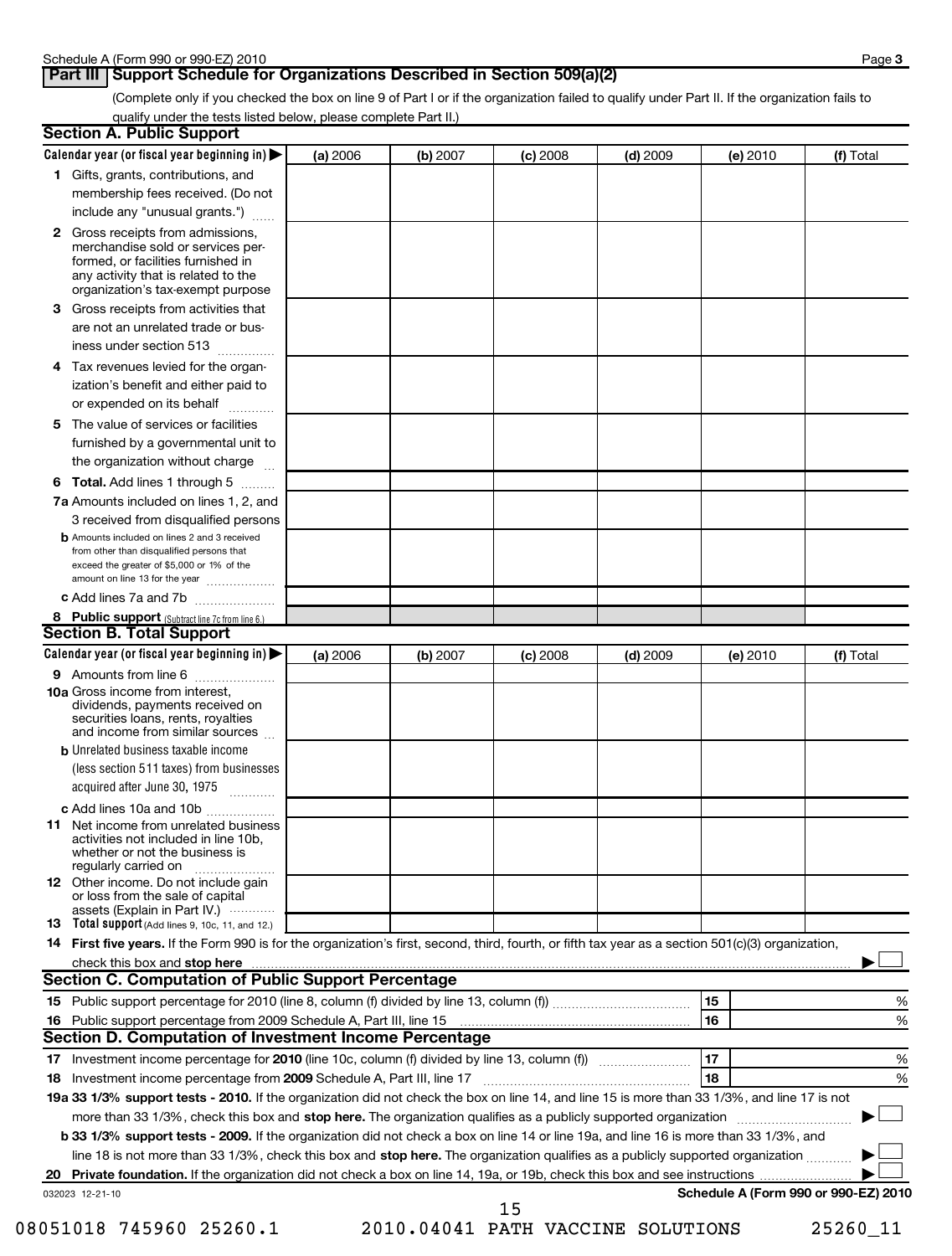## **Schedule B Schedule of Contributors**

**or 990-PF) | Attach to Form 990, 990-EZ, or 990-PF.**

OMB No. 1545-0047

**2010**

**Name of the organization Employer identification number**

|  | Name of the organization |  |
|--|--------------------------|--|
|  |                          |  |

Department of the Treasury Internal Revenue Service

**(Form 990, 990-EZ,**

PATH VACCINE SOLUTIONS 83-0431851

| Filers of:         | Section:                                                                           |
|--------------------|------------------------------------------------------------------------------------|
| Form 990 or 990-EZ | $X$ 501(c)( 3) (enter number) organization                                         |
|                    | $4947(a)(1)$ nonexempt charitable trust <b>not</b> treated as a private foundation |
|                    | 527 political organization                                                         |
| Form 990-PF        | 501(c)(3) exempt private foundation                                                |
|                    | 4947(a)(1) nonexempt charitable trust treated as a private foundation              |
|                    | 501(c)(3) taxable private foundation                                               |

Check if your organization is covered by the General Rule or a Special Rule. **Note.**  Only a section 501(c)(7), (8), or (10) organization can check boxes for both the General Rule and a Special Rule. See instructions.

## **General Rule**

**K** For an organization filing Form 990, 990-EZ, or 990-PF that received, during the year, \$5,000 or more (in money or property) from any one contributor. Complete Parts I and II.

### **Special Rules**

509(a)(1) and 170(b)(1)(A)(vi), and received from any one contributor, during the year, a contribution of the greater of (1) \$5,000 or (2) 2% For a section 501(c)(3) organization filing Form 990 or 990-EZ that met the 33 1/3% support test of the regulations under sections of the amount on (i) Form 990, Part VIII, line 1h or (ii) Form 990-EZ, line 1. Complete Parts I and II.  $\pm$ 

aggregate contributions of more than \$1,000 for use exclusively for religious, charitable, scientific, literary, or educational purposes, or  $\perp$  For a section 501(c)(7), (8), or (10) organization filing Form 990 or 990-EZ that received from any one contributor, during the year, the prevention of cruelty to children or animals. Complete Parts I, II, and III.  $\pm$ 

purpose. Do not complete any of the parts unless the General Rule applies to this organization because it received nonexclusively contributions for use exclusively for religious, charitable, etc., purposes, but these contributions did not aggregate to more than \$1,000. If this box is checked, enter here the total contributions that were received during the year for an exclusively religious, charitable, etc., For a section 501(c)(7), (8), or (10) organization filing Form 990 or 990-EZ that received from any one contributor, during the year, religious, charitable, etc., contributions of \$5,000 or more during the year. ~~~~~~~~~~~~~~~~~ | \$  $\pm$ 

**Caution.** An organization that is not covered by the General Rule and/or the Special Rules does not file Schedule B (Form 990, 990-EZ, or 990-PF), but it **must** answer "No" on Part IV, line 2 of its Form 990, or check the box on line H of its Form 990-EZ, or on line 2 of its Form 990-PF, to certify that it does not meet the filing requirements of Schedule B (Form 990, 990-EZ, or 990-PF).

LHA For Paperwork Reduction Act Notice, see the Instructions for Form 990, 990-EZ, or 990-PF. Schedule B (Form 990, 990-EZ, or 990-PF) (2010)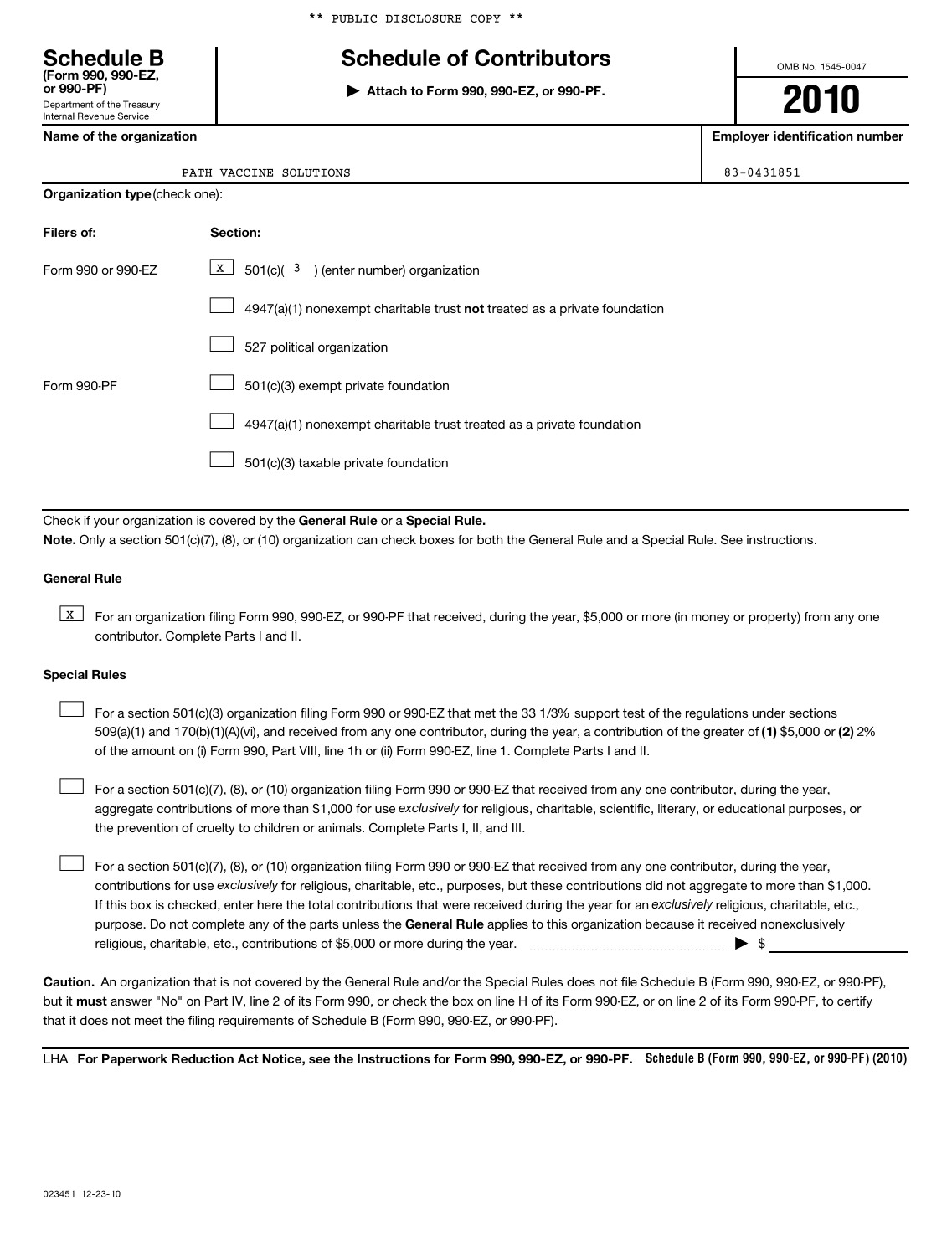| 1               |                                   | 31,094,826.<br>$\frac{1}{2}$          | $\mathbf X$<br>Person<br>Payroll<br><b>Noncash</b><br>(Complete Part II if there<br>is a noncash contribution.)                              |
|-----------------|-----------------------------------|---------------------------------------|----------------------------------------------------------------------------------------------------------------------------------------------|
| (a)<br>No.      | (b)<br>Name, address, and ZIP + 4 | (c)<br>Aggregate contributions        | (d)<br>Type of contribution                                                                                                                  |
|                 |                                   | \$                                    | Person<br>Payroll<br>Noncash<br>(Complete Part II if there<br>is a noncash contribution.)                                                    |
| (a)<br>No.      | (b)<br>Name, address, and ZIP + 4 | (c)<br><b>Aggregate contributions</b> | (d)<br>Type of contribution                                                                                                                  |
|                 |                                   | \$                                    | Person<br>Payroll<br>Noncash<br>(Complete Part II if there<br>is a noncash contribution.)                                                    |
| (a)<br>No.      | (b)<br>Name, address, and ZIP + 4 | (c)<br><b>Aggregate contributions</b> | (d)<br>Type of contribution                                                                                                                  |
|                 |                                   | \$                                    | Person<br>Payroll<br>Noncash<br>(Complete Part II if there<br>is a noncash contribution.)                                                    |
| (a)<br>No.      | (b)<br>Name, address, and ZIP + 4 | (c)<br><b>Aggregate contributions</b> | (d)<br>Type of contribution                                                                                                                  |
|                 |                                   | \$                                    | Person<br>Payroll<br>Noncash<br>(Complete Part II if there<br>is a noncash contribution.)                                                    |
| (a)<br>No.      | (b)<br>Name, address, and ZIP + 4 | (c)<br>Aggregate contributions        | (d)<br>Type of contribution                                                                                                                  |
| 023452 12-23-10 |                                   | \$                                    | Person<br>Payroll<br>Noncash<br>(Complete Part II if there<br>is a noncash contribution.)<br>Schedule B (Form 990, 990-EZ, or 990-PF) (2010) |
|                 | 17<br>08051018 745960 25260.1     | 2010.04041 PATH VACCINE SOLUTIONS     | 25260_11                                                                                                                                     |

**Part I Contributors** (see instructions)

**(b) Name, address, and ZIP + 4**

**(a) No.**

PATH VACCINE SOLUTIONS 83-0431851

1 of 1 of Part I

**(d) Type of contribution**

**Name of organization** 

**(c) Aggregate contributions**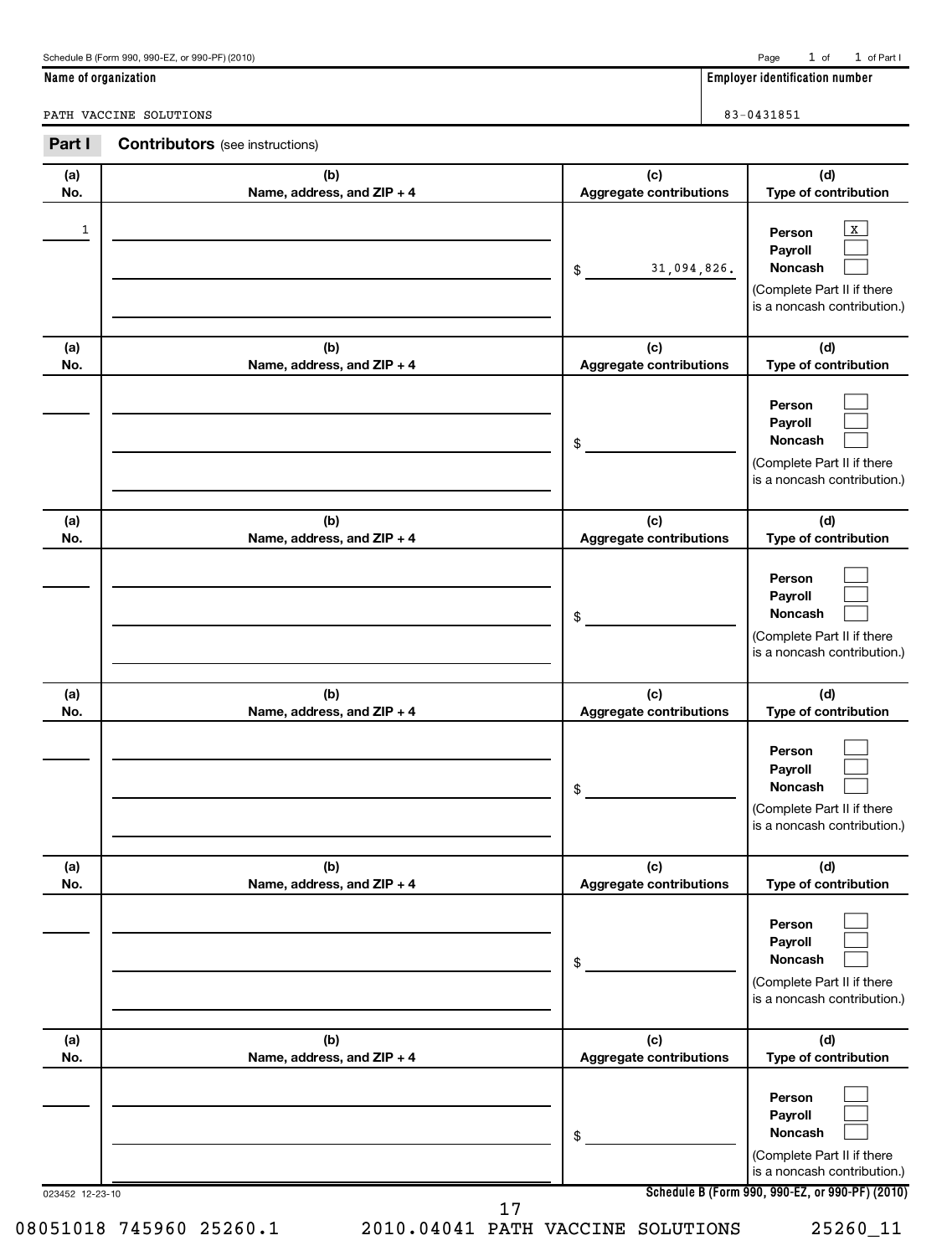**Name of organization Employer identification number**

PATH VACCINE SOLUTIONS 83-0431851

| Part II                      | <b>Noncash Property</b> (see instructions)   |                                                |                                                 |
|------------------------------|----------------------------------------------|------------------------------------------------|-------------------------------------------------|
| (a)<br>No.<br>from<br>Part I | (b)<br>Description of noncash property given | (c)<br>FMV (or estimate)<br>(see instructions) | (d)<br>Date received                            |
|                              |                                              |                                                |                                                 |
|                              |                                              | \$                                             |                                                 |
| (a)<br>No.<br>from<br>Part I | (b)<br>Description of noncash property given | (c)<br>FMV (or estimate)<br>(see instructions) | (d)<br>Date received                            |
|                              |                                              |                                                |                                                 |
|                              |                                              | \$                                             |                                                 |
| (a)<br>No.<br>from<br>Part I | (b)<br>Description of noncash property given | (c)<br>FMV (or estimate)<br>(see instructions) | (d)<br>Date received                            |
|                              |                                              |                                                |                                                 |
|                              |                                              | $$\circ$$                                      |                                                 |
|                              |                                              |                                                |                                                 |
| (a)<br>No.<br>from<br>Part I | (b)<br>Description of noncash property given | (c)<br>FMV (or estimate)<br>(see instructions) | (d)<br>Date received                            |
|                              |                                              |                                                |                                                 |
|                              |                                              | \$                                             |                                                 |
| (a)                          |                                              |                                                |                                                 |
| No.<br>from<br>Part I        | (b)<br>Description of noncash property given | (c)<br>FMV (or estimate)<br>(see instructions) | (d)<br>Date received                            |
|                              |                                              |                                                |                                                 |
|                              |                                              | \$                                             |                                                 |
| (a)                          |                                              |                                                |                                                 |
| No.<br>from<br>Part I        | (b)<br>Description of noncash property given | (c)<br>FMV (or estimate)<br>(see instructions) | (d)<br>Date received                            |
|                              |                                              |                                                |                                                 |
|                              |                                              | \$                                             |                                                 |
| 023453 12-23-10              |                                              |                                                | Schedule B (Form 990, 990-EZ, or 990-PF) (2010) |

08051018 745960 25260.1 2010.04041 PATH VACCINE SOLUTIONS 25260\_11

18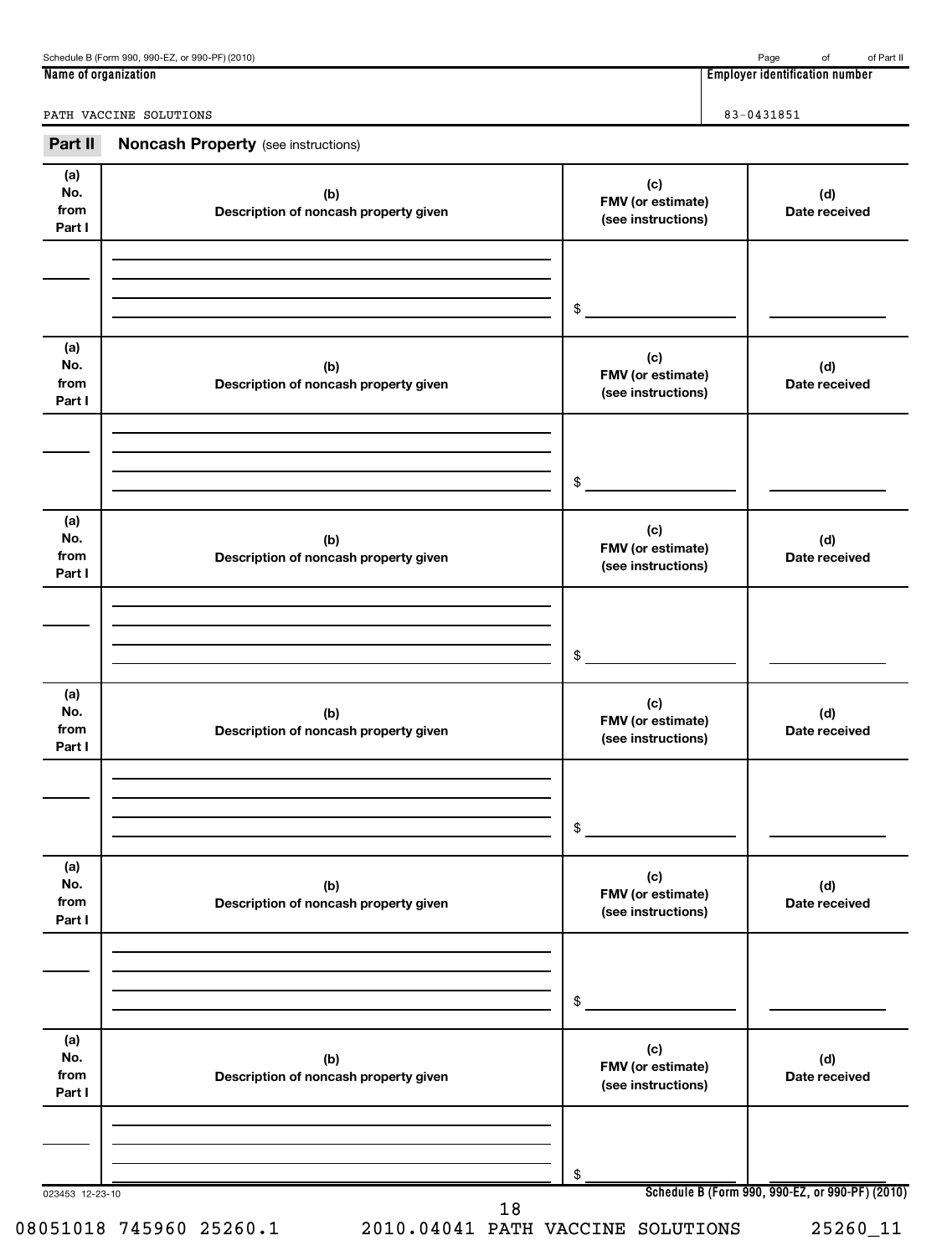|                           | PATH VACCINE SOLUTIONS                                                                                                                                                        |                      | 83-0431851                                                                                                                                                                                                                                                    |
|---------------------------|-------------------------------------------------------------------------------------------------------------------------------------------------------------------------------|----------------------|---------------------------------------------------------------------------------------------------------------------------------------------------------------------------------------------------------------------------------------------------------------|
| Part III                  | Part III, enter the total of exclusively religious, charitable, etc., contributions of<br>\$1,000 or less for the year. (Enter this information once. See instructions.) > \$ |                      | Exclusively religious, charitable, etc., individual contributions to section 501(c)(7), (8), or (10) organizations aggregating<br>more than \$1,000 for the year. Complete columns (a) through (e) and the following line entry. For organizations completing |
| (a) No.<br>from<br>Part I | (b) Purpose of gift                                                                                                                                                           | (c) Use of gift      | (d) Description of how gift is held                                                                                                                                                                                                                           |
|                           |                                                                                                                                                                               | (e) Transfer of gift |                                                                                                                                                                                                                                                               |
|                           | Transferee's name, address, and ZIP + 4                                                                                                                                       |                      | Relationship of transferor to transferee                                                                                                                                                                                                                      |
| (a) No.<br>from<br>Part I | (b) Purpose of gift                                                                                                                                                           | (c) Use of gift      | (d) Description of how gift is held                                                                                                                                                                                                                           |
|                           | Transferee's name, address, and ZIP + 4                                                                                                                                       | (e) Transfer of gift | Relationship of transferor to transferee                                                                                                                                                                                                                      |
| (a) No.<br>from<br>Part I | (b) Purpose of gift                                                                                                                                                           | (c) Use of gift      | (d) Description of how gift is held                                                                                                                                                                                                                           |
|                           | Transferee's name, address, and ZIP + 4                                                                                                                                       | (e) Transfer of gift | Relationship of transferor to transferee                                                                                                                                                                                                                      |
| (a) No.                   |                                                                                                                                                                               |                      |                                                                                                                                                                                                                                                               |
| from<br>Part I            | (b) Purpose of gift                                                                                                                                                           | (c) Use of gift      | (d) Description of how gift is held                                                                                                                                                                                                                           |
|                           |                                                                                                                                                                               | (e) Transfer of gift |                                                                                                                                                                                                                                                               |
|                           | Transferee's name, address, and ZIP + 4                                                                                                                                       |                      | Relationship of transferor to transferee                                                                                                                                                                                                                      |
|                           | 023454 12-23-10                                                                                                                                                               |                      | Schedule B (Form 990, 990-EZ, or 990-PF) (2010)                                                                                                                                                                                                               |

19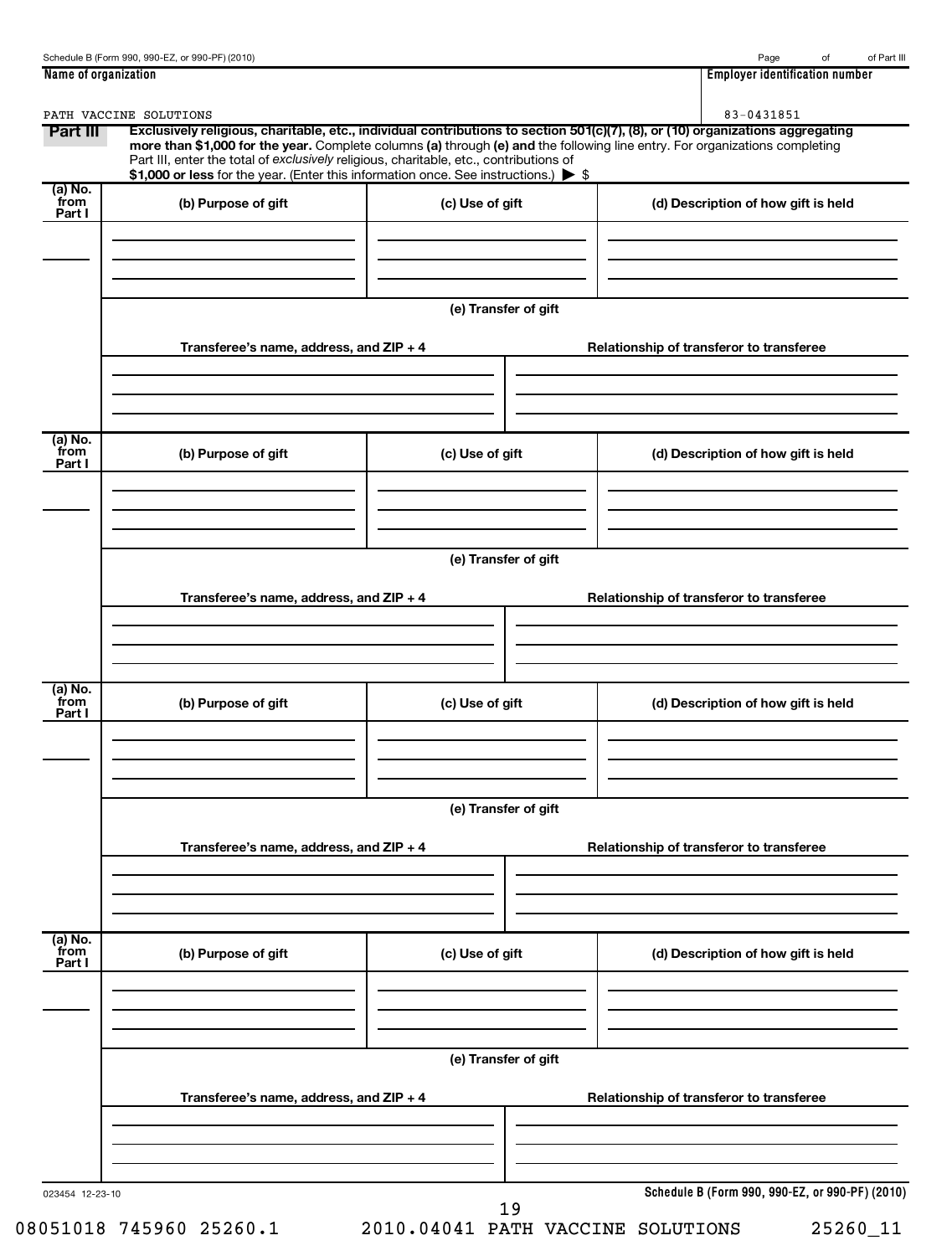| <b>SCHEDULE F</b> |  |
|-------------------|--|
| (Form 990)        |  |

Department of the Treasury

## **Statement of Activities Outside the United States**

**| Complete if the organization answered "Yes" to Form 990,**

**Part IV, line 14b, 15, or 16. Conserved Bart IV, 15, external at the Second Bart IV, 15, or 16. Conserved Bart IV, 15, or 16. Open to Public Inspection** 

| OMB No. 1545-0047     |
|-----------------------|
|                       |
|                       |
| <b>Open to Public</b> |
| Inspection            |

| Internal Revenue Service                   |                                           |                                                                                       |                                                                                                                                                      |                     |                                                                                                             | <b>Inspection</b>                                                |
|--------------------------------------------|-------------------------------------------|---------------------------------------------------------------------------------------|------------------------------------------------------------------------------------------------------------------------------------------------------|---------------------|-------------------------------------------------------------------------------------------------------------|------------------------------------------------------------------|
| Name of the organization                   |                                           |                                                                                       |                                                                                                                                                      |                     |                                                                                                             | <b>Employer identification number</b>                            |
| PATH VACCINE SOLUTIONS                     |                                           |                                                                                       |                                                                                                                                                      |                     | 83-0431851                                                                                                  |                                                                  |
| Part I                                     |                                           |                                                                                       | General Information on Activities Outside the United States. Complete if the organization answered "Yes"                                             |                     |                                                                                                             |                                                                  |
| to Form 990, Part IV, line 14b.            |                                           |                                                                                       |                                                                                                                                                      |                     |                                                                                                             |                                                                  |
|                                            |                                           |                                                                                       | 1 For grantmakers. Does the organization maintain records to substantiate the amount of the grants or assistance, the                                |                     |                                                                                                             |                                                                  |
|                                            |                                           |                                                                                       | grantees' eligibility for the grants or assistance, and the selection criteria used to award the grants or assistance? $\frac{1}{2}$ Yes             |                     |                                                                                                             | <b>No</b>                                                        |
| $\mathbf{2}$                               |                                           |                                                                                       | For grantmakers. Describe in Part V the organization's procedures for monitoring the use of grant funds outside the United States.                   |                     |                                                                                                             |                                                                  |
| з                                          |                                           |                                                                                       | Activities per Region. (The following Part I, line 3 table can be duplicated if additional space is needed.)                                         |                     |                                                                                                             |                                                                  |
| (a) Region                                 | (b) Number of<br>offices<br>in the region | (c) Number of<br>employees,<br>agents, and<br>independent<br>contractors<br>in region | (d) Activities conducted in region<br>(by type) (e.g., fundraising, program<br>services, investments, grants to<br>recipients located in the region) |                     | (e) If activity listed in (d)<br>is a program service,<br>describe specific type<br>of service(s) in region | (f) Total<br>expenditures<br>for and<br>investments<br>in region |
|                                            |                                           |                                                                                       |                                                                                                                                                      |                     |                                                                                                             |                                                                  |
| EAST ASIA AND THE                          |                                           |                                                                                       |                                                                                                                                                      | <b>WACCINES AND</b> |                                                                                                             |                                                                  |
| PACIFIC                                    | 0                                         | 5                                                                                     | PROGRAM SRVCS                                                                                                                                        | IMMUNIZATIONS       |                                                                                                             | 259,302.                                                         |
| EAST ASIA AND THE                          |                                           |                                                                                       |                                                                                                                                                      |                     |                                                                                                             |                                                                  |
| PACIFIC                                    |                                           |                                                                                       | GRANTS                                                                                                                                               |                     |                                                                                                             | 1,298,564.                                                       |
|                                            |                                           |                                                                                       |                                                                                                                                                      |                     |                                                                                                             |                                                                  |
|                                            |                                           |                                                                                       |                                                                                                                                                      | <b>VACCINES AND</b> |                                                                                                             |                                                                  |
| EUROPE                                     | 0                                         | 3                                                                                     | PROGRAM SRVCS                                                                                                                                        | IMMUNIZATIONS       |                                                                                                             | 780,323.                                                         |
|                                            |                                           |                                                                                       |                                                                                                                                                      |                     |                                                                                                             |                                                                  |
|                                            |                                           |                                                                                       |                                                                                                                                                      |                     |                                                                                                             |                                                                  |
| EUROPE                                     |                                           |                                                                                       | GRANTS                                                                                                                                               |                     |                                                                                                             |                                                                  |
|                                            |                                           |                                                                                       |                                                                                                                                                      |                     |                                                                                                             | 4,420,999.                                                       |
|                                            |                                           |                                                                                       |                                                                                                                                                      |                     |                                                                                                             |                                                                  |
|                                            |                                           |                                                                                       |                                                                                                                                                      | <b>VACCINES AND</b> |                                                                                                             |                                                                  |
| MIDDLE EAST                                | 0                                         | 0                                                                                     | PROGRAM SRVCS                                                                                                                                        | IMMUNIZATIONS       |                                                                                                             | 210.                                                             |
|                                            |                                           |                                                                                       |                                                                                                                                                      |                     |                                                                                                             |                                                                  |
|                                            |                                           |                                                                                       |                                                                                                                                                      | VACCINES AND        |                                                                                                             |                                                                  |
| NORTH AMERICA                              | 0                                         | 0                                                                                     | <b>PROGRAM SRVCS</b>                                                                                                                                 | IMMUNIZATIONS       |                                                                                                             | 43,489.                                                          |
|                                            |                                           |                                                                                       |                                                                                                                                                      |                     |                                                                                                             |                                                                  |
|                                            |                                           |                                                                                       |                                                                                                                                                      |                     |                                                                                                             |                                                                  |
| NORTH AMERICA                              |                                           |                                                                                       | GRANTS                                                                                                                                               |                     |                                                                                                             | 300,000.                                                         |
|                                            |                                           |                                                                                       |                                                                                                                                                      |                     |                                                                                                             |                                                                  |
| RUSSIA AND THE NEWLY                       |                                           |                                                                                       |                                                                                                                                                      | <b>VACCINES AND</b> |                                                                                                             |                                                                  |
| INDEPENDENT STATES                         |                                           |                                                                                       | PROGRAM SRVCS                                                                                                                                        | IMMUNIZATIONS       |                                                                                                             | 5,410.                                                           |
| 3 a Sub-total                              | 0                                         | 8                                                                                     |                                                                                                                                                      |                     |                                                                                                             | 7,108,297.                                                       |
| <b>b</b> Total from continuation           |                                           |                                                                                       |                                                                                                                                                      |                     |                                                                                                             |                                                                  |
| sheets to Part I<br>c Totals (add lines 3a | C                                         | 4                                                                                     |                                                                                                                                                      |                     |                                                                                                             | 8, 323, 664.                                                     |
| and 3b)                                    | C                                         | 12                                                                                    |                                                                                                                                                      |                     |                                                                                                             | 15, 431, 961.                                                    |

**For Paperwork Reduction Act Notice, see the Instructions for Form 990. Schedule F (Form 990) 2010** LHA

032071 12-20-10

08051018 745960 25260.1 2010.04041 PATH VACCINE SOLUTIONS 25260\_11 20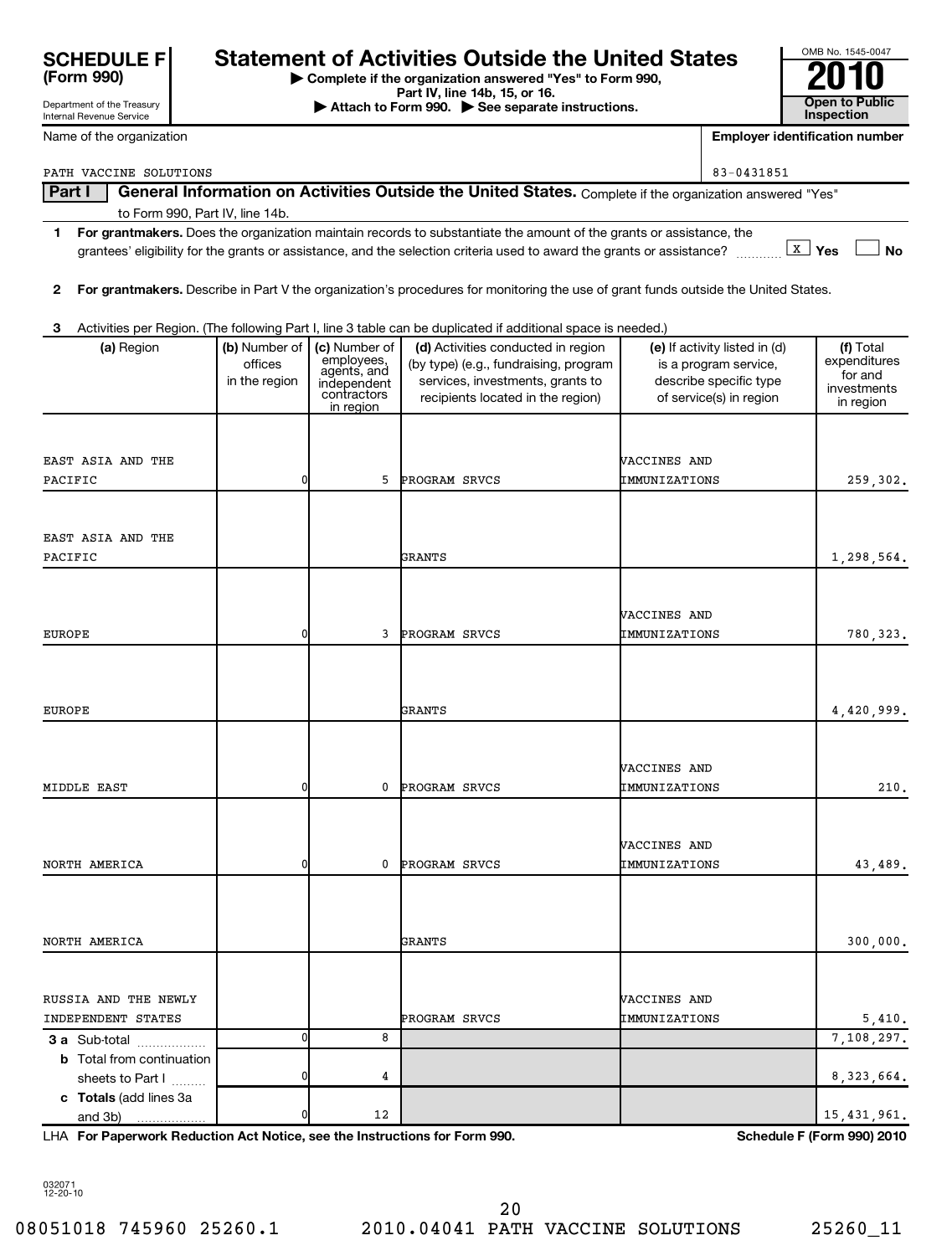| $-0431851$<br>SOLUTIONS<br>ACCINE<br>טחגם<br>$\sqrt{\Delta}C$<br><u>_</u><br>Schedule<br>(990 ا<br>∙orm<br>ບ.<br>. | Page |
|--------------------------------------------------------------------------------------------------------------------|------|
|--------------------------------------------------------------------------------------------------------------------|------|

| Part I               |                                           |                                                      | Continuation of Activities per Region. (Schedule F (Form 990), Part I, line 3)                                                          |                                                                                                             |                                         |
|----------------------|-------------------------------------------|------------------------------------------------------|-----------------------------------------------------------------------------------------------------------------------------------------|-------------------------------------------------------------------------------------------------------------|-----------------------------------------|
| (a) Region           | (b) Number of<br>offices<br>in the region | (c) Number of<br>employees or<br>agents in<br>region | (d) Activities conducted in region<br>(by type) (i.e., fundraising,<br>program services, grants to<br>recipients located in the region) | (e) If activity listed in (d)<br>is a program service,<br>describe specific type<br>of service(s) in region | (f) Total<br>expenditures<br>for region |
|                      |                                           |                                                      |                                                                                                                                         |                                                                                                             |                                         |
| RUSSIA AND THE NEWLY |                                           |                                                      |                                                                                                                                         |                                                                                                             |                                         |
| INDEPENDENT STATES   |                                           |                                                      | <b>GRANTS</b>                                                                                                                           |                                                                                                             | 716,500.                                |
|                      |                                           |                                                      |                                                                                                                                         |                                                                                                             |                                         |
| SOUTH AMERICA        |                                           |                                                      | PROGRAM SRVCS                                                                                                                           | VACCINES AND<br>IMMUNIZATIONS                                                                               | 25.                                     |
|                      |                                           |                                                      |                                                                                                                                         |                                                                                                             |                                         |
| SOUTH AMERICA        |                                           |                                                      | <b>GRANTS</b>                                                                                                                           |                                                                                                             | 440,595.                                |
|                      |                                           |                                                      |                                                                                                                                         |                                                                                                             |                                         |
|                      |                                           |                                                      |                                                                                                                                         | VACCINES AND                                                                                                |                                         |
| SOUTH ASIA           |                                           | 3                                                    | PROGRAM SRVCS                                                                                                                           | IMMUNIZATIONS                                                                                               | 425,475.                                |
|                      |                                           |                                                      |                                                                                                                                         |                                                                                                             |                                         |
| SOUTH ASIA           |                                           |                                                      | <b>GRANTS</b>                                                                                                                           |                                                                                                             | 5,184,007.                              |
|                      |                                           |                                                      |                                                                                                                                         |                                                                                                             |                                         |
|                      |                                           |                                                      |                                                                                                                                         | VACCINES AND                                                                                                |                                         |
| SUB-SAHARAN AFRICA   |                                           |                                                      | 1 PROGRAM SRVCS                                                                                                                         | IMMUNIZATIONS                                                                                               | 155,714.                                |
|                      |                                           |                                                      |                                                                                                                                         |                                                                                                             |                                         |
| SUB-SAHARAN AFRICA   |                                           |                                                      | <b>GRANTS</b>                                                                                                                           |                                                                                                             | 1,401,348.                              |
|                      |                                           |                                                      |                                                                                                                                         |                                                                                                             |                                         |
|                      |                                           |                                                      |                                                                                                                                         |                                                                                                             |                                         |
|                      |                                           |                                                      |                                                                                                                                         |                                                                                                             |                                         |
|                      |                                           |                                                      |                                                                                                                                         |                                                                                                             |                                         |
|                      |                                           |                                                      |                                                                                                                                         |                                                                                                             |                                         |
|                      |                                           |                                                      |                                                                                                                                         |                                                                                                             |                                         |
|                      |                                           |                                                      |                                                                                                                                         |                                                                                                             |                                         |
|                      |                                           |                                                      |                                                                                                                                         |                                                                                                             |                                         |
|                      |                                           |                                                      |                                                                                                                                         |                                                                                                             |                                         |
|                      |                                           | 4                                                    |                                                                                                                                         |                                                                                                             | 8, 323, 664.                            |
| <b>Totals</b>        |                                           |                                                      |                                                                                                                                         |                                                                                                             |                                         |

032181 12-29-10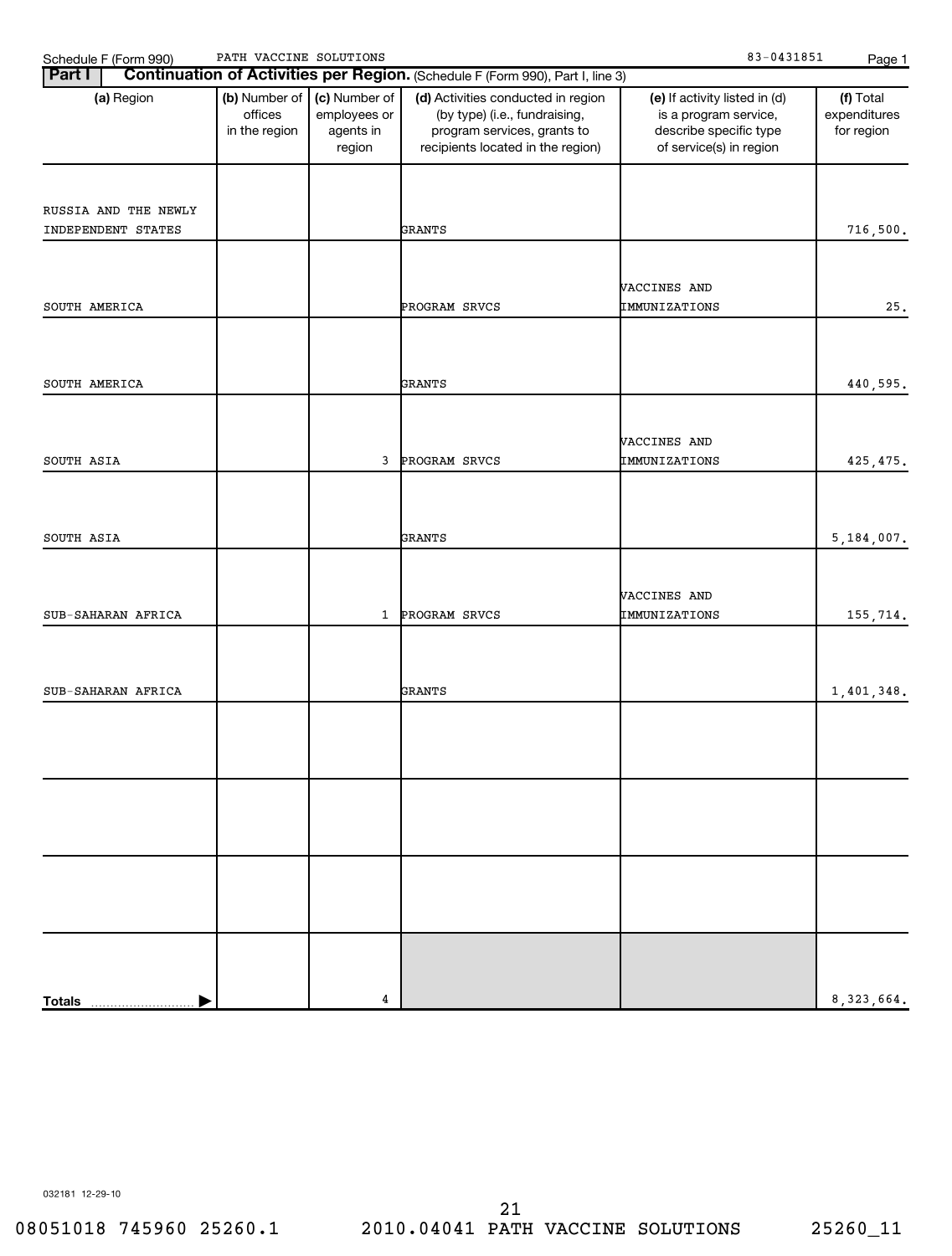**3**

Enter total number of other organizations or entities

| EAST ASIA & THE                                                                                                                                 | VACCINES AND         |          |                |  |
|-------------------------------------------------------------------------------------------------------------------------------------------------|----------------------|----------|----------------|--|
| PACIFIC                                                                                                                                         | IMMUNIZATIONS        | 383,460. | $\mathbf{0}$ . |  |
|                                                                                                                                                 |                      |          |                |  |
|                                                                                                                                                 |                      |          |                |  |
| EAST ASIA & THE                                                                                                                                 | VACCINES AND         |          |                |  |
| PACIFIC                                                                                                                                         | IMMUNIZATIONS        | 60,000.  | $\mathbf{0}$ . |  |
|                                                                                                                                                 |                      |          |                |  |
|                                                                                                                                                 |                      |          |                |  |
|                                                                                                                                                 | VACCINES AND         |          |                |  |
| SOUTH ASIA                                                                                                                                      | IMMUNIZATIONS        | 196,244. | $\mathbf{0}$ . |  |
|                                                                                                                                                 |                      |          |                |  |
|                                                                                                                                                 |                      |          |                |  |
|                                                                                                                                                 | VACCINES AND         |          |                |  |
| <b>EUROPE</b>                                                                                                                                   | IMMUNIZATIONS        | 22,574.  | $\mathbf{0}$ . |  |
|                                                                                                                                                 |                      |          |                |  |
|                                                                                                                                                 |                      |          |                |  |
|                                                                                                                                                 | VACCINES AND         |          |                |  |
| <b>EUROPE</b>                                                                                                                                   | IMMUNIZATIONS        | 427,920. | $\mathbf{0}$ . |  |
|                                                                                                                                                 |                      |          |                |  |
|                                                                                                                                                 | VACCINES AND         |          |                |  |
| SOUTH AMERICA                                                                                                                                   | <b>IMMUNIZATIONS</b> |          | $\mathbf{0}$ . |  |
| Enter total number of recipient organizations listed above that are recognized as charities by the foreign country, recognized as tax-exempt by |                      | 440,595. |                |  |

Part II can be duplicated if additional space is needed.

(b) IRS code section and EIN (if applicable)

Schedule F (Form 990) 2010 PATH VACCINE SOLUTIONS 2001 2010 12:00 2010 2010 2010 12:00 2010 PATH VACCINE SOLUTIONS

Part II | Grants and Other Assistance to Organizations or Entities Outside the United States. Complete if the organization answered "Yes" to Form 990, Part IV, line 15, for any

grant

**(a)** Name of organization (b) IRS code section (c) Region (c) Region (d) Purpose of (e) Amount (f) Manner of (g) Amount of (h) Description (i) (a) Name of organization (f) IRS code section (c) Region (d) Purpose of (d) Am

PACIFIC TMMUNIZATIONS | 21,084. 0.

PACIFIC IMMUNIZATIONS 21,000. 0.

(e) Amount of cash grant

recipient who received more than \$5,000. Check this box if no one recipient received more than \$5,000 ~~~~~~~~~~~~~~~~~~~~~~~~~~~~~~~~~~~~~

EAST ASIA & THE VACCINES AND

EAST ASIA & THE VACCINES AND

(c) Region (d) Purpose of

(a) Name of organization

**|** X

(i) Method of valuation (book, FMV, appraisal, other)

(g) Amount of non-cash assistance

(h) Description of non-cash assistance

(f) Manner of cash disbursement

**Schedule F (Form 990) 2010**

10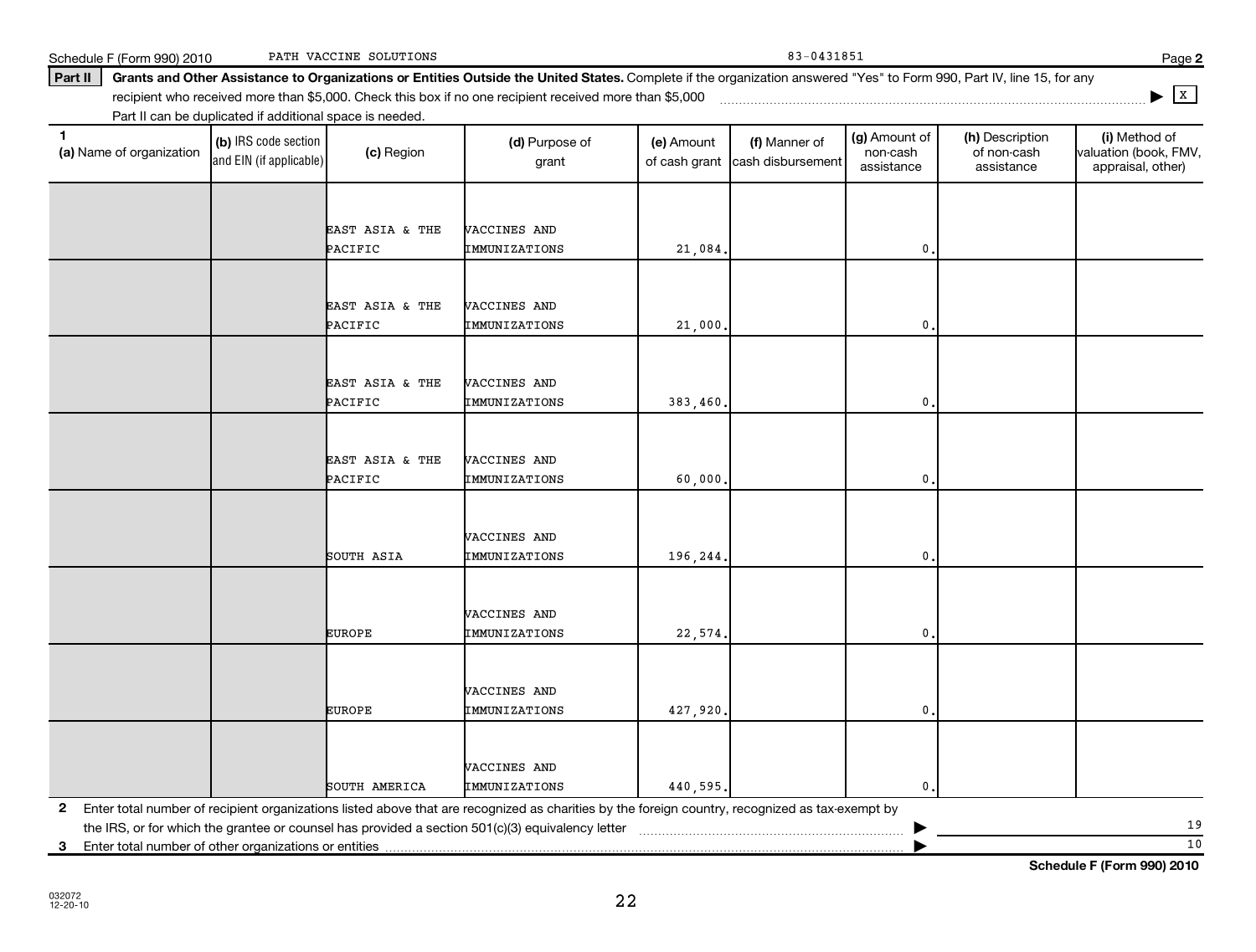|              | Schedule F (Form 990)    |                                                 | PATH VACCINE SOLUTIONS     |                                                                                                                                              |                             | Page 2                             |                                         |                                              |                                                             |
|--------------|--------------------------|-------------------------------------------------|----------------------------|----------------------------------------------------------------------------------------------------------------------------------------------|-----------------------------|------------------------------------|-----------------------------------------|----------------------------------------------|-------------------------------------------------------------|
| Part II      |                          |                                                 |                            | Continuation of Grants and Other Assistance to Organizations or Entities Outside the United States. (Schedule F (Form 990), Part II, line 1) |                             |                                    |                                         |                                              |                                                             |
| $\mathbf{1}$ | (a) Name of organization | (b) IRS code section<br>and EIN (if applicable) | (c) Region                 | (d) Purpose of<br>grant                                                                                                                      | (e) Amount<br>of cash grant | (f) Manner of<br>cash disbursement | (g) Amount of<br>non-cash<br>assistance | (h) Description<br>of non-cash<br>assistance | (i) Method of<br>valuation (book, FMV,<br>appraisal, other) |
|              |                          |                                                 | <b>EUROPE</b>              | VACCINES AND<br>IMMUNIZATIONS                                                                                                                | 1,434,569                   |                                    | 0                                       |                                              |                                                             |
|              |                          |                                                 | EAST ASIA & THE<br>PACIFIC | VACCINES AND<br>IMMUNIZATIONS                                                                                                                | 650,000                     |                                    | 0.                                      |                                              |                                                             |
|              |                          |                                                 | SOUTH ASIA                 | VACCINES AND<br>IMMUNIZATIONS                                                                                                                | 60,000                      |                                    | 0                                       |                                              |                                                             |
|              |                          |                                                 | EAST ASIA & THE<br>PACIFIC | VACCINES AND<br>IMMUNIZATIONS                                                                                                                | 13,561                      |                                    | 0.                                      |                                              |                                                             |
|              |                          |                                                 | NORTH AMERICA              | VACCINES AND<br>IMMUNIZATIONS                                                                                                                | 300,000                     |                                    | 0                                       |                                              |                                                             |
|              |                          |                                                 | SUB-SAHARAN<br>AFRICA      | VACCINES AND<br>IMMUNIZATIONS                                                                                                                | 960,664                     |                                    | $\mathbf{0}$                            |                                              |                                                             |
|              |                          |                                                 | <b>EUROPE</b>              | VACCINES AND<br>IMMUNIZATIONS                                                                                                                | 338,835                     |                                    | $\mathbf{0}$                            |                                              |                                                             |
|              |                          |                                                 | EAST ASIA & THE<br>PACIFIC | VACCINES AND<br>IMMUNIZATIONS                                                                                                                | 9,036.                      |                                    | $\mathbf{0}$                            |                                              |                                                             |
|              |                          |                                                 | EAST ASIA & THE<br>PACIFIC | VACCINES AND<br>IMMUNIZATIONS                                                                                                                | 12,371                      |                                    | $\mathbf{0}$                            |                                              |                                                             |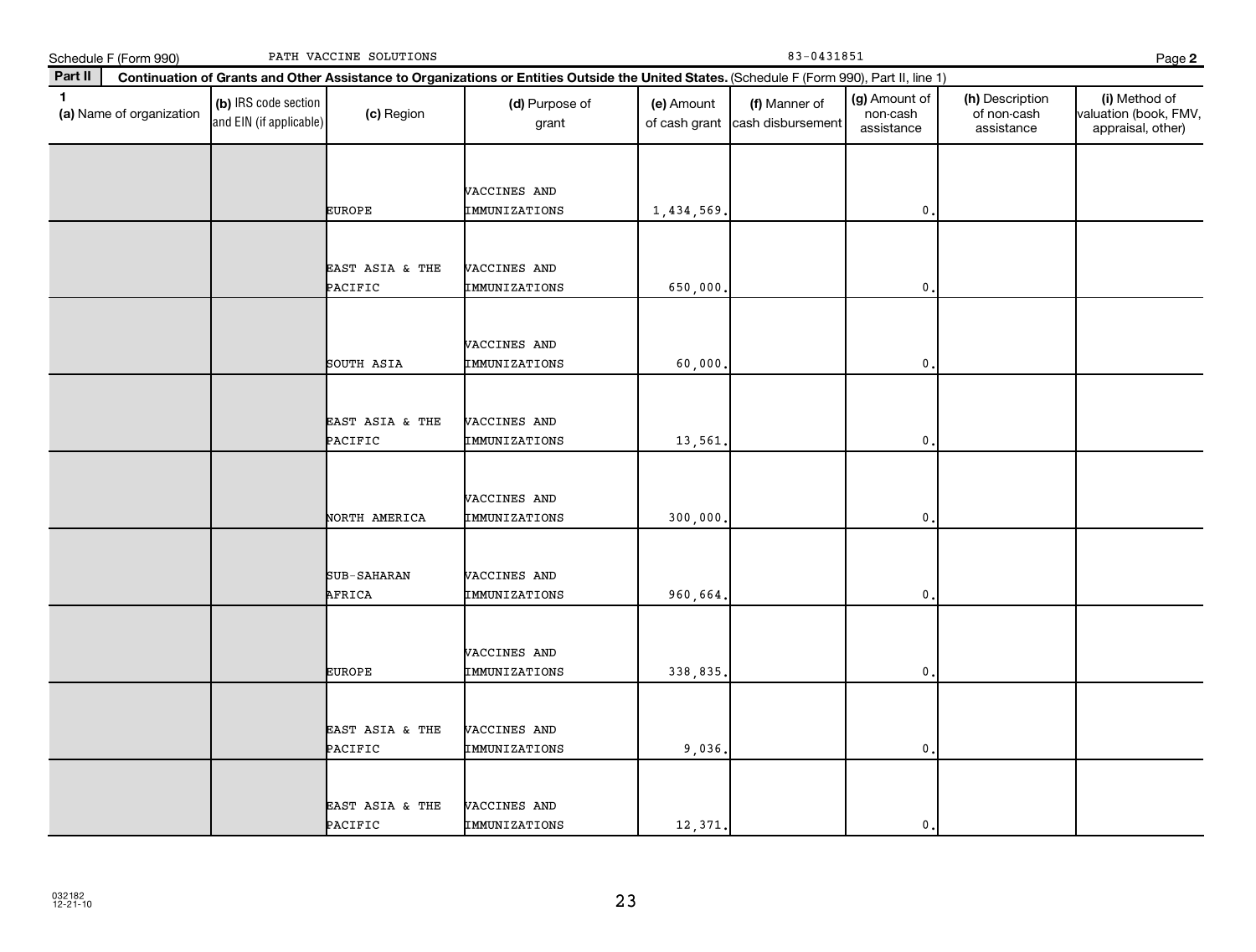|              | Schedule F (Form 990)    |                                                 | PATH VACCINE SOLUTIONS                               |                                                                                                                                              |                             | Page 2                             |                                         |                                              |                                                             |
|--------------|--------------------------|-------------------------------------------------|------------------------------------------------------|----------------------------------------------------------------------------------------------------------------------------------------------|-----------------------------|------------------------------------|-----------------------------------------|----------------------------------------------|-------------------------------------------------------------|
| Part II      |                          |                                                 |                                                      | Continuation of Grants and Other Assistance to Organizations or Entities Outside the United States. (Schedule F (Form 990), Part II, line 1) |                             |                                    |                                         |                                              |                                                             |
| $\mathbf{1}$ | (a) Name of organization | (b) IRS code section<br>and EIN (if applicable) | (c) Region                                           | (d) Purpose of<br>grant                                                                                                                      | (e) Amount<br>of cash grant | (f) Manner of<br>cash disbursement | (g) Amount of<br>non-cash<br>assistance | (h) Description<br>of non-cash<br>assistance | (i) Method of<br>valuation (book, FMV,<br>appraisal, other) |
|              |                          |                                                 | <b>EUROPE</b>                                        | VACCINES AND<br>IMMUNIZATIONS                                                                                                                | 37,500                      |                                    | $\mathbf{0}$                            |                                              |                                                             |
|              |                          |                                                 | EAST ASIA & THE<br>PACIFIC                           | VACCINES AND<br>IMMUNIZATIONS                                                                                                                | 28,052.                     |                                    | $\mathbf 0$ .                           |                                              |                                                             |
|              |                          |                                                 | RUSSIA AND THE<br>NEWLY INDEPENDENT<br><b>STATES</b> | VACCINES AND<br>IMMUNIZATIONS                                                                                                                | 716,500                     |                                    | 0                                       |                                              |                                                             |
|              |                          |                                                 | SOUTH ASIA                                           | VACCINES AND<br>IMMUNIZATIONS                                                                                                                | 3,500,000.                  |                                    | 0,                                      |                                              |                                                             |
|              |                          |                                                 | SOUTH ASIA                                           | VACCINES AND<br>IMMUNIZATIONS                                                                                                                | 12,391                      |                                    | $\mathbf{0}$                            |                                              |                                                             |
|              |                          |                                                 | SOUTH ASIA                                           | VACCINES AND<br>IMMUNIZATIONS                                                                                                                | 1,415,372.                  |                                    | $\mathbf{0}$                            |                                              |                                                             |
|              |                          |                                                 | <b>EUROPE</b>                                        | VACCINES AND<br>IMMUNIZATIONS                                                                                                                | 800,000                     |                                    | $\mathbf{0}$                            |                                              |                                                             |
|              |                          |                                                 | SUB-SAHARAN<br>AFRICA                                | VACCINES AND<br>IMMUNIZATIONS                                                                                                                | 440,684                     |                                    | $\mathbf{0}$ .                          |                                              |                                                             |
|              |                          |                                                 | <b>EUROPE</b>                                        | VACCINES AND<br>IMMUNIZATIONS                                                                                                                | 65,181                      |                                    | $\mathbf{0}$ .                          |                                              |                                                             |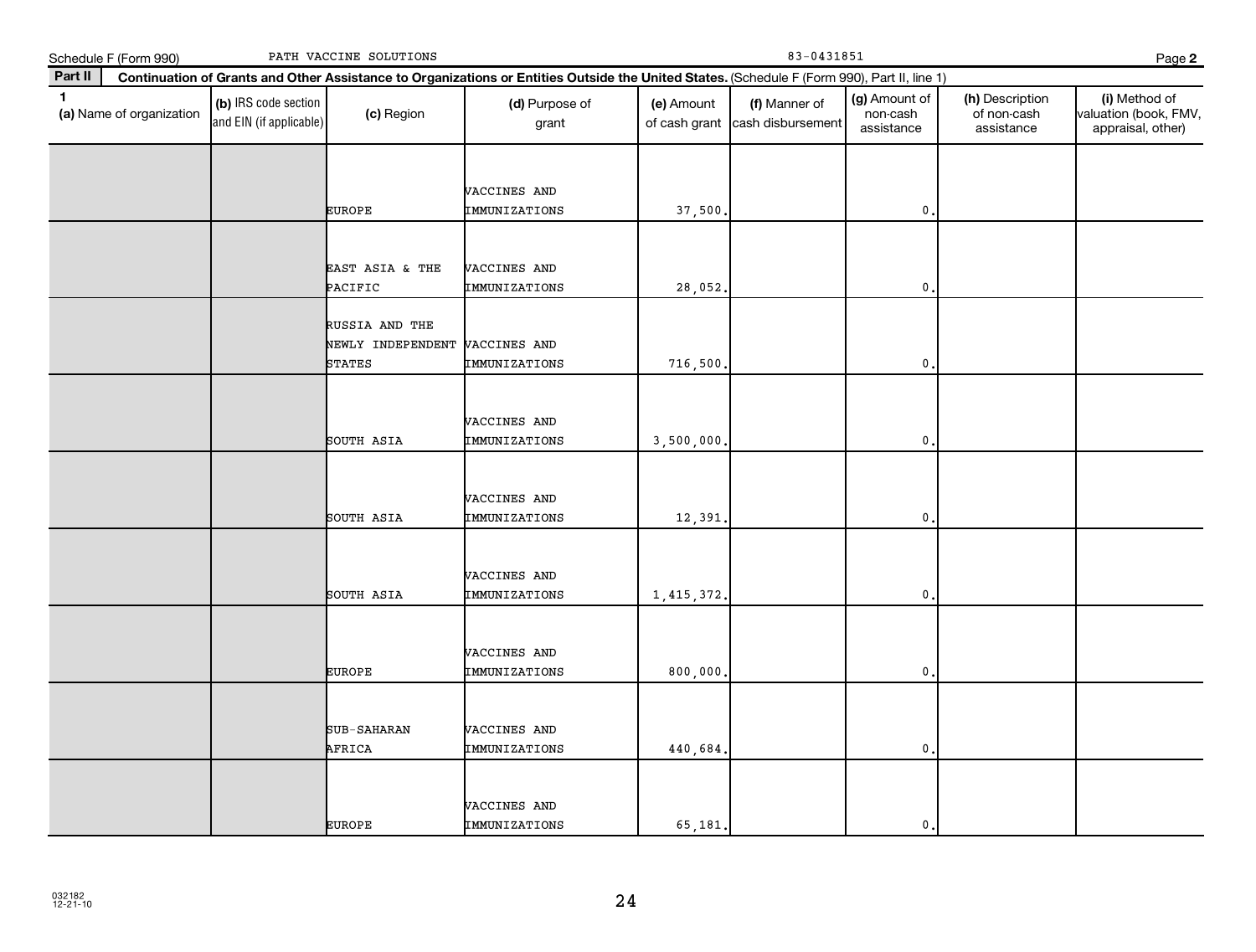|              | Schedule F (Form 990)    |                                                 | PATH VACCINE SOLUTIONS     |                                                                                                                                              |                             |                                    | Page 2                                  |                                              |                                                             |
|--------------|--------------------------|-------------------------------------------------|----------------------------|----------------------------------------------------------------------------------------------------------------------------------------------|-----------------------------|------------------------------------|-----------------------------------------|----------------------------------------------|-------------------------------------------------------------|
| Part II      |                          |                                                 |                            | Continuation of Grants and Other Assistance to Organizations or Entities Outside the United States. (Schedule F (Form 990), Part II, line 1) |                             |                                    |                                         |                                              |                                                             |
| $\mathbf{1}$ | (a) Name of organization | (b) IRS code section<br>and EIN (if applicable) | (c) Region                 | (d) Purpose of<br>grant                                                                                                                      | (e) Amount<br>of cash grant | (f) Manner of<br>cash disbursement | (g) Amount of<br>non-cash<br>assistance | (h) Description<br>of non-cash<br>assistance | (i) Method of<br>valuation (book, FMV,<br>appraisal, other) |
|              |                          |                                                 | EAST ASIA & THE<br>PACIFIC | VACCINES AND<br>IMMUNIZATIONS                                                                                                                | 100,000                     |                                    | $\mathsf{0}$ .                          |                                              |                                                             |
|              |                          |                                                 | <b>EUROPE</b>              | VACCINES AND<br>IMMUNIZATIONS                                                                                                                | 394,421                     |                                    | $\mathbf 0$ .                           |                                              |                                                             |
|              |                          |                                                 | <b>EUROPE</b>              | VACCINES AND<br>IMMUNIZATIONS                                                                                                                | 900,000                     |                                    | $\mathsf{0}$ .                          |                                              |                                                             |
|              |                          |                                                 |                            |                                                                                                                                              |                             |                                    |                                         |                                              |                                                             |
|              |                          |                                                 |                            |                                                                                                                                              |                             |                                    |                                         |                                              |                                                             |
|              |                          |                                                 |                            |                                                                                                                                              |                             |                                    |                                         |                                              |                                                             |
|              |                          |                                                 |                            |                                                                                                                                              |                             |                                    |                                         |                                              |                                                             |
|              |                          |                                                 |                            |                                                                                                                                              |                             |                                    |                                         |                                              |                                                             |
|              |                          |                                                 |                            |                                                                                                                                              |                             |                                    |                                         |                                              |                                                             |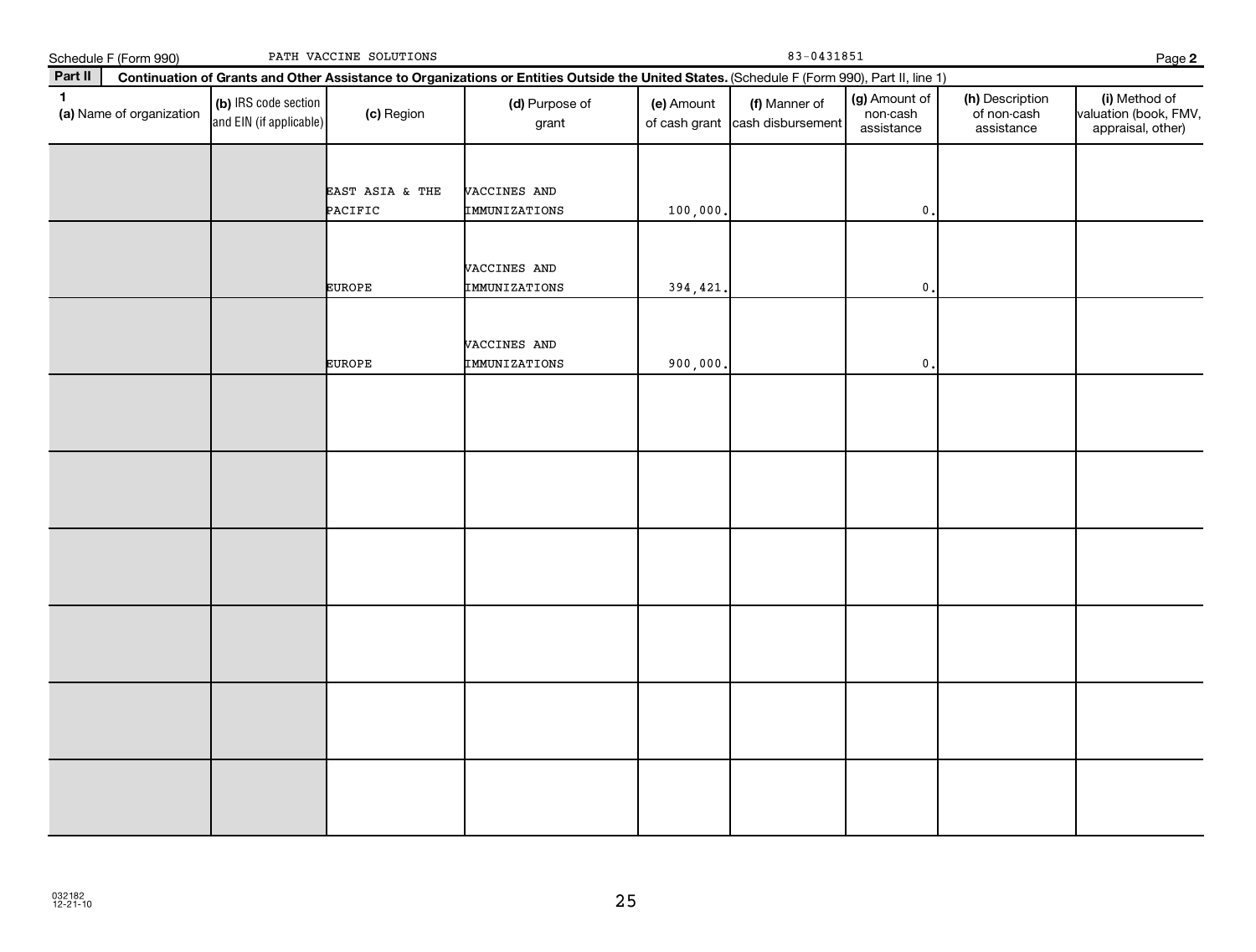| Part III can be duplicated if additional space is needed. |            |                             |                             |                                    |                                         |                                           |                                                                |
|-----------------------------------------------------------|------------|-----------------------------|-----------------------------|------------------------------------|-----------------------------------------|-------------------------------------------|----------------------------------------------------------------|
| (a) Type of grant or assistance                           | (b) Region | (c) Number of<br>recipients | (d) Amount of<br>cash grant | (e) Manner of<br>cash disbursement | (f) Amount of<br>non-cash<br>assistance | (g) Description of<br>non-cash assistance | (h) Method of<br>valuation<br>(book, FMV,<br>appraisal, other) |
|                                                           |            |                             |                             |                                    |                                         |                                           |                                                                |
|                                                           |            |                             |                             |                                    |                                         |                                           |                                                                |
|                                                           |            |                             |                             |                                    |                                         |                                           |                                                                |
|                                                           |            |                             |                             |                                    |                                         |                                           |                                                                |
|                                                           |            |                             |                             |                                    |                                         |                                           |                                                                |
|                                                           |            |                             |                             |                                    |                                         |                                           |                                                                |
|                                                           |            |                             |                             |                                    |                                         |                                           |                                                                |
|                                                           |            |                             |                             |                                    |                                         |                                           |                                                                |
|                                                           |            |                             |                             |                                    |                                         |                                           |                                                                |
|                                                           |            |                             |                             |                                    |                                         |                                           |                                                                |

**Schedule F (Form 990) 2010**

Schedule F (Form 990) 2010 PATH VACCINE SOLUTIONS 83-0431851 PATH VACCINE SOLUTIONS

## Part III Grants and Other Assistance to Individuals Outside the United States. Complete if the organization answered "Yes" to Form 990, Part IV, line 16.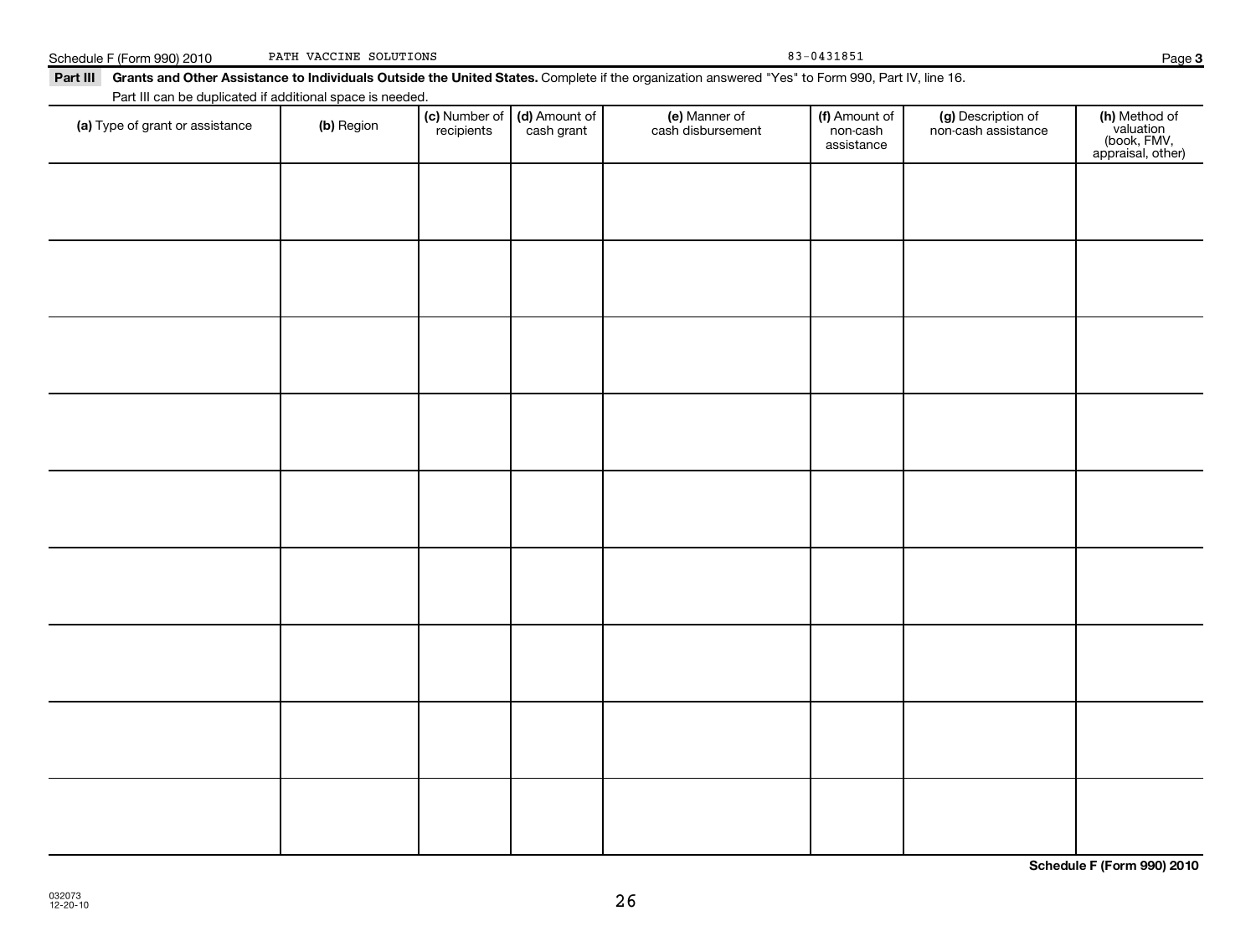**4**

| 1            | Was the organization a U.S. transferor of property to a foreign corporation during the tax year? If "Yes," the<br>organization may be required to file Form 926, Return by a U.S. Transferor of Property to a Foreign<br>Corporation (see Instructions for Form 926) [11] Corporation (see Instructions for Form 926) [11] Corporation ( | Yes | X  <br>No                      |
|--------------|------------------------------------------------------------------------------------------------------------------------------------------------------------------------------------------------------------------------------------------------------------------------------------------------------------------------------------------|-----|--------------------------------|
| $\mathbf{2}$ | Did the organization have an interest in a foreign trust during the tax year? If "Yes," the organization<br>may be required to file Form 3520, Annual Return to Report Transactions with Foreign Trusts and<br>Receipt of Certain Foreign Gifts, and/or Form 3520-A, Annual Information Return of Foreign Trust With                     | Yes | $\mathbf{x}$<br>N <sub>0</sub> |
| 3            | Did the organization have an ownership interest in a foreign corporation during the tax year? If "Yes,"<br>the organization may be required to file Form 5471, Information Return of U.S. Persons with respect to                                                                                                                        | Yes | x  <br>No                      |
| 4            | Was the organization a direct or indirect shareholder of a passive foreign investment company or a<br>qualified electing fund during the tax year? If "Yes," the organization may be required to file Form 8621,<br>Return by a Shareholder of a Passive Foreign Investment Company or Qualified Electing Fund. (see                     | Yes | $\mathbf{X}$                   |
| 5            | Did the organization have an ownership interest in a foreign partnership during the tax year? If "Yes,"<br>the organization may be required to file Form 8865, Return of U.S. Persons with respect to Certain                                                                                                                            | Yes | X<br>N <sub>0</sub>            |
| 6            | Did the organization have any operations in or related to any boycotting countries during the tax year? If<br>"Yes," the organization may be required to file Form 5713, International Boycott Report (see Instructions<br>for Form 5713)                                                                                                | Yes | x                              |

**Schedule F (Form 990) 2010**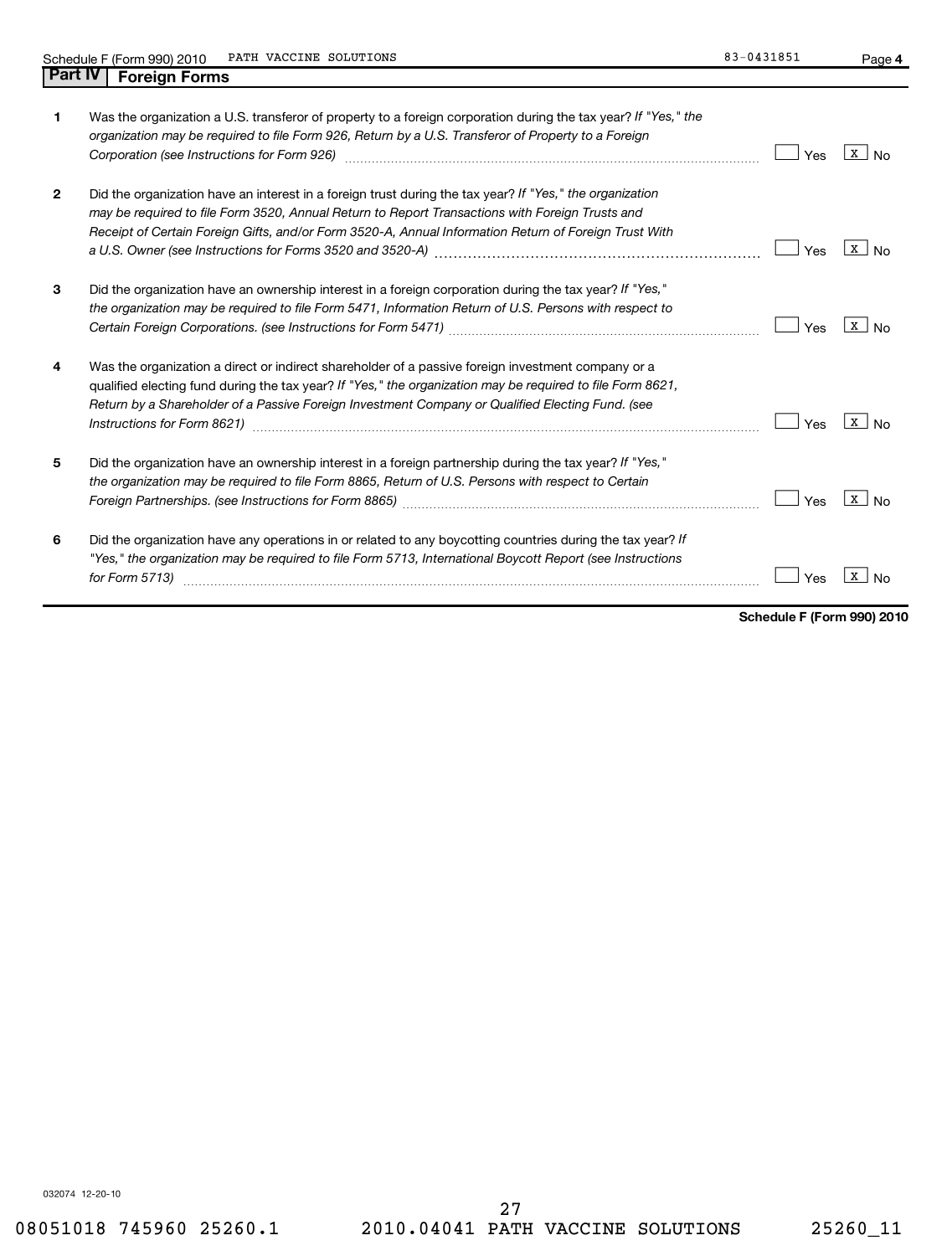| PATH VACCINE SOLUTIONS<br>Schedule F (Form 990) 2010                                                                                            | 83-0431851 | Page 5 |
|-------------------------------------------------------------------------------------------------------------------------------------------------|------------|--------|
| <b>Part V</b><br><b>Supplemental Information</b>                                                                                                |            |        |
| Complete this part to provide the information required by Part I, line 2 (monitoring of funds); Part I, line 3, column (f) (accounting method); |            |        |
| Part II, line 1 (accounting method); Part III (accounting method); and Part III, column (c) (estimated number of recipients), as applicable.    |            |        |
|                                                                                                                                                 |            |        |
| Also complete this part to provide any additional information.                                                                                  |            |        |
|                                                                                                                                                 |            |        |
| SCHEDULE F, PART I, LINE 2: SUBRECIPIENTS ARE REQUIRED TO SUBMIT PROGRESS                                                                       |            |        |
|                                                                                                                                                 |            |        |
| REPORTS, WHICH ARE REVIEWED BY RESPONSIBLE PROGRAM MANAGERS AND PROGRAM                                                                         |            |        |
| ADMINISTRATORS TO ENSURE THAT PROGRAM GOALS ARE ATTAINED IN ACCORDANCE                                                                          |            |        |
|                                                                                                                                                 |            |        |
| WITH AGREEMENT REQUIREMENTS. THE RESPONSIBLE PROGRAM MANAGERS AND PROGRAM                                                                       |            |        |
|                                                                                                                                                 |            |        |
| ADMINISTRATORS CONTACT SUBRECIPIENTS WITH QUESTIONS AND FOLLOW UP ON ANY                                                                        |            |        |
|                                                                                                                                                 |            |        |
| CONCERNS. IN SOME CASES, SUBAWARD TERMS MAY REQUIRE SPECIFIED                                                                                   |            |        |
|                                                                                                                                                 |            |        |
| DELIVERABLES IN ADDITION TO, OR IN LIEU OF, TECHNICAL REPORTS. IN                                                                               |            |        |
|                                                                                                                                                 |            |        |
| ADDITION, DISCRETIONARY ON-SITE VISITS ARE CONDUCTED TO EVALUATE BOTH                                                                           |            |        |
|                                                                                                                                                 |            |        |
| COMPLIANCE WITH THE SCIENTIFIC OBJECTIVES OF THE PROJECT AND THE                                                                                |            |        |
|                                                                                                                                                 |            |        |
| APPROPRIATENESS OF THE SUBRECIPIENT'S ADMINISTRATIVE SYSTEMS AND                                                                                |            |        |
|                                                                                                                                                 |            |        |
|                                                                                                                                                 |            |        |
| PROCESSES.                                                                                                                                      |            |        |
|                                                                                                                                                 |            |        |
|                                                                                                                                                 |            |        |
|                                                                                                                                                 |            |        |
|                                                                                                                                                 |            |        |
|                                                                                                                                                 |            |        |
|                                                                                                                                                 |            |        |
|                                                                                                                                                 |            |        |
|                                                                                                                                                 |            |        |
|                                                                                                                                                 |            |        |
|                                                                                                                                                 |            |        |
|                                                                                                                                                 |            |        |
|                                                                                                                                                 |            |        |
|                                                                                                                                                 |            |        |
|                                                                                                                                                 |            |        |
|                                                                                                                                                 |            |        |
|                                                                                                                                                 |            |        |
|                                                                                                                                                 |            |        |
|                                                                                                                                                 |            |        |
|                                                                                                                                                 |            |        |
|                                                                                                                                                 |            |        |
|                                                                                                                                                 |            |        |
|                                                                                                                                                 |            |        |
|                                                                                                                                                 |            |        |
|                                                                                                                                                 |            |        |
|                                                                                                                                                 |            |        |
|                                                                                                                                                 |            |        |
|                                                                                                                                                 |            |        |
|                                                                                                                                                 |            |        |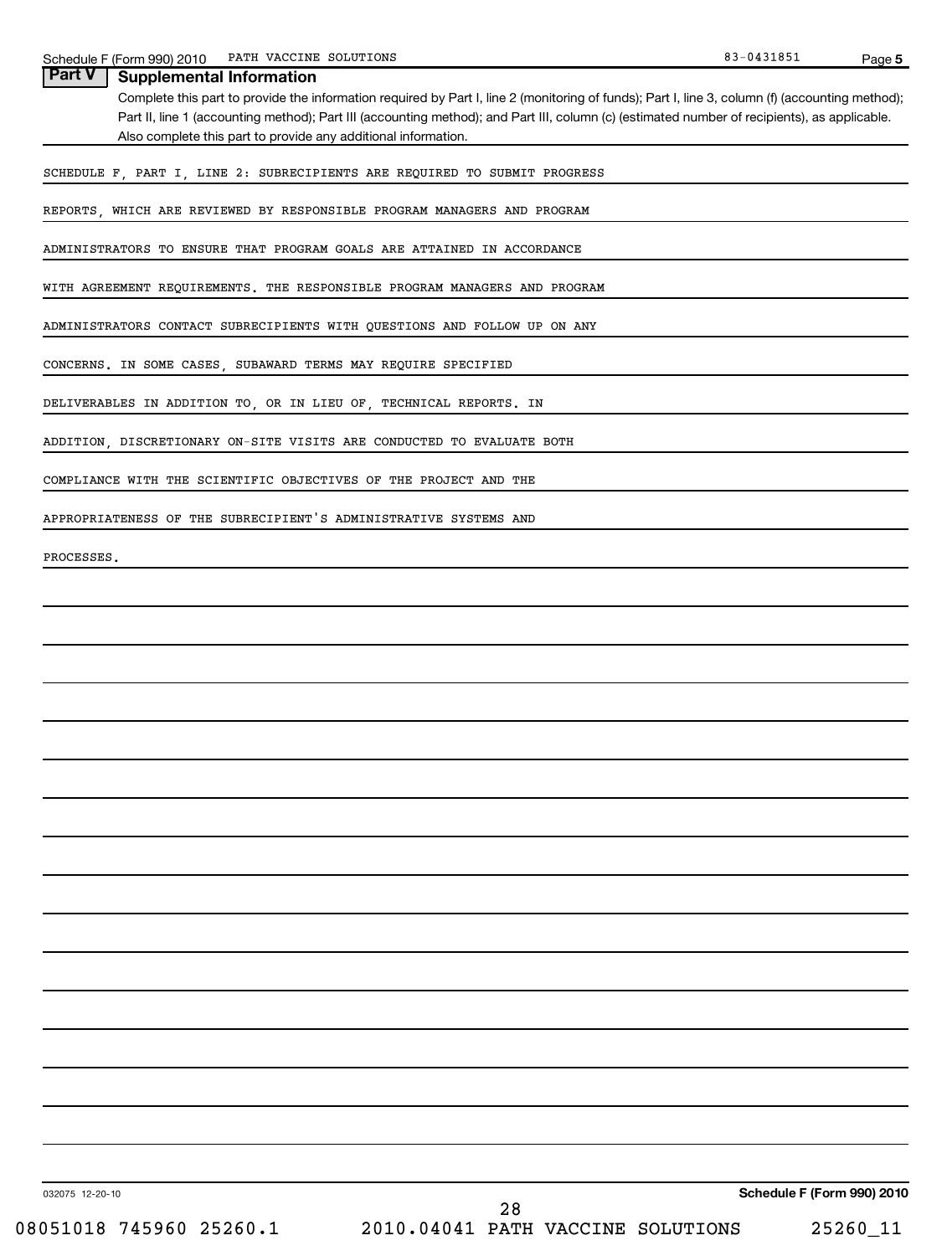| <b>SCHEDULE I</b>                                                                                 |                                                         |                |                                                                                                                                                                          |                                                                                                    |                                         |                                               |                                           |                               | OMB No. 1545-0047                                   |                      |
|---------------------------------------------------------------------------------------------------|---------------------------------------------------------|----------------|--------------------------------------------------------------------------------------------------------------------------------------------------------------------------|----------------------------------------------------------------------------------------------------|-----------------------------------------|-----------------------------------------------|-------------------------------------------|-------------------------------|-----------------------------------------------------|----------------------|
| (Form 990)                                                                                        |                                                         |                |                                                                                                                                                                          | Grants and Other Assistance to Organizations,<br>Governments, and Individuals in the United States |                                         |                                               |                                           |                               | 2010                                                |                      |
| Department of the Treasury<br>Internal Revenue Service                                            |                                                         |                | Complete if the organization answered "Yes" to Form 990, Part IV, line 21 or 22.                                                                                         | Attach to Form 990.                                                                                |                                         |                                               |                                           |                               | <b>Open to Public</b><br>Inspection                 |                      |
| Name of the organization                                                                          | PATH VACCINE SOLUTIONS                                  |                |                                                                                                                                                                          |                                                                                                    |                                         |                                               |                                           |                               | <b>Employer identification number</b><br>83-0431851 |                      |
| Part I                                                                                            | <b>General Information on Grants and Assistance</b>     |                |                                                                                                                                                                          |                                                                                                    |                                         |                                               |                                           |                               |                                                     |                      |
| $\mathbf 1$                                                                                       |                                                         |                | Does the organization maintain records to substantiate the amount of the grants or assistance, the grantees' eligibility for the grants or assistance, and the selection |                                                                                                    |                                         |                                               |                                           |                               |                                                     |                      |
|                                                                                                   |                                                         |                |                                                                                                                                                                          |                                                                                                    |                                         |                                               |                                           |                               | $\sqrt{X}$ Yes                                      | l No                 |
|                                                                                                   |                                                         |                | 2 Describe in Part IV the organization's procedures for monitoring the use of grant funds in the United States.                                                          |                                                                                                    |                                         |                                               |                                           |                               |                                                     |                      |
| Part II                                                                                           |                                                         |                | Grants and Other Assistance to Governments and Organizations in the United States. Complete if the organization answered "Yes" to Form 990, Part IV, line 21, for any    |                                                                                                    |                                         |                                               |                                           |                               |                                                     |                      |
|                                                                                                   |                                                         |                |                                                                                                                                                                          |                                                                                                    |                                         | (f) Method of                                 |                                           |                               |                                                     |                      |
|                                                                                                   | 1 (a) Name and address of organization<br>or government | $(b)$ EIN      | (c) IRC section<br>if applicable                                                                                                                                         | (d) Amount of<br>cash grant                                                                        | (e) Amount of<br>non-cash<br>assistance | valuation (book,<br>FMV, appraisal,<br>other) | (g) Description of<br>non-cash assistance |                               | (h) Purpose of grant<br>or assistance               |                      |
| ALBERT B. SABIN INSTITUTE, INC.<br>2000 PENNSYLVANIA AVENUE, N.W.<br>WASHINGTON, DC 20006         |                                                         | 06-1389829     | 501(C)(3)                                                                                                                                                                | 16,000                                                                                             | $\mathbf 0$ .                           |                                               |                                           | VACCINES AND<br>IMMUNIZATIONS |                                                     |                      |
| BOARD OF TRUSTEES OF LELAND<br>STANFORD JUNIOR UNIVERSITY - 340<br>PANAMA ST - STANFORD, CA 94305 |                                                         | 94-1156365     | 501(C)(3)                                                                                                                                                                | 15,446                                                                                             | 0.                                      |                                               |                                           | VACCINES AND<br>IMMUNIZATIONS |                                                     |                      |
| CHILDREN'S HOSPITAL BOSTON<br>300 LONGWOOD AVENUE<br>BOSTON, MA 02115                             |                                                         | $04 - 2774441$ | 501(C)(3)                                                                                                                                                                | 75,000                                                                                             | $\mathbf{0}$ .                          |                                               |                                           | VACCINES AND<br>IMMUNIZATIONS |                                                     |                      |
| CINCINNATI CHILDREN'S HOSPITAL<br>MEDICAL CENTER - 3333 BURNET<br>AVENUE - CINCINNATI, OH 45229   |                                                         | 31-0833936     | 501(C)(3)                                                                                                                                                                | 23,533                                                                                             | 0.                                      |                                               |                                           | VACCINES AND<br>IMMUNIZATIONS |                                                     |                      |
| EMMES CORPORATION, THE<br>401 NORTH WASHINGTON STREET, SUITE<br>ROCKVILLE, MD 20850               |                                                         | 54-1058268     | N/A                                                                                                                                                                      | 95,686                                                                                             | $\mathbf{0}$ .                          |                                               |                                           | VACCINES AND<br>IMMUNIZATIONS |                                                     |                      |
| FOOD & DRUG ADMINISTRATION (FDA)<br>DHHS/FDA/CDRH/OST/DMMS<br>BETHESDA, MD 20892                  |                                                         | 53-0196965     | <b>GOVERNMENT</b>                                                                                                                                                        | 380,000,                                                                                           | $\mathbf{0}$ .                          |                                               |                                           | VACCINES AND<br>IMMUNIZATIONS |                                                     |                      |
|                                                                                                   |                                                         |                |                                                                                                                                                                          |                                                                                                    |                                         |                                               |                                           |                               |                                                     | 15.                  |
| $ -$                                                                                              | <b><i>CONTRACTORS AND ALCOHOL</i></b>                   |                | $\cdots$ $\cdots$ $\cdots$ $\cdots$ $\cdots$ $\cdots$ $\cdots$ $\cdots$                                                                                                  |                                                                                                    |                                         |                                               |                                           |                               |                                                     | 6.<br>$\overline{a}$ |

**For Paperwork Reduction Act Notice, see the Instructions for Form 990. Schedule I (Form 990) (2010)** LHA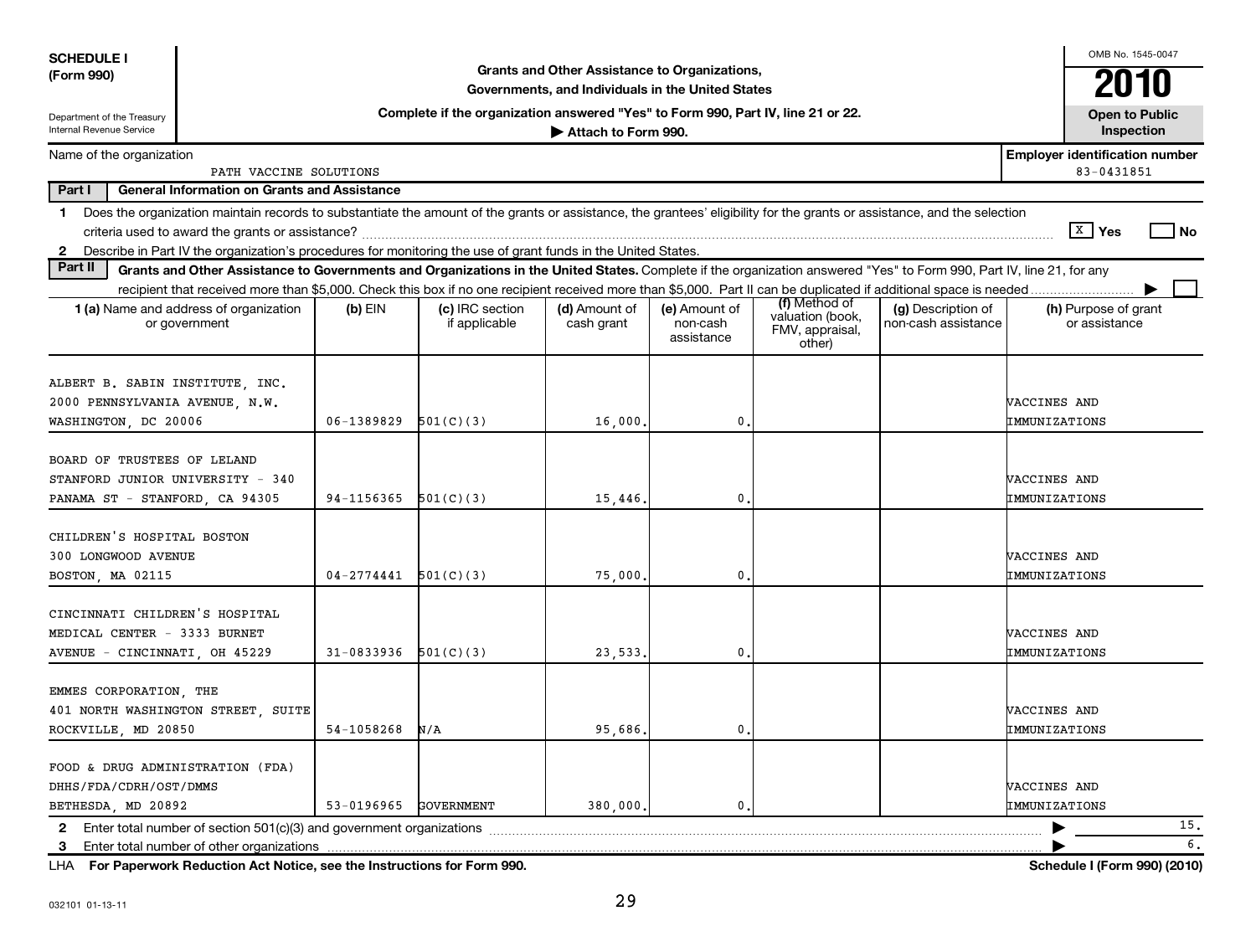LHA

|                                    |                          |             |                | appraisal, other) |               |
|------------------------------------|--------------------------|-------------|----------------|-------------------|---------------|
| GENOCEA BIOSCIENCES, INC.          |                          |             |                |                   |               |
| 161 FIRST STREET                   |                          |             |                |                   | VACCINES AND  |
| CAMBRIDGE, MA 02139                | $51-0596811$ N/A         | 638,804.    | 0              |                   | IMMUNIZATIONS |
|                                    |                          |             |                |                   |               |
| INC RESEARCH, INC.                 |                          |             |                |                   |               |
| 4700 FALLS OF NEUSE, SUITE 400     |                          |             |                |                   | VACCINES AND  |
| RALEIGH, NC 27609                  | $33 - 0723120$ N/A       | 9,143.      | 0              |                   | IMMUNIZATIONS |
| INFECTIOUS DISEASE RESEARCH        |                          |             |                |                   |               |
| INSTITUTE (IDRI) - 1124 COLUMBIA   |                          |             |                |                   |               |
| STREET, SUITE 400 - SEATTLE, WA    |                          |             |                |                   | VACCINES AND  |
| 98104                              | $91-1608978$ $501(C)(3)$ | 500,000.    | 0              |                   | IMMUNIZATIONS |
|                                    |                          |             |                |                   |               |
| INTEGRESS MEETINGS AND EVENTS      |                          |             |                |                   |               |
| 2 RAVINIA DRIVE, SUITE 605         |                          |             |                |                   | VACCINES AND  |
| ATLANTA, GA 30346                  | $58 - 2526963$ N/A       | 40,000      | 0.             |                   | IMMUNIZATIONS |
|                                    |                          |             |                |                   |               |
| LENTIGEN CORPORATION               |                          |             |                |                   |               |
| 910 CLOPPER ROAD, SUITE 200        |                          |             |                |                   | VACCINES AND  |
| GAITHERSBURG, MD 20878             | $86 - 1131845$ N/A       | 1,467,612.  | $\mathbf{0}$   |                   | IMMUNIZATIONS |
|                                    |                          |             |                |                   |               |
| NEUGENESIS CORPORATION             |                          |             |                |                   |               |
| 863 MITTEN ROAD, SUITE C           |                          |             |                |                   | VACCINES AND  |
| BURLINGAME, CA 94010               | $99 - 0299143$ N/A       | 186,571.    | 0              |                   | IMMUNIZATIONS |
| PITTSBURGH, UNIVERSITY OF          |                          |             |                |                   |               |
| OFFICE OF RESEARCH, 123 UNIVERSITY |                          |             |                |                   |               |
| PLACE, LOWER LOBBY - PITTSBURGH,   |                          |             |                |                   | VACCINES AND  |
| PA 15213                           | $25-0965591$ $501(C)(3)$ | 400,000.    | $\mathbf{0}$   |                   | IMMUNIZATIONS |
| PROGRAM FOR APPROPRIATE TECHNOLOGY |                          |             |                |                   |               |
| IN HEALTH - 2201 WESTLAKE AVENUE,  |                          |             |                |                   | VACCINES AND  |
| SUITE 200 - SEATTLE, WA 98121      | $91-1157127$ $501(C)(3)$ | 10,280,497. | $\mathbf{0}$   |                   | IMMUNIZATIONS |
|                                    |                          |             |                |                   |               |
| PURDUE UNIVERSITY                  |                          |             |                |                   |               |
| 610 PURDUE MALL                    |                          |             |                |                   | VACCINES AND  |
| WEST LAFAYETTE, IN 47907           | $35-6002041$ $501(C)(3)$ | 43,390.     | $\mathbf{0}$ . |                   | IMMUNIZATIONS |

Part II | Continuation of Grants and Other Assistance to Governments and Organizations in the United States (Schedule I (Form 990), Part II.)

if applicable

 $(b)$  EIN  $(c)$  IRC section

**(a) (b) (c) (d) (e) (f) (g) (h)** Name and address of

(d) Amount of cash grant

(e) Amount of non-cash assistance

(f) Method of valuation (book, FMV,

(g) Description of non-cash assistance

organization or government

**Schedule I (Form 990)**

(h) Purpose of grant or assistance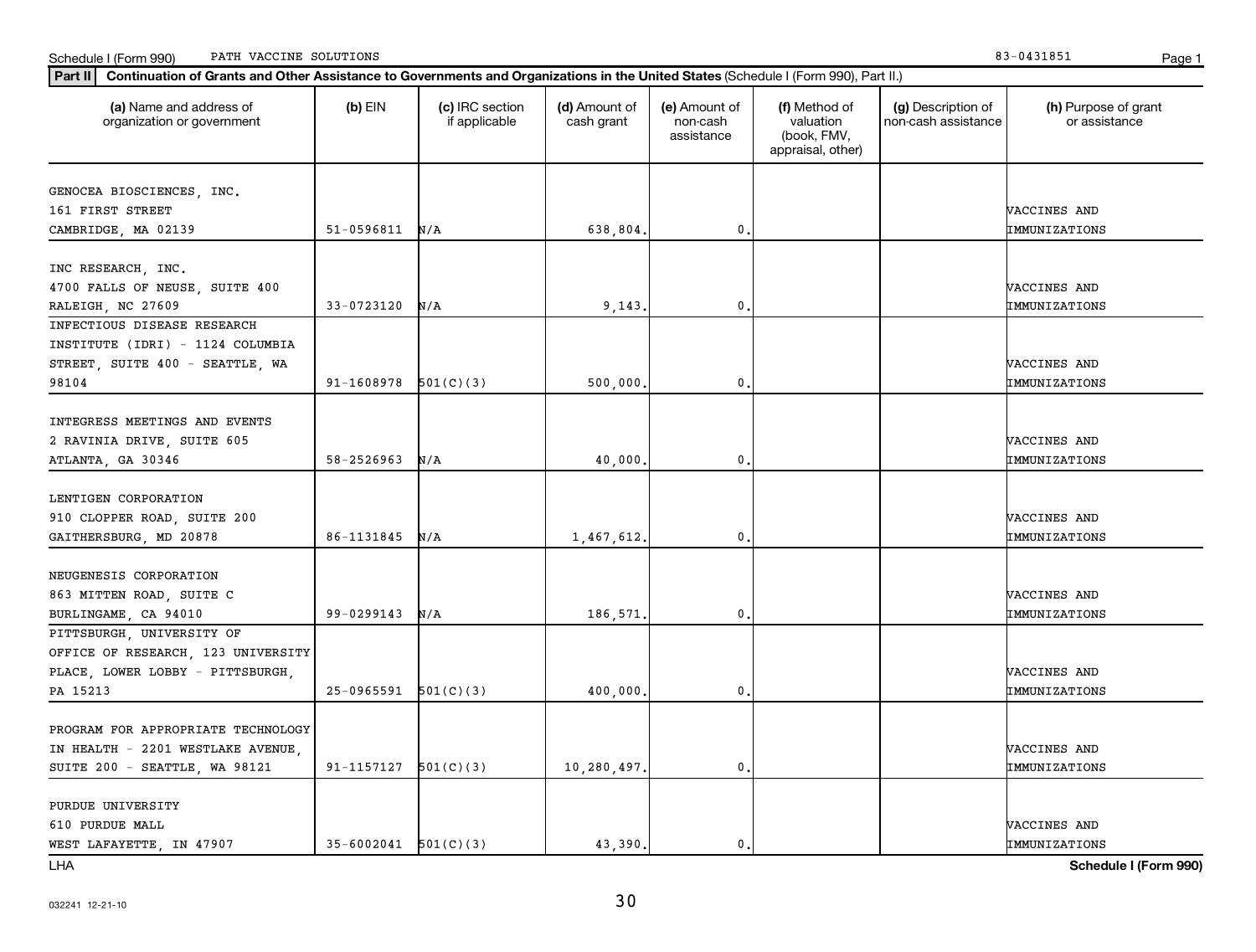Schedule I (Form 990) PATH VACCINE SOLUTIONS Page 1

| Part II   Continuation of Grants and Other Assistance to Governments and Organizations in the United States (Schedule I (Form 990), Part II.) |                            |                                  |                             |                                         |                                                                |                                           |                                       |
|-----------------------------------------------------------------------------------------------------------------------------------------------|----------------------------|----------------------------------|-----------------------------|-----------------------------------------|----------------------------------------------------------------|-------------------------------------------|---------------------------------------|
| (a) Name and address of<br>organization or government                                                                                         | $(b)$ EIN                  | (c) IRC section<br>if applicable | (d) Amount of<br>cash grant | (e) Amount of<br>non-cash<br>assistance | (f) Method of<br>valuation<br>(book, FMV,<br>appraisal, other) | (g) Description of<br>non-cash assistance | (h) Purpose of grant<br>or assistance |
| THE BOARD OF TRUSTEES OF THE                                                                                                                  |                            |                                  |                             |                                         |                                                                |                                           |                                       |
| UNIVERSITY OF ALABAMA - 701 20TH                                                                                                              |                            |                                  |                             |                                         |                                                                |                                           |                                       |
| STREET SOUTH, AB 1170 -                                                                                                                       |                            |                                  |                             |                                         |                                                                |                                           | VACCINES AND                          |
| BIRMINGHAM, AL 35294                                                                                                                          | 63-6005396                 | 501(C)(3)                        | 310,000.                    | $\mathbf 0$ .                           |                                                                |                                           | IMMUNIZATIONS                         |
| THE JOHNS HOPKINS UNIVERSITY<br>APPLIED PHYSICS LABORATORY, JOHNS<br>LAUREL, MD 20707                                                         | 52-0595110                 | 501(C)(3)                        | 250,000.                    | 0.                                      |                                                                |                                           | VACCINES AND<br>IMMUNIZATIONS         |
|                                                                                                                                               |                            |                                  |                             |                                         |                                                                |                                           |                                       |
| UNIVERSITY OF KANSAS CENTER FOR<br>RESEARCH, INC. - 2385 IRVING HILL<br>ROAD - LAWRENCE, KS 66045                                             | 48-0680117                 | 501(C)(3)                        | 165,000.                    | $\mathbf 0$ .                           |                                                                |                                           | VACCINES AND<br>IMMUNIZATIONS         |
|                                                                                                                                               |                            |                                  |                             |                                         |                                                                |                                           |                                       |
| UNIVERSITY OF MARYLAND BALTIMORE                                                                                                              |                            |                                  |                             |                                         |                                                                |                                           |                                       |
| P.O. BOX 41428                                                                                                                                |                            |                                  |                             |                                         |                                                                |                                           | VACCINES AND                          |
| BALTIMORE, MD 21203                                                                                                                           | 52-6002033 $501(C)(3)$     |                                  | 406,665.                    | $\mathbf{0}$                            |                                                                |                                           | IMMUNIZATIONS                         |
| UNIVERSITY OF OKLAHOMA HEALTH<br>SCIENCES CENTER, THE - 1000 S.L.                                                                             |                            |                                  |                             |                                         |                                                                |                                           | VACCINES AND                          |
| YOUNG - OKLAHOMA CITY, OK 73104                                                                                                               | $73 - 6017987$ $501(C)(3)$ |                                  | 84,661.                     | $\mathbf{0}$                            |                                                                |                                           | IMMUNIZATIONS                         |
| WALTER REED ARMY INSTITUTE OF                                                                                                                 |                            |                                  |                             |                                         |                                                                |                                           |                                       |
| RESEARCH (WRAIR) - 503 ROBERT                                                                                                                 |                            |                                  |                             |                                         |                                                                |                                           |                                       |
| GRANT AVENUE - SILVER SPRING, MD                                                                                                              |                            |                                  |                             |                                         |                                                                |                                           | VACCINES AND                          |
| 10910                                                                                                                                         | 52-0664528                 | GOVERNMENT                       | 1,507,444.                  | 0.                                      |                                                                |                                           | IMMUNIZATIONS                         |
|                                                                                                                                               |                            |                                  |                             |                                         |                                                                |                                           |                                       |
|                                                                                                                                               |                            |                                  |                             |                                         |                                                                |                                           |                                       |
|                                                                                                                                               |                            |                                  |                             |                                         |                                                                |                                           |                                       |
|                                                                                                                                               |                            |                                  |                             |                                         |                                                                |                                           |                                       |
|                                                                                                                                               |                            |                                  |                             |                                         |                                                                |                                           |                                       |

LHA

**Schedule I (Form 990)**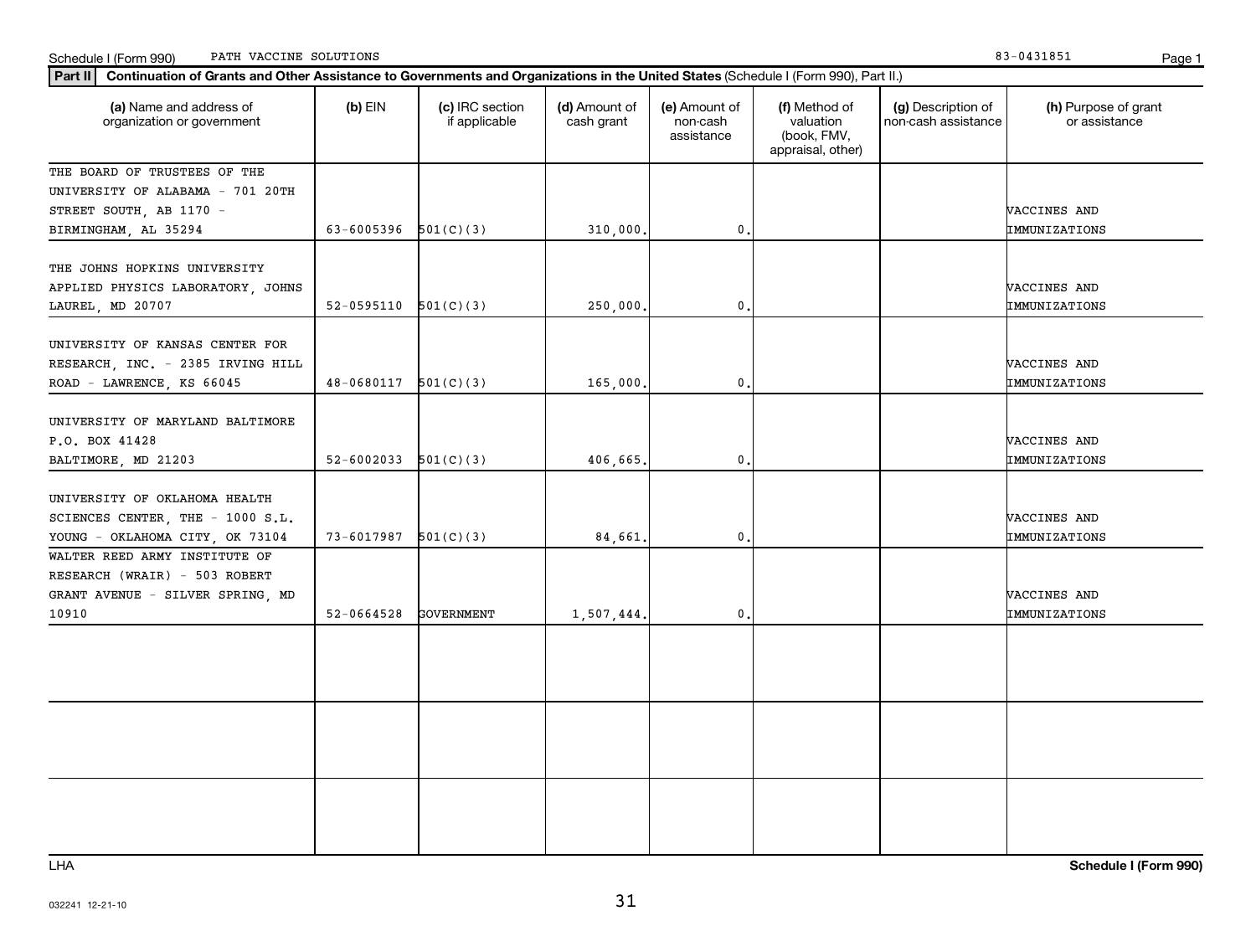| PATH VACCINE SOLUTIONS<br>Schedule I (Form 990) (2010)                                                                                                                                                               |                                      |                             |                                               |                                                          | 83-0431851                             | Page |  |  |  |  |  |
|----------------------------------------------------------------------------------------------------------------------------------------------------------------------------------------------------------------------|--------------------------------------|-----------------------------|-----------------------------------------------|----------------------------------------------------------|----------------------------------------|------|--|--|--|--|--|
| Part III<br>Grants and Other Assistance to Individuals in the United States. Complete if the organization answered "Yes" to Form 990, Part IV, line 22.<br>Part III can be duplicated if additional space is needed. |                                      |                             |                                               |                                                          |                                        |      |  |  |  |  |  |
| (a) Type of grant or assistance                                                                                                                                                                                      | <b>l (b)</b> Number of<br>recipients | (c) Amount of<br>cash grant | $\vert$ (d) Amount of non-<br>cash assistance | (e) Method of valuation<br>(book, FMV, appraisal, other) | (f) Description of non-cash assistance |      |  |  |  |  |  |
|                                                                                                                                                                                                                      |                                      |                             |                                               |                                                          |                                        |      |  |  |  |  |  |

Part IV | Supplemental Information. Complete this part to provide the information required in Part I, line 2, and any other additional information.

SCHEDULE I, PART I, LINE 2: SUBRECIPIENTS ARE REQUIRED TO SUBMIT PROGRESS

REPORTS, WHICH ARE REVIEWED BY RESPONSIBLE PROGRAM MANAGERS AND PROGRAM

ADMINISTRATORS TO ENSURE THAT PROGRAM GOALS ARE ATTAINED IN ACCORDANCE WITH

AGREEMENT REQUIREMENTS. THE RESPONSIBLE PROGRAM MANAGERS AND PROGRAM

ADMINISTRATORS CONTACT SUBRECIPIENTS WITH QUESTIONS AND FOLLOW UP ON ANY

CONCERNS. IN SOME CASES, SUBAWARD TERMS MAY REQUIRE SPECIFIED DELIVERABLES

IN ADDITION TO, OR IN LIEU OF, TECHNICAL REPORTS. IN ADDITION,

DISCRETIONARY ON-SITE VISITS ARE CONDUCTED TO EVALUATE BOTH COMPLIANCE WITH

THE SCIENTIFIC OBJECTIVES OF THE PROJECT AND THE APPROPRIATENESS OF THE

**2**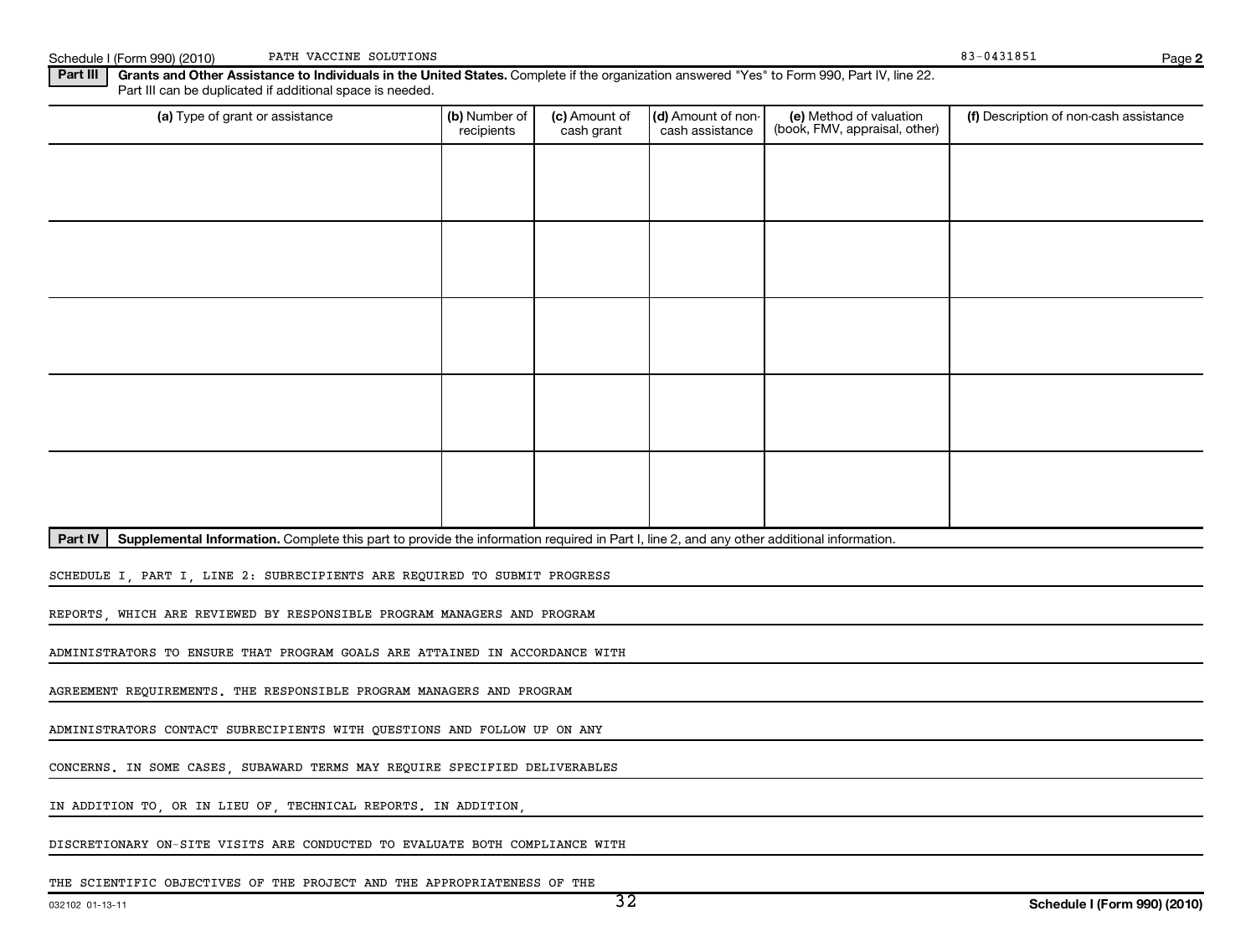**Part IV Supplemental Information**

SUBRECIPIENT'S ADMINISTRATIVE SYSTEMS AND PROCESSES.

**Schedule I (Form 990) 2010**

032291 05-01-10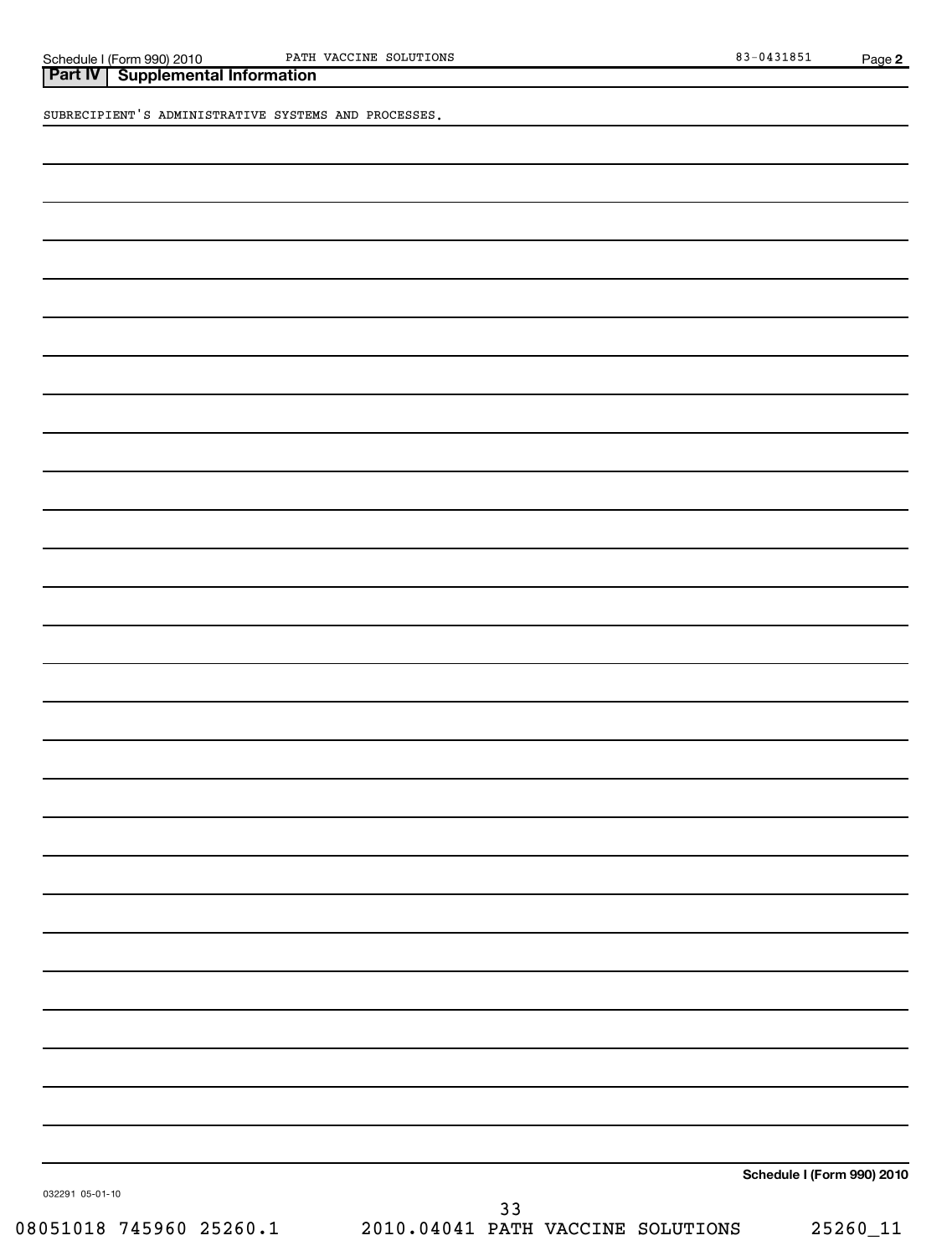| <b>Compensation Information</b><br><b>SCHEDULE J</b> |                                                                                            | OMB No. 1545-0047                                                           |                                                                                                                                  |                                       |     |    |
|------------------------------------------------------|--------------------------------------------------------------------------------------------|-----------------------------------------------------------------------------|----------------------------------------------------------------------------------------------------------------------------------|---------------------------------------|-----|----|
|                                                      | (Form 990)                                                                                 |                                                                             | For certain Officers, Directors, Trustees, Key Employees, and Highest                                                            |                                       |     |    |
|                                                      |                                                                                            |                                                                             | <b>Compensated Employees</b><br>Complete if the organization answered "Yes" to Form 990,                                         |                                       |     |    |
|                                                      | Department of the Treasury                                                                 | <b>Open to Public</b>                                                       | Inspection                                                                                                                       |                                       |     |    |
|                                                      | Internal Revenue Service<br>Name of the organization                                       |                                                                             | Attach to Form 990. See separate instructions.                                                                                   | <b>Employer identification number</b> |     |    |
|                                                      |                                                                                            | PATH VACCINE SOLUTIONS                                                      |                                                                                                                                  | 83-0431851                            |     |    |
|                                                      | Part I                                                                                     | <b>Questions Regarding Compensation</b>                                     |                                                                                                                                  |                                       |     |    |
|                                                      |                                                                                            |                                                                             |                                                                                                                                  |                                       | Yes | No |
|                                                      |                                                                                            |                                                                             | <b>1a</b> Check the appropriate box(es) if the organization provided any of the following to or for a person listed in Form 990, |                                       |     |    |
|                                                      |                                                                                            |                                                                             | Part VII, Section A, line 1a. Complete Part III to provide any relevant information regarding these items.                       |                                       |     |    |
|                                                      | First-class or charter travel                                                              |                                                                             | Housing allowance or residence for personal use                                                                                  |                                       |     |    |
|                                                      | Payments for business use of personal residence<br>Travel for companions                   |                                                                             |                                                                                                                                  |                                       |     |    |
|                                                      | Health or social club dues or initiation fees<br>Tax indemnification and gross-up payments |                                                                             |                                                                                                                                  |                                       |     |    |
|                                                      |                                                                                            | Discretionary spending account                                              | Personal services (e.g., maid, chauffeur, chef)                                                                                  |                                       |     |    |
|                                                      |                                                                                            |                                                                             |                                                                                                                                  |                                       |     |    |
|                                                      |                                                                                            |                                                                             | <b>b</b> If any of the boxes on line 1a are checked, did the organization follow a written policy regarding payment or           |                                       |     |    |
|                                                      |                                                                                            |                                                                             |                                                                                                                                  | 1b                                    |     |    |
| 2                                                    |                                                                                            |                                                                             | Did the organization require substantiation prior to reimbursing or allowing expenses incurred by all officers, directors,       |                                       |     |    |
|                                                      |                                                                                            |                                                                             |                                                                                                                                  | $\mathbf{2}$                          |     |    |
|                                                      |                                                                                            |                                                                             |                                                                                                                                  |                                       |     |    |
| з                                                    |                                                                                            |                                                                             | Indicate which, if any, of the following the organization uses to establish the compensation of the organization's               |                                       |     |    |
|                                                      |                                                                                            | CEO/Executive Director. Check all that apply.                               |                                                                                                                                  |                                       |     |    |
|                                                      | Compensation committee                                                                     |                                                                             | Written employment contract                                                                                                      |                                       |     |    |
|                                                      |                                                                                            | Independent compensation consultant                                         | Compensation survey or study                                                                                                     |                                       |     |    |
|                                                      |                                                                                            | Form 990 of other organizations                                             | Approval by the board or compensation committee                                                                                  |                                       |     |    |
|                                                      |                                                                                            |                                                                             |                                                                                                                                  |                                       |     |    |
| 4                                                    |                                                                                            |                                                                             | During the year, did any person listed in Form 990, Part VII, Section A, line 1a, with respect to the filing                     |                                       |     |    |
|                                                      | organization or a related organization:                                                    |                                                                             |                                                                                                                                  |                                       |     |    |
|                                                      |                                                                                            |                                                                             | a Receive a severance payment or change of control payment from the organization or a related organization?                      | 4a                                    |     | Х  |
| b                                                    |                                                                                            |                                                                             |                                                                                                                                  | 4b                                    |     | х  |
|                                                      |                                                                                            |                                                                             |                                                                                                                                  | 4c                                    |     | X  |
|                                                      |                                                                                            |                                                                             | If "Yes" to any of lines 4a-c, list the persons and provide the applicable amounts for each item in Part III.                    |                                       |     |    |
|                                                      |                                                                                            |                                                                             |                                                                                                                                  |                                       |     |    |
|                                                      |                                                                                            | Only section 501(c)(3) and 501(c)(4) organizations must complete lines 5-9. |                                                                                                                                  |                                       |     |    |
| 5                                                    |                                                                                            |                                                                             | For persons listed in Form 990, Part VII, Section A, line 1a, did the organization pay or accrue any compensation                |                                       |     |    |
|                                                      | contingent on the revenues of:                                                             |                                                                             |                                                                                                                                  | 5a                                    |     | Х  |
|                                                      |                                                                                            |                                                                             |                                                                                                                                  | 5b                                    |     | х  |
|                                                      |                                                                                            | If "Yes" to line 5a or 5b, describe in Part III.                            |                                                                                                                                  |                                       |     |    |
| 6                                                    |                                                                                            |                                                                             | For persons listed in Form 990, Part VII, Section A, line 1a, did the organization pay or accrue any compensation                |                                       |     |    |
|                                                      | contingent on the net earnings of:                                                         |                                                                             |                                                                                                                                  |                                       |     |    |
|                                                      |                                                                                            |                                                                             |                                                                                                                                  | 6a                                    |     | х  |
|                                                      |                                                                                            |                                                                             |                                                                                                                                  | 6b                                    |     | х  |
|                                                      |                                                                                            | If "Yes" to line 6a or 6b, describe in Part III.                            |                                                                                                                                  |                                       |     |    |
|                                                      |                                                                                            |                                                                             | 7 For persons listed in Form 990, Part VII, Section A, line 1a, did the organization provide any non-fixed payments              |                                       |     |    |
|                                                      |                                                                                            |                                                                             |                                                                                                                                  | 7                                     |     | x  |
| 8                                                    |                                                                                            |                                                                             | Were any amounts reported in Form 990, Part VII, paid or accrued pursuant to a contract that was subject to the                  |                                       |     |    |
|                                                      |                                                                                            |                                                                             |                                                                                                                                  | 8                                     |     | x  |
| 9                                                    |                                                                                            |                                                                             | If "Yes" to line 8, did the organization also follow the rebuttable presumption procedure described in                           |                                       |     |    |
|                                                      |                                                                                            |                                                                             |                                                                                                                                  | 9                                     |     |    |
|                                                      |                                                                                            | LHA For Paperwork Reduction Act Notice, see the Instructions for Form 990.  |                                                                                                                                  | Schedule J (Form 990) 2010            |     |    |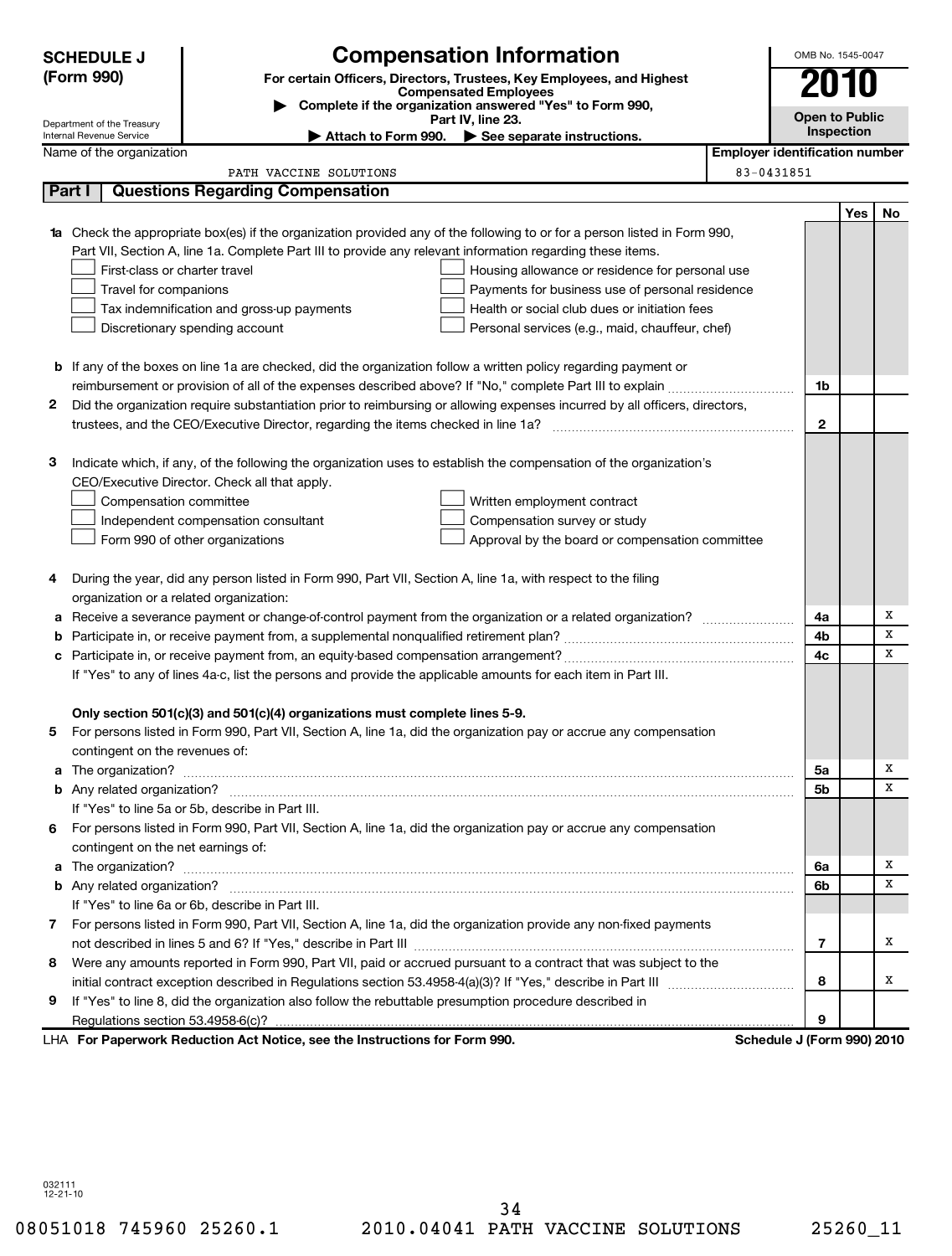Part II | Officers, Directors, Trustees, Key Employees, and Highest Compensated Employees. Use duplicate copies if additional space is needed.

For each individual whose compensation must be reported in Schedule J, report compensation from the organization on row (i) and from related organizations, described in the instructions, on row (ii). Do not list any individuals that are not listed on Form 990, Part VII.

**Note.**  The sum of columns (B)(i)-(iii) must equal the applicable column (D) or column (E) amounts on Form 990, Part VII, line 1a.

| (A) Name               |                                      | (B) Breakdown of W-2 and/or 1099-MISC compensation |                                           | (C)                                       | (D)                                              | (E)                    | (F)                              |                                                                 |
|------------------------|--------------------------------------|----------------------------------------------------|-------------------------------------------|-------------------------------------------|--------------------------------------------------|------------------------|----------------------------------|-----------------------------------------------------------------|
|                        |                                      | (i) Base<br>compensation                           | (ii) Bonus &<br>incentive<br>compensation | (iii) Other<br>reportable<br>compensation | Retirement and<br>other deferred<br>compensation | Nontaxable<br>benefits | Total of columns<br>$(B)(i)-(D)$ | Compensation<br>reported in prior<br>Form 990 or<br>Form 990-EZ |
|                        | (i)                                  | $\mathbf 0$ .                                      | $\mathbf{0}$ .                            | $\mathbf 0$ .                             | $\mathbf{0}$                                     | 0.                     | $\mathbf 0$                      | $\mathfrak o$ .                                                 |
| 1 CHRISTOPHER J ELIAS  | (ii)                                 | 399,446.                                           | 117,147.                                  | 300                                       | $\overline{28}$ , 828                            | 10,566.                | $\overline{556}$ , 287           | $\overline{\mathbf{0}}$ .                                       |
|                        | (i)                                  | $\mathbf{0}$ .                                     | $\mathbf{0}$ .                            | $\mathbf{0}$ .                            | $\mathbf{0}$                                     | $\mathbf{0}$ .         | $\mathbf{0}$                     | $\overline{\mathbf{0}}$ .                                       |
| 2 JACQUELINE D SHERRIS | (ii)                                 | 237,644.                                           | $\mathbf{0}$ .                            | 300.                                      | 26,569                                           | 1,783.                 | 266,296                          | $\overline{\mathbf{0}}$ .                                       |
|                        | (i)                                  | $\mathbf 0$ .                                      | $\mathbf{0}$ .                            | $\mathsf{0}\,.$                           | $\mathbf{0}$                                     | $\mathbf{0}$ .         | $\mathbf{0}$                     | $\overline{\mathbf{0}}$ .                                       |
| 3 ERIC G WALKER        | (ii)                                 | 223,636.                                           | $\mathbf{0}$ .                            | 461.                                      | 24,545                                           | 10,758.                | 259,400                          | $\overline{\mathbf{0}}$ .                                       |
|                        | (i)                                  | $\mathbf{0}$ .                                     | $\mathbf{0}$ .                            | $\mathfrak o$ .                           | $\mathbf{0}$                                     | $\mathbf{0}$ .         | $\mathbf{0}$                     | $\overline{\mathbf{0}}$ .                                       |
| 4 DAN LASTER           | (ii)                                 | 208, 322.                                          | $\mathbf{0}$ .                            | $\mathfrak o$ .                           | 16,666                                           | 9,913                  | 234,901                          | $\mathfrak o$ .                                                 |
|                        | (i)                                  | $\mathbf{0}$ .                                     | $\mathbf{0}$ .                            | $\mathsf{0}$ .                            | $\mathbf 0$                                      | $\mathbf{0}$ .         | $\mathbf{0}$                     | $\overline{\mathbf{0}}$ .                                       |
| 5 DAVID ALLI           | (ii)                                 | 138,991                                            | $\mathbf{0}$ .                            | $\mathbf{0}$ .                            | 16,679                                           | 8,233.                 | 163,903                          | $\overline{\mathbf{0}}$ .                                       |
|                        | (i)                                  |                                                    |                                           |                                           |                                                  |                        |                                  |                                                                 |
| 6                      | (ii)                                 |                                                    |                                           |                                           |                                                  |                        |                                  |                                                                 |
|                        | $\qquad \qquad \textbf{(i)}$         |                                                    |                                           |                                           |                                                  |                        |                                  |                                                                 |
| 7                      | (ii)                                 |                                                    |                                           |                                           |                                                  |                        |                                  |                                                                 |
|                        | (i)                                  |                                                    |                                           |                                           |                                                  |                        |                                  |                                                                 |
| 8                      | (ii)                                 |                                                    |                                           |                                           |                                                  |                        |                                  |                                                                 |
|                        | (i)                                  |                                                    |                                           |                                           |                                                  |                        |                                  |                                                                 |
| 9                      | (ii)                                 |                                                    |                                           |                                           |                                                  |                        |                                  |                                                                 |
|                        | $\qquad \qquad \textbf{(i)}$<br>(ii) |                                                    |                                           |                                           |                                                  |                        |                                  |                                                                 |
| <u>10</u>              |                                      |                                                    |                                           |                                           |                                                  |                        |                                  |                                                                 |
| $11$                   | (i)<br>(ii)                          |                                                    |                                           |                                           |                                                  |                        |                                  |                                                                 |
|                        | (i)                                  |                                                    |                                           |                                           |                                                  |                        |                                  |                                                                 |
| <u>12</u>              | (ii)                                 |                                                    |                                           |                                           |                                                  |                        |                                  |                                                                 |
|                        | (i)                                  |                                                    |                                           |                                           |                                                  |                        |                                  |                                                                 |
| <u>13</u>              | (ii)                                 |                                                    |                                           |                                           |                                                  |                        |                                  |                                                                 |
|                        | (i)                                  |                                                    |                                           |                                           |                                                  |                        |                                  |                                                                 |
| 14                     | (ii)                                 |                                                    |                                           |                                           |                                                  |                        |                                  |                                                                 |
|                        | (i)                                  |                                                    |                                           |                                           |                                                  |                        |                                  |                                                                 |
| 15                     | (ii)                                 |                                                    |                                           |                                           |                                                  |                        |                                  |                                                                 |
|                        | (i)                                  |                                                    |                                           |                                           |                                                  |                        |                                  |                                                                 |
| <u>16</u>              | (i)                                  |                                                    |                                           |                                           |                                                  |                        |                                  |                                                                 |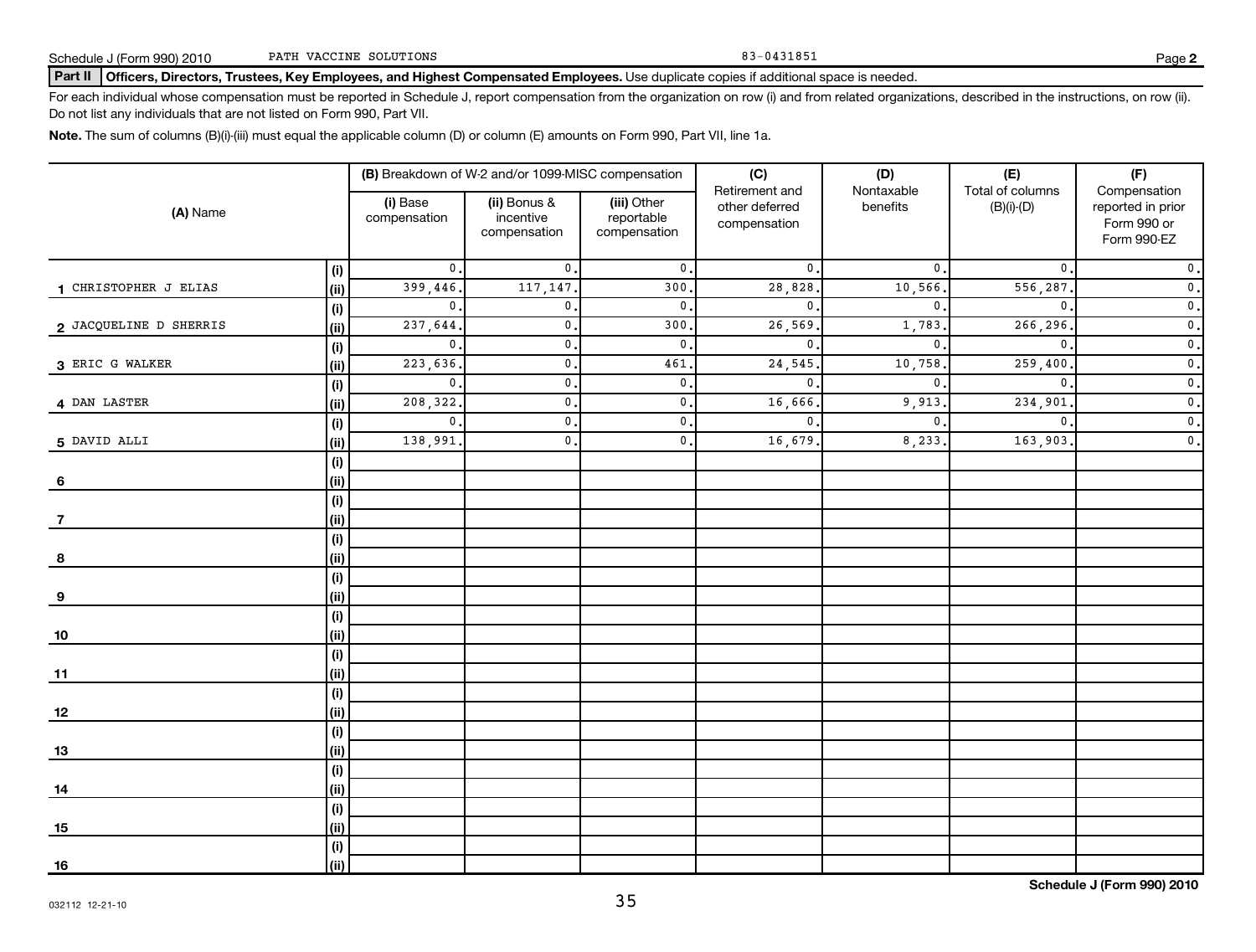| <b>EDULE O</b>  | <b>Supp</b> |
|-----------------|-------------|
| .000 < r.000 E7 |             |

Department of the Treasury Internal Revenue Service Name of the organization

**(Form 990 or 990-EZ) Complete to provide information for responses to specific questions on Form 990 or 990-EZ or to provide any additional information. | Attach to Form 990 or 990-EZ. Open to Public SCHEDULE O Supplemental Information to Form 990 or 990-EZ**<br> **Supplemental Information for responses to specific questions on**<br> **Examplemental Supplemental Supplemental Supplemental Supplemental Supplemental Supplemental** 



**Employer identification number** PATH VACCINE SOLUTIONS 83-0431851

FORM 990, PART I, LINE 1, DESCRIPTION OF ORGANIZATION MISSION:

COUNTRIES BY ACCELERATING THE DEVELOPMENT OF VACCINES THAT WILL BE

EFFECTIVE AND AFFORDABLE IN COUNTRIES THAT NEED THEM MOST. FROM INITIAL

DISCOVERY THROUGH CLINICAL TRIALS, PVS WORKS WITH COMMERCIAL PARTNERS,

SUCH AS VACCINE MANUFACTURERS AND BIOTECHNOLOGY FIRMS, AND NONPROFIT

PARTNERS, SUCH AS UNIVERSITIES AND RESEARCH INSTITUTIONS, TO SHORTEN

THE TIMELINE FOR VACCINE DEVELOPMENT.

FORM 990, PART III, LINE 1, DESCRIPTION OF ORGANIZATION MISSION:

AND AVAILABLE IN DEVELOPING COUNTRIES.

FORM 990, PART III, LINE 4A, PROGRAM SERVICE ACCOMPLISHMENTS:

THROUGH A SUCCESSFUL PRE-INVESTIGATIONAL NEW DRUG MEETING WITH THE US

FOOD AND DRUG ADMINISTRATION. AND WE PREPARED TO LAUNCH A TWO-STAGE

PHASE 2 CLINICAL TRIAL IN THE GAMBIA OF A VACCINE AGAINST STREPTOCOCCUS

PNEUMONIAE. OUR PARTNERS INCLUDED ACADEMIC GROUPS (SUCH AS THE

UNIVERSITY OF ADELAIDE, BUTANTAN INSTITUTE IN BRAZIL, UNIVERSITY OF

GLASGOW, AND THE LONDON SCHOOL OF HYGIENE & TROPICAL MEDICINE),

INDUSTRY PARTNERS (INCLUDING CHINA NATIONAL BIOTEC GROUP'S CHENGDU

INSTITUTE OF BIOLOGICAL PRODUCTS, GENOCEA BIOSCIENCES, GLAXOSMITHKLINE

BIOLOGICALS, INTERCELL AG, MUCOSIS BV, AND THE SERUM INSTITUTE OF INDIA

LTD.), AND HEALTH CARE INSTITUTIONS (SUCH AS CHILDREN'S HOSPITAL

BOSTON).

PVS ALSO WORKED DURING 2010 TO ADVANCE DEVELOPMENT OF PROMISING NEW

## INFLUENZA VACCINES, FOCUSING ON NOVEL TECHNOLOGIES THAT CAN BE

032211 01-24-11 LHA For Paperwork Reduction Act Notice, see the Instructions for Form 990 or 990-EZ. Schedule O (Form 990 or 990-EZ) (2010) 36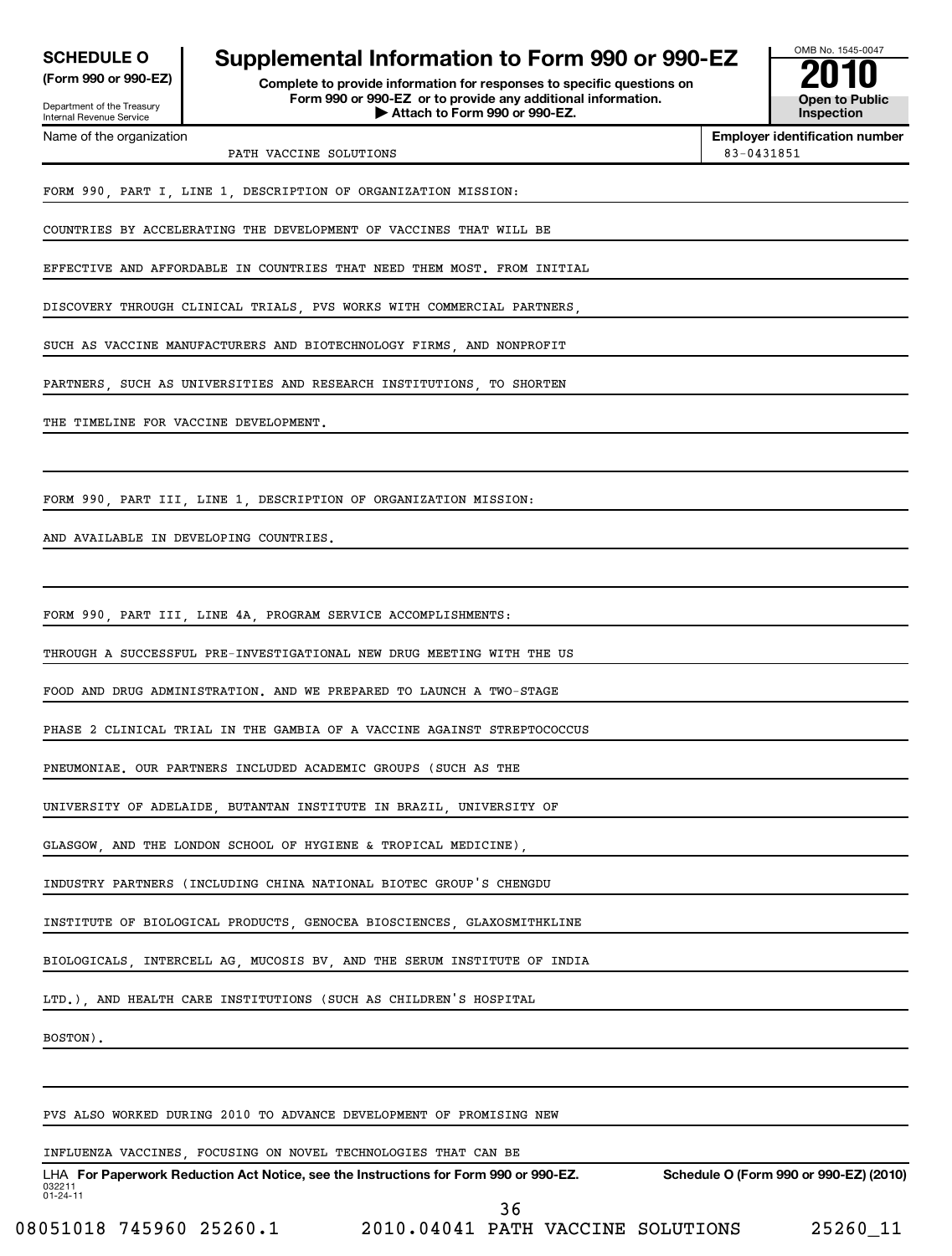| Schedule O (Form 990 or 990-EZ) (2010)                                  | Page 2                                              |
|-------------------------------------------------------------------------|-----------------------------------------------------|
| Name of the organization<br>PATH VACCINE SOLUTIONS                      | <b>Employer identification number</b><br>83-0431851 |
| ACCESSIBLE, AFFORDABLE, AND AVAILABLE TO PEOPLE IN LOW-RESOURCE         |                                                     |
| SETTINGS DURING INFLUENZA OUTBREAKS. HIGHLIGHTS INCLUDED ADVANCING      |                                                     |
| PRECLINICAL DEVELOPMENT OF SEVERAL AVIAN LIVE ATTENUATED INFLUENZA      |                                                     |
| VACCINE CANDIDATES, CONDUCTING A LANDSCAPE ANALYSIS FOR INTRANASAL      |                                                     |
| DELIVERY DEVICES TO BE USED WITH THOSE VACCINE CANDIDATES, AND ENTERING |                                                     |
| INTO NEW PARTNERSHIPS TO INITIATE RESEARCH ON INFLUENZA VACCINES THAT   |                                                     |
| CAN ELICIT BROAD COVERAGE ACROSS INFLUENZA STRAINS. OUR PARTNERS        |                                                     |
| INCLUDED THE INSTITUTE OF EXPERIMENTAL MEDICINE IN RUSSIA, MEDICAGO     |                                                     |
| INC., LENTIGEN, THE UNIVERSITY OF PITTSBURGH, AND THE INFECTIOUS        |                                                     |
| DISEASE RESEARCH INSTITUTE OF SEATTLE.                                  |                                                     |
|                                                                         |                                                     |
| INFECTION WITH ROTAVIRUS IS A MAJOR CAUSE OF SEVERE DIARRHEA AND DEATH  |                                                     |
| AMONG YOUNG CHILDREN IN LOW-INCOME COUNTRIES. PVS AIMS TO ACCELERATE    |                                                     |
| INTRODUCTION OF SAFE, AFFORDABLE, AND EFFECTIVE ROTAVIRUS VACCINES IN   |                                                     |
| THE DEVELOPING WORLD BY PROVIDING TECHNICAL AND FINANCIAL SUPPORT TO    |                                                     |
| EMERGING-COUNTRY MANUFACTURERS. HIGHLIGHTS DURING 2010 INCLUDED WORKING |                                                     |
| WITH BHARAT BIOTECH INTERNATIONAL IN INDIA TO SUPPORT THE LATE-STAGE    |                                                     |
| DEVELOPMENT OF A PROMISING VACCINE CANDIDATE AND PREPARE FOR PHASE 3    |                                                     |
| EFFICACY CLINICAL TRIALS; PARTNERING WITH THE SERUM INSTITUTE OF INDIA  |                                                     |
| LTD. TO PREPARE FOR PHASE 3 CLINICAL TRIALS OF ANOTHER TYPE OF          |                                                     |
| ROTAVIRUS VACCINE; AND PROVIDING A SHARED TECHNOLOGY PLATFORM THAT      |                                                     |
| ALLOWS MANUFACTURERS OF NEW ROTAVIRUS VACCINES TO ACCESS A HOST OF      |                                                     |
| NEEDED TECHNOLOGIES, TRAINING, AND TECHNICAL SUPPORT.                   |                                                     |
|                                                                         |                                                     |
| PVS ALSO ADVANCES RESEARCH AND DEVELOPMENT OF VACCINES AGAINST THE TWO  |                                                     |
| LEADING BACTERIAL CAUSES OF DIARRHEA, SHIGELLA AND ENTEROTOXIGENIC      |                                                     |
| ESCHERICHIA COLI. MUCH OF THIS WORK IS DONE THROUGH PARTNERSHIPS WITH   |                                                     |
| PUBLIC- AND PRIVATE-SECTOR ORGANIZATIONS. KEY ACTIVITIES IN 2010        |                                                     |
| 032212<br>$01 - 24 - 11$<br>37                                          | Schedule O (Form 990 or 990-EZ) (2010)              |

<sup>08051018 745960 25260.1 2010.04041</sup> PATH VACCINE SOLUTIONS 25260\_11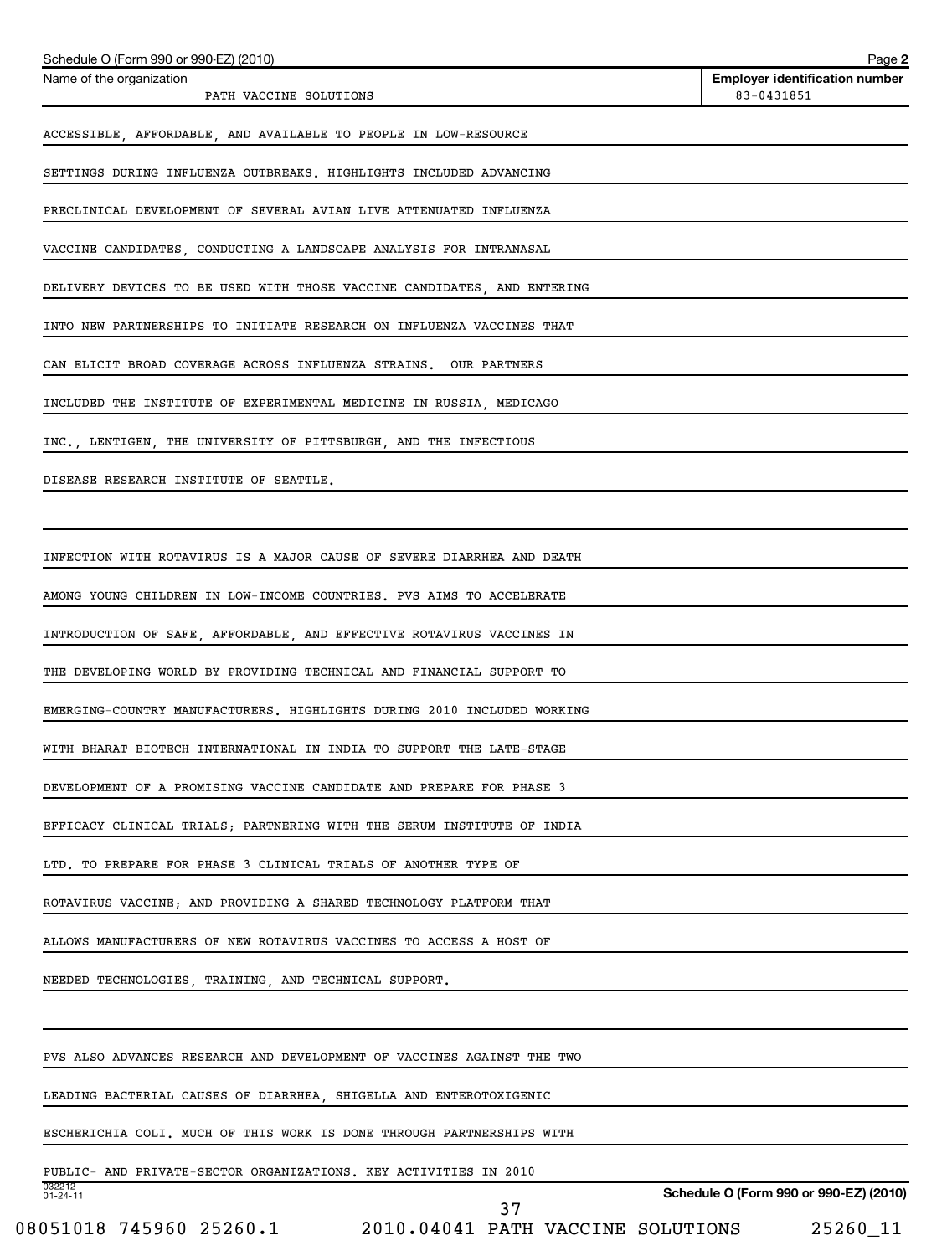| Schedule O (Form 990 or 990-EZ) (2010)                                     | Page 2                                              |
|----------------------------------------------------------------------------|-----------------------------------------------------|
| Name of the organization<br>PATH VACCINE SOLUTIONS                         | <b>Employer identification number</b><br>83-0431851 |
| INCLUDED SIGNING SEVEN NEW PARTNERSHIP AGREEMENTS FOR RESEARCH,            |                                                     |
| DEVELOPMENT, AND TESTING OF VACCINE CANDIDATES AND RELATED TECHNOLOGY;     |                                                     |
| COMPLETING A PHASE 2B CHALLENGE STUDY OF ONE VACCINE CANDIDATE AND         |                                                     |
| HELPING TO SUPPORT THE LAUNCH OF PHASE 1 TRIALS OF TWO OTHER VACCINE       |                                                     |
| CANDIDATES; AND FUNDING AND HOSTING VACCINE WORKSHOPS ON DIARRHEAL         |                                                     |
| DISEASE IN VIETNAM AND THE USE OF ORAL VACCINES IN INFANTS. OUR            |                                                     |
| PARTNERS INCLUDED THE INTERNATIONAL VACCINE INITIATIVE, OKLAHOMA STATE     |                                                     |
| UNIVERSITY, THE US NAVAL MEDICAL RESEARCH CENTER, MUCOSIS B.V., THE        |                                                     |
| UNIVERSITY OF MARYLAND, BALTIMORE, AND THE WALTER REED ARMY INSTITUTE      |                                                     |
| OF RESEARCH.                                                               |                                                     |
|                                                                            |                                                     |
| FORM 990, PART VI, SECTION B, LINE 11: THE FORM 990 WAS PREPARED BY THE    |                                                     |
| OUTSIDE ACCOUNTING FIRM USING INFORMATION PROVIDED BY ACCOUNTING SERVICES  |                                                     |
| STAFF. THE FORM 990 WAS REVIEWED BY SENIOR MANAGEMENT. A COPY OF THE DRAFT |                                                     |
| FORM 990 WAS SENT TO THE BOARD OF DIRECTORS FOR COMMENT. AFTER THE COMMENT |                                                     |
| PERIOD, THE PRESIDENT AND CEO SIGNED THE RETURN.                           |                                                     |
|                                                                            |                                                     |
| FORM 990, PART VI, SECTION B, LINE 12C: BOARD MEMBERS, PVS MANAGEMENT, AND |                                                     |
| ALL STAFF ABOVE A DESIGNATED LEVEL MUST COMPLETE A CONFLICT OF INTEREST    |                                                     |
| DISCLOSURE FORM EACH YEAR. ALL FORMS ARE REVIEWED AND KEPT ON FILE. A      |                                                     |
| CONFLICT MANAGEMENT PLAN IS DEVELOPED FOR ANY EMPLOYEE WITH A SIGNIFICANT  |                                                     |
| ACTUAL OR PERCEIVED CONFLICT OF INTEREST. EACH YEAR AT THE ANNUAL MEETING, |                                                     |
| THE GENERAL COUNSEL INFORMS BOARD MEMBERS OF THE REQUIREMENT TO DISCLOSE   |                                                     |
| ANY CONFLICT OF INTEREST. EACH BOARD MEMBER COMPLETES AND SIGNS A CONFLICT |                                                     |
| FORM ANNUALLY.                                                             |                                                     |
|                                                                            |                                                     |
| FORM 990, PART VI, SECTION C, LINE 19: PVS'S FINANCIAL STATEMENTS,         |                                                     |
| GOVERNING DOCUMENTS, AND CONFLICT OF INTEREST POLICY ARE MADE AVAILABLE    |                                                     |
| 032212<br>01-24-11<br>38                                                   | Schedule O (Form 990 or 990-EZ) (2010)              |

<sup>08051018 745960 25260.1 2010.04041</sup> PATH VACCINE SOLUTIONS 25260\_11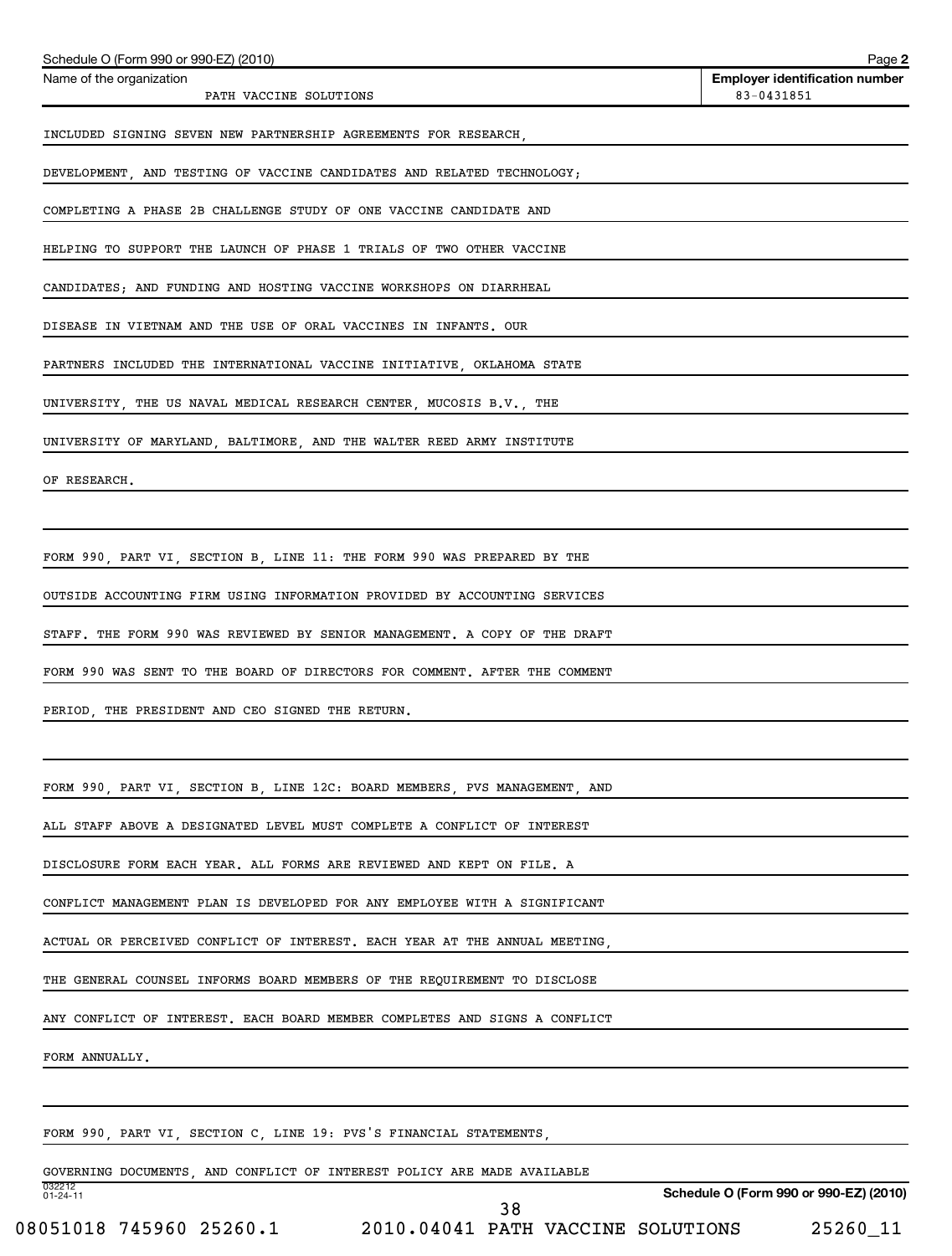| Schedule O (Form 990 or 990-EZ) (2010)<br>Name of the organization      | Page 2<br><b>Employer identification number</b> |
|-------------------------------------------------------------------------|-------------------------------------------------|
| PATH VACCINE SOLUTIONS                                                  | 83-0431851                                      |
| UPON REQUEST.                                                           |                                                 |
|                                                                         |                                                 |
| FORM 990, PART XI, LINE 5, CHANGES IN NET ASSETS:                       |                                                 |
| NET UNREALIZED GAINS ON INVESTMENTS:<br>2,361.                          |                                                 |
|                                                                         |                                                 |
| FORM 990, PART VII, SECTION A, COLUMN (B):                              |                                                 |
| CHRISTOPHER J. ELIAS, CHAIR, DEVOTES 40 HOURS PER WEEK TO THE PROGRAM   |                                                 |
| FOR APPROPRIATE TECHNOLOGY IN HEALTH (PATH), AS ITS PRESIDENT AND CEO.  |                                                 |
| JACQUELINE D. SHERRIS, VICE CHAIR, DEVOTES 40 HOURS PER WEEK TO PATH AS |                                                 |
| ITS VICE PRESIDENT OF GLOBAL PROGRAMS.                                  |                                                 |
| ERIC G. WALKER, TREASURER, DEVOTES 40 HOURS PER WEEK TO PATH AS ITS     |                                                 |
| VICE PRESIDENT OF CORPORATE SERVICES.                                   |                                                 |
| DAN LASTER, DIRECTOR, DEVOTES 40 HOURS PER WEEK TO PATH AS ITS GENERAL  |                                                 |
| COUNSEL.                                                                |                                                 |
| DAVID ALLI, BOARD SECRETARY, DEVOTES 40 HOURS PER WEEK TO PATH AS ITS   |                                                 |
| DIRECTOR OF ADMINISTRATION AND FINANCE FOR VACCINE DEVELOPMENT.         |                                                 |
|                                                                         |                                                 |
|                                                                         |                                                 |
|                                                                         |                                                 |
|                                                                         |                                                 |
|                                                                         |                                                 |
|                                                                         |                                                 |
|                                                                         |                                                 |
|                                                                         |                                                 |
|                                                                         |                                                 |
|                                                                         |                                                 |
|                                                                         |                                                 |
| 032212<br>01-24-11                                                      | Schedule O (Form 990 or 990-EZ) (2010)          |
| 39<br>08051018 745960 25260.1<br>2010.04041 PATH VACCINE SOLUTIONS      | 25260_11                                        |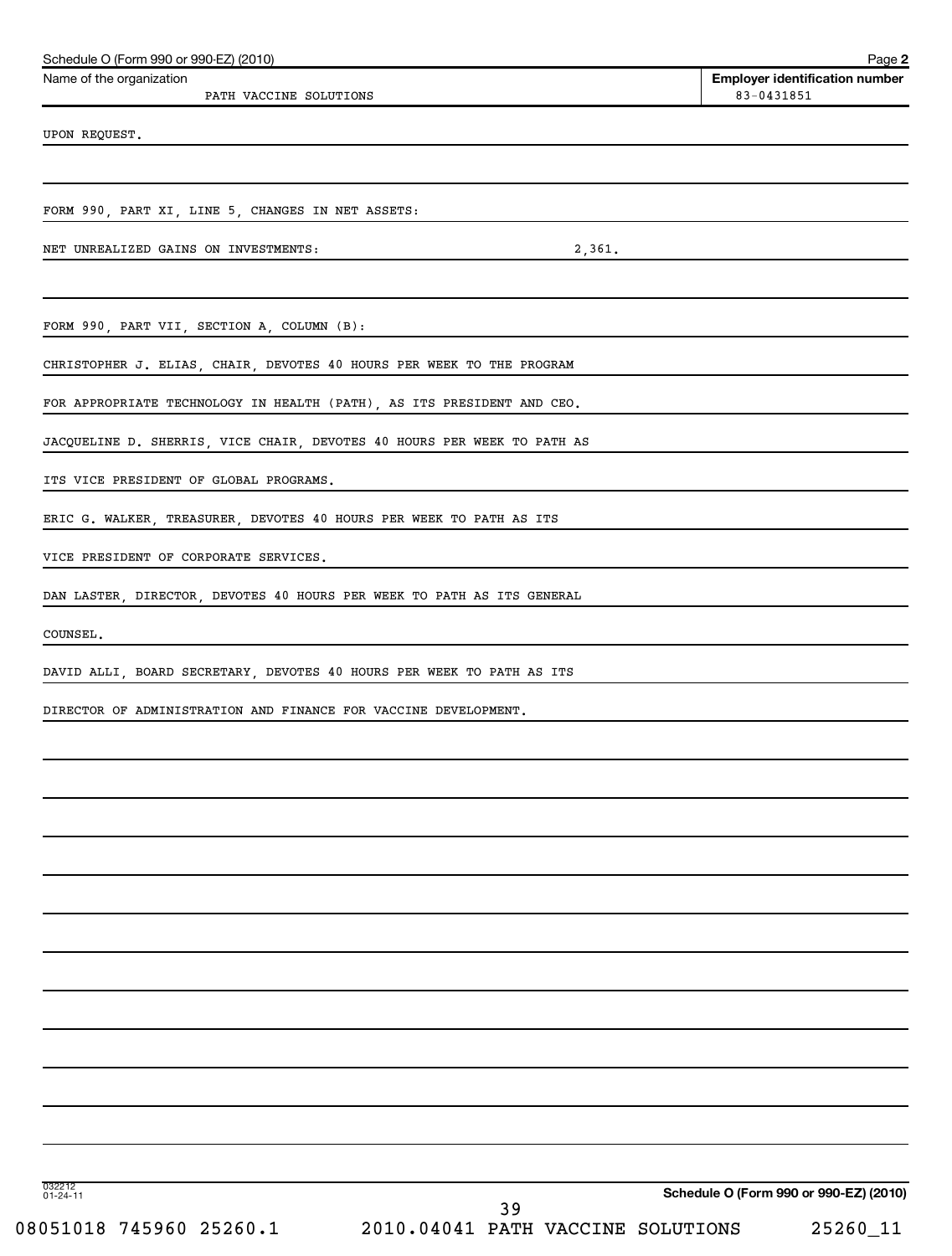| <b>SCHEDULE R</b> |  |  |
|-------------------|--|--|

| (LOLIII 220)               |
|----------------------------|
| Department of the Treasury |
| Internal Revenue Service   |

## Related Organizations and Unrelated Partnerships **2010**

**(Form 990) Complete if the organization answered "Yes" to Form 990, Part IV, line 33, 34, 35, 36, or 37. Open to Public** | **At to Form 990. Part IV, line 33, 34, 35, 36, or 37.**<br>
<del>• See</del> separate instructions. Inspection

Attach to Form 990.

OMB No. 1545-0047

Name of the organization

PATH VACCINE SOLUTIONS 83-0431851

**Employer identification number**

Part I lentification of Disregarded Entities (Complete if the organization answered "Yes" to Form 990, Part IV, line 33.)

| (a)<br>Name, address, and EIN<br>of disregarded entity | (b)<br>Primary activity | (c)<br>Legal domicile (state or<br>foreign country) | (d)<br>Total income | (e)<br>End-of-year assets | (f)<br>Direct controlling<br>entity |
|--------------------------------------------------------|-------------------------|-----------------------------------------------------|---------------------|---------------------------|-------------------------------------|
|                                                        |                         |                                                     |                     |                           |                                     |
|                                                        |                         |                                                     |                     |                           |                                     |
|                                                        |                         |                                                     |                     |                           |                                     |
|                                                        |                         |                                                     |                     |                           |                                     |

Part II ldentification of Related Tax-Exempt Organizations (Complete if the organization answered "Yes" to Form 990, Part IV, line 34 because it had one or more related tax-exempt<br>example: croanizations during the tax veas organizations during the tax year.)

| (a)<br>Name, address, and EIN<br>of related organization | (b)<br>Primary activity | (c)<br>Legal domicile (state or<br>foreign country) | (d)<br>Exempt Code<br>section | (e)<br>Public charity<br>status (if section | (f)<br>Direct controlling<br>entity | $(g)$<br>Section 512(b)(13)<br>controlled<br>entity? |    |
|----------------------------------------------------------|-------------------------|-----------------------------------------------------|-------------------------------|---------------------------------------------|-------------------------------------|------------------------------------------------------|----|
|                                                          |                         |                                                     |                               | 501(c)(3)                                   |                                     | Yes                                                  | No |
| PROGRAM FOR APPROPRIATE TECHNOLOGY IN HEALTH             |                         |                                                     |                               |                                             |                                     |                                                      |    |
| - 91-1157127, 2201 WESTLAKE AVE, SUITE 200,              |                         |                                                     |                               |                                             |                                     |                                                      |    |
| SEATTLE, WA 98109                                        | GLOBAL HEALTH           | WASHINGTON                                          | 501(C)(3)                     | BOX 7                                       |                                     |                                                      | x  |
|                                                          |                         |                                                     |                               |                                             |                                     |                                                      |    |
|                                                          |                         |                                                     |                               |                                             |                                     |                                                      |    |
|                                                          |                         |                                                     |                               |                                             |                                     |                                                      |    |

**For Paperwork Reduction Act Notice, see the Instructions for Form 990. Schedule R (Form 990) 2010**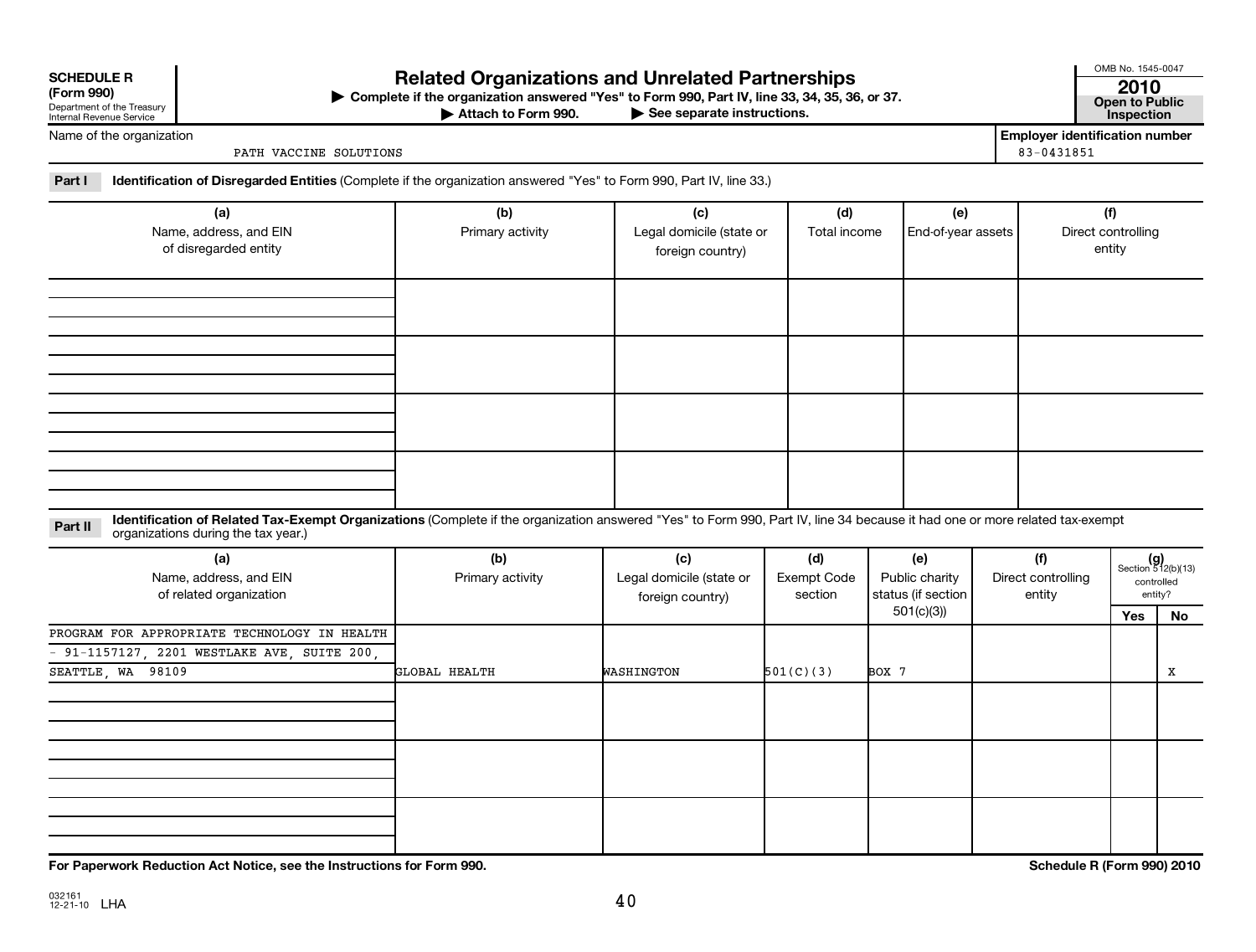**2**

| Part III | Identification of Related Organizations Taxable as a Partnership (Complete if the organization answered "Yes" to Form 990, Part IV, line 34 because it had one or more related<br>organizations treated as a partnership during the tax year.) |
|----------|------------------------------------------------------------------------------------------------------------------------------------------------------------------------------------------------------------------------------------------------|
|          |                                                                                                                                                                                                                                                |

| (a)                                                                                                                                                                                                                                                                         | (b)              | (c)                                                   | (d)                          |                                                                                            | (e)                                              | (f)                          | (g)                                             | (h)                                            |        | (i)                                                                     |                                   | (i)                                                        | (k)                     |
|-----------------------------------------------------------------------------------------------------------------------------------------------------------------------------------------------------------------------------------------------------------------------------|------------------|-------------------------------------------------------|------------------------------|--------------------------------------------------------------------------------------------|--------------------------------------------------|------------------------------|-------------------------------------------------|------------------------------------------------|--------|-------------------------------------------------------------------------|-----------------------------------|------------------------------------------------------------|-------------------------|
| Name, address, and EIN<br>of related organization                                                                                                                                                                                                                           | Primary activity | Legal<br>domicile<br>(state or<br>foreign<br>country) | Direct controlling<br>entity | Predominant income<br>(related, unrelated,<br>excluded from tax under<br>sections 512-514) |                                                  | Share of total<br>income     | Share of<br>end-of-year<br>assets               | Disproportion-<br>ate allocations?<br>Yes   No |        | Code V-UBI<br>amount in box<br>20 of Schedule<br>K-1 (Form 1065) Yes No |                                   | General or Percentage<br>nanaging<br>ownership<br>partner? |                         |
|                                                                                                                                                                                                                                                                             |                  |                                                       |                              |                                                                                            |                                                  |                              |                                                 |                                                |        |                                                                         |                                   |                                                            |                         |
|                                                                                                                                                                                                                                                                             |                  |                                                       |                              |                                                                                            |                                                  |                              |                                                 |                                                |        |                                                                         |                                   |                                                            |                         |
|                                                                                                                                                                                                                                                                             |                  |                                                       |                              |                                                                                            |                                                  |                              |                                                 |                                                |        |                                                                         |                                   |                                                            |                         |
|                                                                                                                                                                                                                                                                             |                  |                                                       |                              |                                                                                            |                                                  |                              |                                                 |                                                |        |                                                                         |                                   |                                                            |                         |
|                                                                                                                                                                                                                                                                             |                  |                                                       |                              |                                                                                            |                                                  |                              |                                                 |                                                |        |                                                                         |                                   |                                                            |                         |
|                                                                                                                                                                                                                                                                             |                  |                                                       |                              |                                                                                            |                                                  |                              |                                                 |                                                |        |                                                                         |                                   |                                                            |                         |
|                                                                                                                                                                                                                                                                             |                  |                                                       |                              |                                                                                            |                                                  |                              |                                                 |                                                |        |                                                                         |                                   |                                                            |                         |
|                                                                                                                                                                                                                                                                             |                  |                                                       |                              |                                                                                            |                                                  |                              |                                                 |                                                |        |                                                                         |                                   |                                                            |                         |
|                                                                                                                                                                                                                                                                             |                  |                                                       |                              |                                                                                            |                                                  |                              |                                                 |                                                |        |                                                                         |                                   |                                                            |                         |
|                                                                                                                                                                                                                                                                             |                  |                                                       |                              |                                                                                            |                                                  |                              |                                                 |                                                |        |                                                                         |                                   |                                                            |                         |
|                                                                                                                                                                                                                                                                             |                  |                                                       |                              |                                                                                            |                                                  |                              |                                                 |                                                |        |                                                                         |                                   |                                                            |                         |
| Identification of Related Organizations Taxable as a Corporation or Trust (Complete if the organization answered "Yes" to Form 990, Part IV, line 34 because it had one or more related<br>Part IV<br>organizations treated as a corporation or trust during the tax year.) |                  |                                                       |                              |                                                                                            |                                                  |                              |                                                 |                                                |        |                                                                         |                                   |                                                            |                         |
| (a)                                                                                                                                                                                                                                                                         |                  |                                                       | (b)                          |                                                                                            | (c)                                              | (d)                          | (e)                                             |                                                | (f)    |                                                                         | (g)                               |                                                            | (h)                     |
| Name, address, and EIN<br>of related organization                                                                                                                                                                                                                           |                  |                                                       | Primary activity             |                                                                                            | egal domicile<br>state or<br>foreign<br>country) | Direct controlling<br>entity | Type of entity<br>(C corp, S corp,<br>or trust) |                                                | income | Share of total                                                          | Share of<br>end-of-year<br>assets |                                                            | Percentage<br>ownership |
|                                                                                                                                                                                                                                                                             |                  |                                                       |                              |                                                                                            |                                                  |                              |                                                 |                                                |        |                                                                         |                                   |                                                            |                         |
|                                                                                                                                                                                                                                                                             |                  |                                                       |                              |                                                                                            |                                                  |                              |                                                 |                                                |        |                                                                         |                                   |                                                            |                         |
|                                                                                                                                                                                                                                                                             |                  |                                                       |                              |                                                                                            |                                                  |                              |                                                 |                                                |        |                                                                         |                                   |                                                            |                         |
|                                                                                                                                                                                                                                                                             |                  |                                                       |                              |                                                                                            |                                                  |                              |                                                 |                                                |        |                                                                         |                                   |                                                            |                         |
|                                                                                                                                                                                                                                                                             |                  |                                                       |                              |                                                                                            |                                                  |                              |                                                 |                                                |        |                                                                         |                                   |                                                            |                         |
|                                                                                                                                                                                                                                                                             |                  |                                                       |                              |                                                                                            |                                                  |                              |                                                 |                                                |        |                                                                         |                                   |                                                            |                         |
|                                                                                                                                                                                                                                                                             |                  |                                                       |                              |                                                                                            |                                                  |                              |                                                 |                                                |        |                                                                         |                                   |                                                            |                         |
|                                                                                                                                                                                                                                                                             |                  |                                                       |                              |                                                                                            |                                                  |                              |                                                 |                                                |        |                                                                         |                                   |                                                            |                         |
|                                                                                                                                                                                                                                                                             |                  |                                                       |                              |                                                                                            |                                                  |                              |                                                 |                                                |        |                                                                         |                                   |                                                            |                         |
|                                                                                                                                                                                                                                                                             |                  |                                                       |                              |                                                                                            |                                                  |                              |                                                 |                                                |        |                                                                         |                                   |                                                            |                         |
|                                                                                                                                                                                                                                                                             |                  |                                                       |                              |                                                                                            |                                                  |                              |                                                 |                                                |        |                                                                         |                                   |                                                            |                         |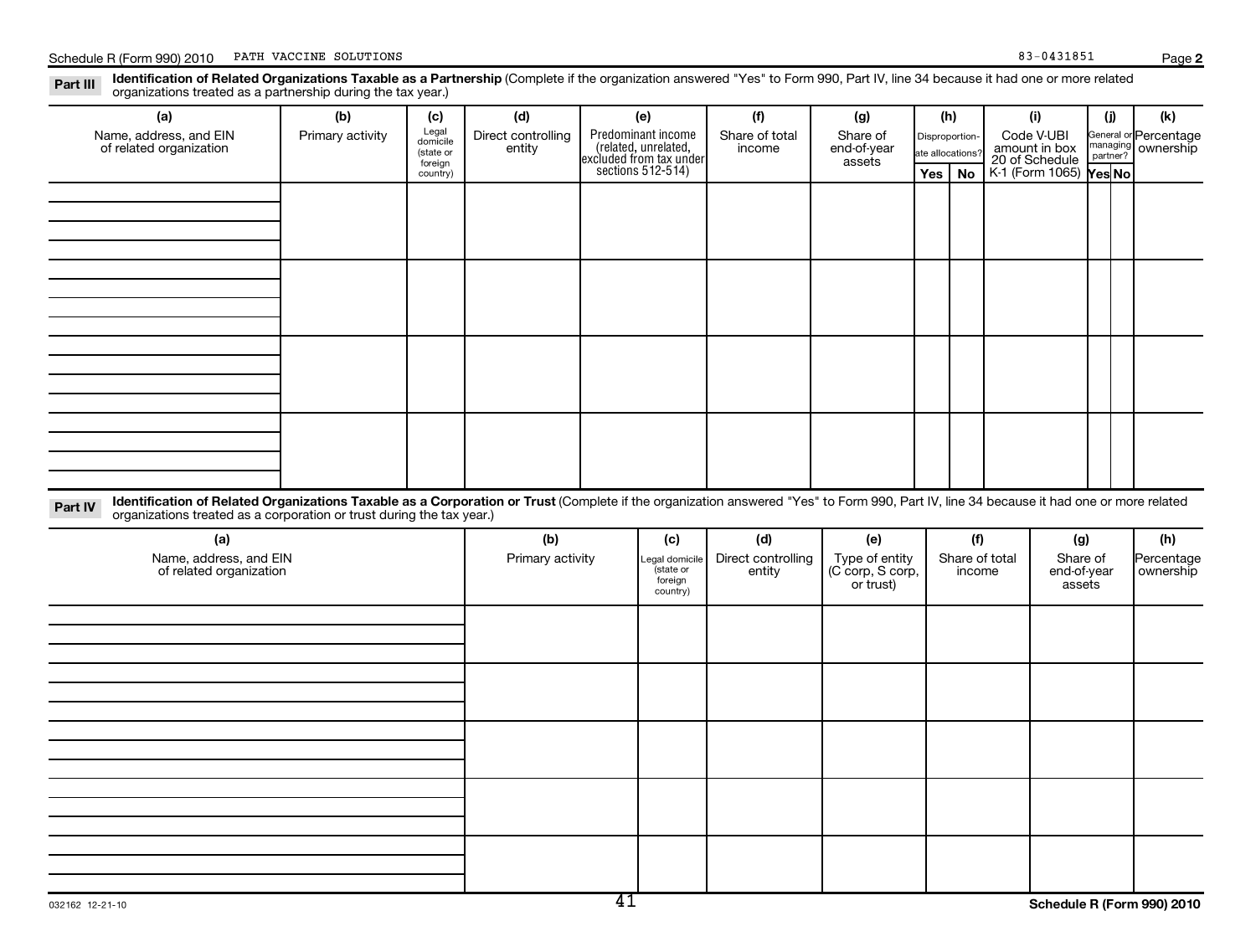| Part V       | Transactions With Related Organizations (Complete if the organization answered "Yes" to Form 990, Part IV, line 34, 35, 35a, or 36.)                                                                                                 |                                   |                        |                                                 |                |          |   |
|--------------|--------------------------------------------------------------------------------------------------------------------------------------------------------------------------------------------------------------------------------------|-----------------------------------|------------------------|-------------------------------------------------|----------------|----------|---|
|              | Note. Complete line 1 if any entity is listed in Parts II, III, or IV of this schedule.                                                                                                                                              |                                   |                        |                                                 |                | Yes   No |   |
|              | 1 During the tax year, did the organization engage in any of the following transactions with one or more related organizations listed in Parts II-IV?                                                                                |                                   |                        |                                                 |                |          |   |
|              |                                                                                                                                                                                                                                      |                                   |                        |                                                 | 1a             |          | X |
|              | b Gift, grant, or capital contribution to other organization(s) encourance contains an example and contribution to other organization(s) encourance contains and contribution to other organization(s) encourance contains and       |                                   |                        |                                                 | 1 <sub>b</sub> | X        |   |
|              |                                                                                                                                                                                                                                      |                                   |                        |                                                 | 1c             |          | x |
|              |                                                                                                                                                                                                                                      |                                   |                        |                                                 | 1d             |          | X |
|              | e Loans or loan guarantees by other organization(s) manufaction contraction and anti-                                                                                                                                                |                                   |                        |                                                 | 1e             |          | x |
|              |                                                                                                                                                                                                                                      |                                   |                        |                                                 |                |          |   |
|              | f Sale of assets to other organization(s) www.assettion.com/www.assettion.com/www.assettion.com/www.assettion.com/www.assettion.com/www.assettion.com/www.assettion.com/www.assettion.com/www.assettion.com/www.assettion.com/       |                                   |                        |                                                 | 1f             |          | x |
|              | g Purchase of assets from other organization(s) material contents and content to the content of the content of the content of the content of the content of the content of the content of the content of the content of the co       |                                   |                        |                                                 | 1g             |          | X |
|              | <b>h</b> Exchange of assets                                                                                                                                                                                                          |                                   |                        |                                                 | 1h             |          | x |
|              |                                                                                                                                                                                                                                      |                                   |                        |                                                 | 1i.            |          | x |
|              |                                                                                                                                                                                                                                      |                                   |                        |                                                 |                |          |   |
|              |                                                                                                                                                                                                                                      |                                   |                        |                                                 | 1i.            |          | X |
|              |                                                                                                                                                                                                                                      |                                   |                        |                                                 | 1k             |          | X |
|              |                                                                                                                                                                                                                                      |                                   |                        |                                                 | 11             |          | X |
|              |                                                                                                                                                                                                                                      |                                   |                        |                                                 | 1m             |          | X |
|              | n Sharing of paid employees <b>www.areas and an architecture and architecture and architecture and architecture and architecture and architecture and architecture and architecture and architecture and architecture and archit</b> |                                   |                        |                                                 | 1n             |          | X |
|              |                                                                                                                                                                                                                                      |                                   |                        |                                                 |                |          |   |
|              |                                                                                                                                                                                                                                      |                                   |                        |                                                 | 1o             | X        |   |
|              |                                                                                                                                                                                                                                      |                                   |                        |                                                 | 1p             |          | x |
|              |                                                                                                                                                                                                                                      |                                   |                        |                                                 |                |          |   |
|              |                                                                                                                                                                                                                                      |                                   |                        |                                                 | 1q             |          | x |
|              |                                                                                                                                                                                                                                      |                                   |                        |                                                 | 1r             |          | x |
| $\mathbf{2}$ | If the answer to any of the above is "Yes," see the instructions for information on who must complete this line, including covered relationships and transaction thresholds.                                                         |                                   |                        |                                                 |                |          |   |
|              | (a)<br>Name of other organization                                                                                                                                                                                                    | (b)<br>Transaction<br>$type(a-r)$ | (c)<br>Amount involved | (d)<br>Method of determining<br>amount involved |                |          |   |
| (1)          |                                                                                                                                                                                                                                      |                                   |                        |                                                 |                |          |   |
| <u>(2)</u>   |                                                                                                                                                                                                                                      |                                   |                        |                                                 |                |          |   |
| (3)          |                                                                                                                                                                                                                                      |                                   |                        |                                                 |                |          |   |
| (4)          |                                                                                                                                                                                                                                      |                                   |                        |                                                 |                |          |   |
| (5)          |                                                                                                                                                                                                                                      |                                   |                        |                                                 |                |          |   |
|              |                                                                                                                                                                                                                                      |                                   |                        |                                                 |                |          |   |

**(6)**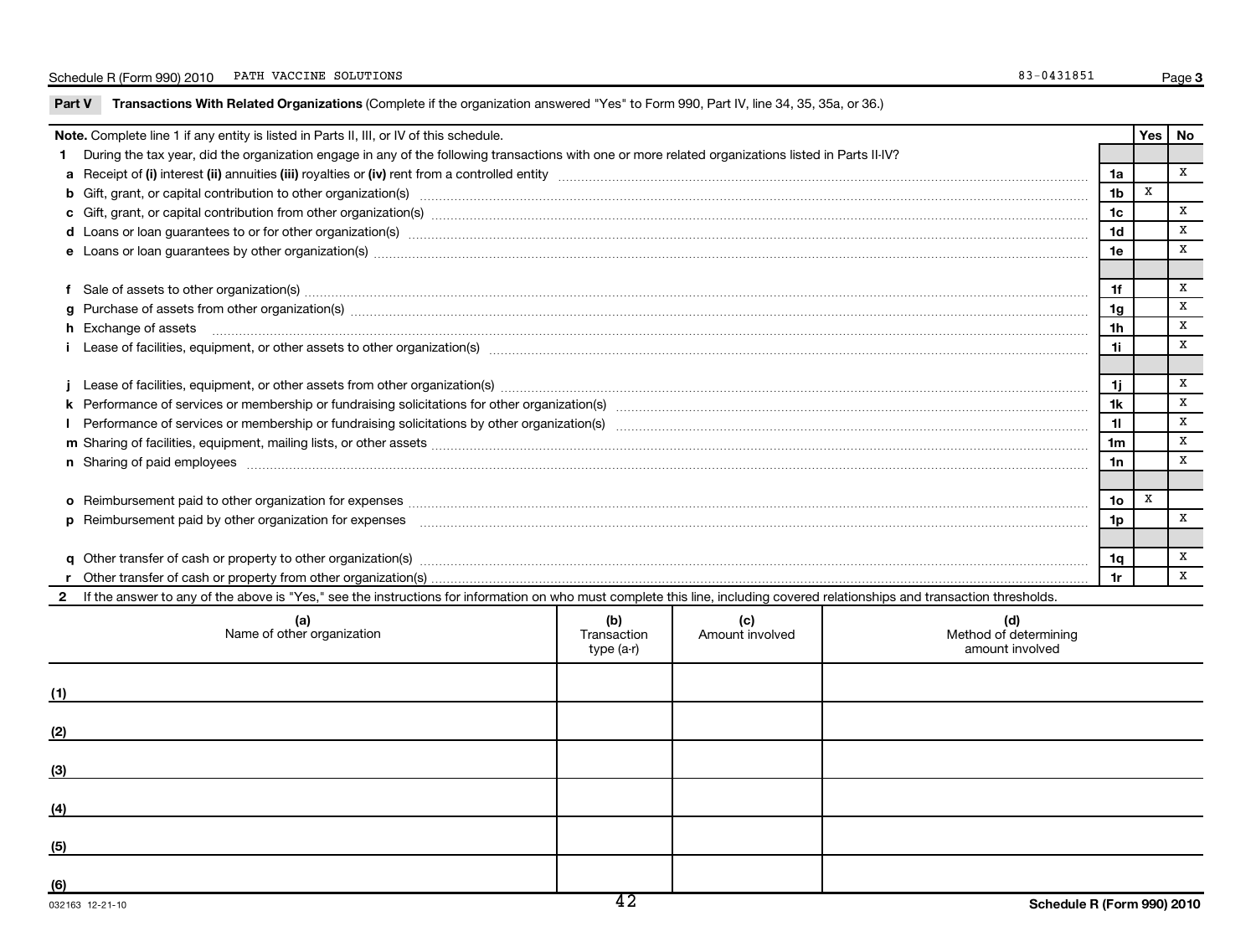## Schedule R (Form 990) 2010 PATH VACCINE SOLUTIONS Page (Separate Separate Separate Separate Separate Separate S

### Part VI Unrelated Organizations Taxable as a Partnership (Complete if the organization answered "Yes" to Form 990, Part IV, line 37.)

Provide the following information for each entity taxed as a partnership through which the organization conducted more than five percent of its activities (measured by total assets or gross revenue) that was not a related organization. See instructions regarding exclusion for certain investment partnerships.

| (a)<br>Name, address, and EIN<br>of entity | (b)<br>Primary activity | (c)<br>Legal domicile<br>(state or foreign | (d)<br>Are all partners<br>section 501(c)(3)<br>organizations? |    | (e)<br>Share of end-of-<br>year assets | (f)<br>Dispropor-<br>tionate<br>allocations? |  | (g)<br>Code V-UBI<br>amount in box 20<br>of Schedule K-1<br>(Form 1065) |          | (h)<br>General or<br>managing<br>partner? |
|--------------------------------------------|-------------------------|--------------------------------------------|----------------------------------------------------------------|----|----------------------------------------|----------------------------------------------|--|-------------------------------------------------------------------------|----------|-------------------------------------------|
|                                            |                         | country)                                   | Yes                                                            | No |                                        | Yes<br>No                                    |  |                                                                         | Yes   No |                                           |
|                                            |                         |                                            |                                                                |    |                                        |                                              |  |                                                                         |          |                                           |
|                                            |                         |                                            |                                                                |    |                                        |                                              |  |                                                                         |          |                                           |
|                                            |                         |                                            |                                                                |    |                                        |                                              |  |                                                                         |          |                                           |
|                                            |                         |                                            |                                                                |    |                                        |                                              |  |                                                                         |          |                                           |
|                                            |                         |                                            |                                                                |    |                                        |                                              |  |                                                                         |          |                                           |
|                                            |                         |                                            |                                                                |    |                                        |                                              |  |                                                                         |          |                                           |
|                                            |                         |                                            |                                                                |    |                                        |                                              |  |                                                                         |          |                                           |
|                                            |                         |                                            |                                                                |    |                                        |                                              |  |                                                                         |          |                                           |

**Schedule R (Form 990) 2010**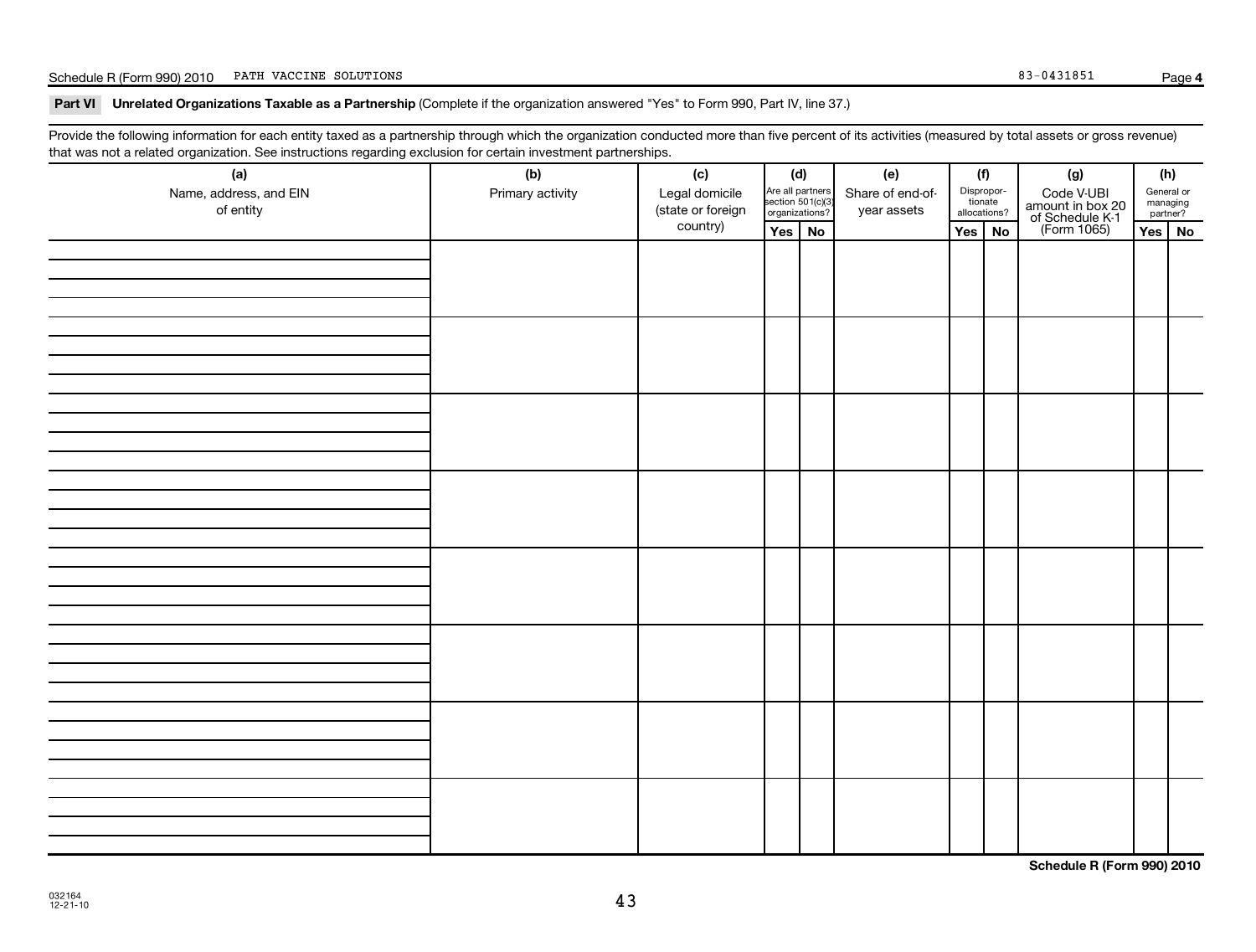|  | Part VII Supplemental Information |
|--|-----------------------------------|
|--|-----------------------------------|

Complete this part to provide additional information for responses to questions on Schedule R (see instructions).

| г. |
|----|
|    |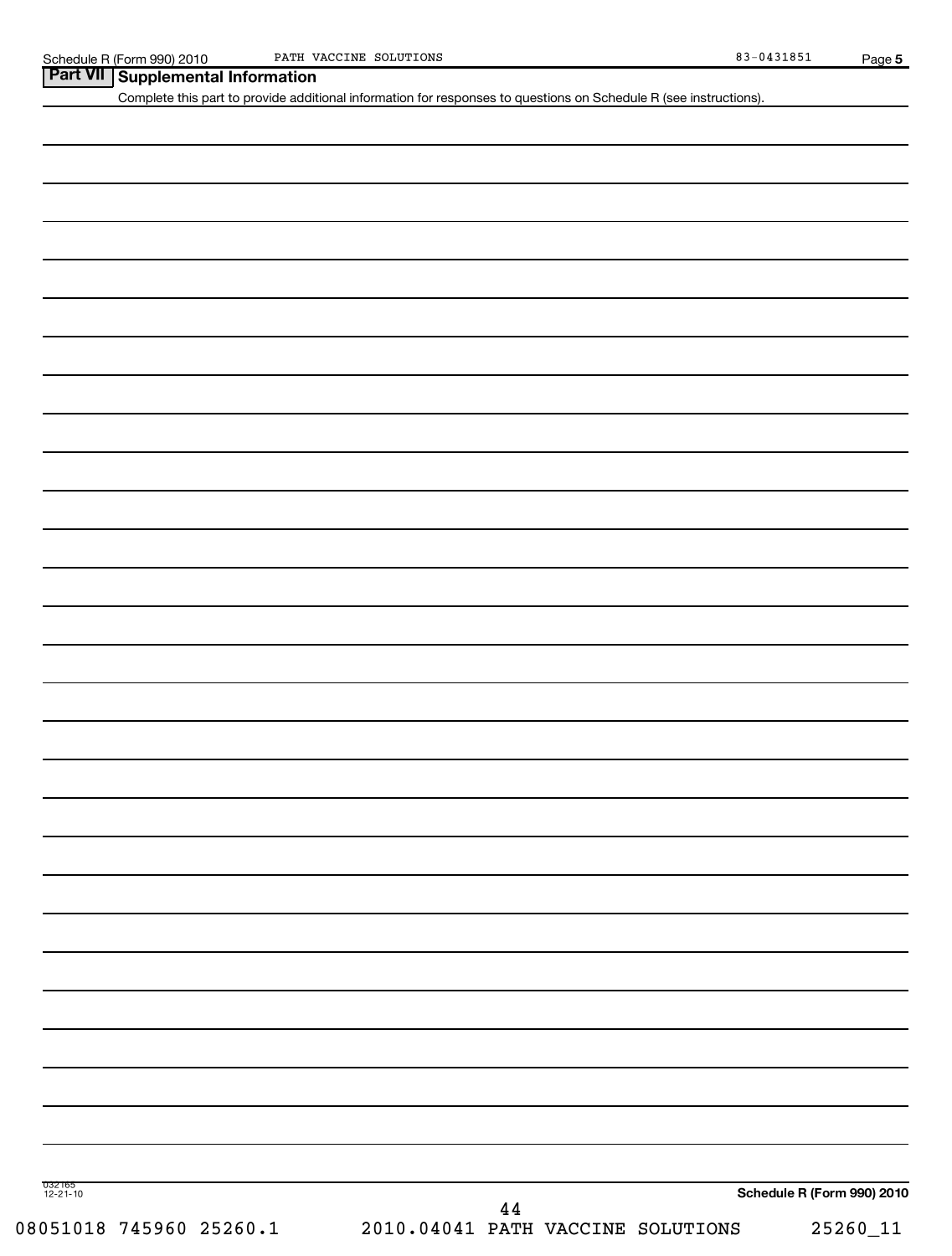|                                 | Form 8868 (Rev. 1-2011)                                                                                                                                                                                                                                 |                                       |                                                                                |                            |    | Page 2                      |  |  |  |
|---------------------------------|---------------------------------------------------------------------------------------------------------------------------------------------------------------------------------------------------------------------------------------------------------|---------------------------------------|--------------------------------------------------------------------------------|----------------------------|----|-----------------------------|--|--|--|
|                                 |                                                                                                                                                                                                                                                         |                                       |                                                                                |                            |    | x                           |  |  |  |
|                                 | Note. Only complete Part II if you have already been granted an automatic 3-month extension on a previously filed Form 8868.                                                                                                                            |                                       |                                                                                |                            |    |                             |  |  |  |
|                                 | • If you are filing for an Automatic 3-Month Extension, complete only Part I (on page 1).                                                                                                                                                               |                                       |                                                                                |                            |    |                             |  |  |  |
| Part II                         | Additional (Not Automatic) 3-Month Extension of Time. Only file the original (no copies needed).                                                                                                                                                        |                                       |                                                                                |                            |    |                             |  |  |  |
| Type or                         | Name of exempt organization                                                                                                                                                                                                                             | <b>Employer identification number</b> |                                                                                |                            |    |                             |  |  |  |
| print                           | PATH VACCINE SOLUTIONS<br>83-0431851                                                                                                                                                                                                                    |                                       |                                                                                |                            |    |                             |  |  |  |
| File by the<br>extended         | Number, street, and room or suite no. If a P.O. box, see instructions.                                                                                                                                                                                  |                                       |                                                                                |                            |    |                             |  |  |  |
|                                 | due date for<br>2201 WESTLAKE AVENUE NO. 200                                                                                                                                                                                                            |                                       |                                                                                |                            |    |                             |  |  |  |
| filing your                     | return. See<br>City, town or post office, state, and ZIP code. For a foreign address, see instructions.                                                                                                                                                 |                                       |                                                                                |                            |    |                             |  |  |  |
| instructions.                   | SEATTLE WA 98121                                                                                                                                                                                                                                        |                                       |                                                                                |                            |    |                             |  |  |  |
|                                 | Enter the Return code for the return that this application is for (file a separate application for each return)                                                                                                                                         |                                       |                                                                                |                            |    | 0 <sup>1</sup><br>$\vert$ 1 |  |  |  |
| Application                     |                                                                                                                                                                                                                                                         | Return                                | Application                                                                    |                            |    | Return                      |  |  |  |
| Is For                          |                                                                                                                                                                                                                                                         | Code                                  | Is For                                                                         |                            |    | Code                        |  |  |  |
| Form 990                        |                                                                                                                                                                                                                                                         | 01                                    |                                                                                |                            |    |                             |  |  |  |
| Form 990-BL                     |                                                                                                                                                                                                                                                         | 02                                    | Form 1041-A                                                                    |                            |    | 08                          |  |  |  |
| Form 990-EZ                     |                                                                                                                                                                                                                                                         | 03                                    | Form 4720                                                                      |                            |    | 09                          |  |  |  |
| Form 990-PF                     |                                                                                                                                                                                                                                                         | 04                                    | Form 5227                                                                      |                            |    | 10                          |  |  |  |
|                                 | Form 990-T (sec. 401(a) or 408(a) trust)                                                                                                                                                                                                                | 05                                    | Form 6069                                                                      |                            |    | 11                          |  |  |  |
|                                 | Form 990-T (trust other than above)                                                                                                                                                                                                                     | 06                                    | Form 8870                                                                      |                            |    | 12                          |  |  |  |
|                                 | STOP! Do not complete Part II if you were not already granted an automatic 3-month extension on a previously filed Form 8868.                                                                                                                           |                                       |                                                                                |                            |    |                             |  |  |  |
|                                 |                                                                                                                                                                                                                                                         | MARLOW KEE, CHIEF FINANCIAL OFFICER   |                                                                                |                            |    |                             |  |  |  |
|                                 | • The books are in the care of > 2201 WESTLAKE AVE., SUITE 200 - SEATTLE, WA 98121                                                                                                                                                                      |                                       |                                                                                |                            |    |                             |  |  |  |
|                                 | Telephone No. 206-285-3500                                                                                                                                                                                                                              |                                       | FAX No.                                                                        |                            |    |                             |  |  |  |
|                                 |                                                                                                                                                                                                                                                         |                                       |                                                                                |                            |    |                             |  |  |  |
|                                 | If this is for a Group Return, enter the organization's four digit Group Exemption Number (GEN) [If this is for the whole group, check this                                                                                                             |                                       |                                                                                |                            |    |                             |  |  |  |
| box                             | . If it is for part of the group, check this box $\blacktriangleright$ [                                                                                                                                                                                |                                       | and attach a list with the names and EINs of all members the extension is for. |                            |    |                             |  |  |  |
| 4                               | I request an additional 3-month extension of time until                                                                                                                                                                                                 |                                       | NOVEMBER 15, 2011                                                              |                            |    |                             |  |  |  |
| 5                               | For calendar year $12010$ , or other tax year beginning                                                                                                                                                                                                 |                                       | , and ending                                                                   |                            |    |                             |  |  |  |
| 6                               | If the tax year entered in line 5 is for less than 12 months, check reason:                                                                                                                                                                             |                                       | Initial return                                                                 | Final return               |    |                             |  |  |  |
|                                 | Change in accounting period                                                                                                                                                                                                                             |                                       |                                                                                |                            |    |                             |  |  |  |
| 7                               | State in detail why you need the extension                                                                                                                                                                                                              |                                       |                                                                                |                            |    |                             |  |  |  |
|                                 | ADDITIONAL TIME IS REQUIRED TO FILE A COMPLETE AND ACCURATE RETURN.                                                                                                                                                                                     |                                       |                                                                                |                            |    |                             |  |  |  |
|                                 |                                                                                                                                                                                                                                                         |                                       |                                                                                |                            |    |                             |  |  |  |
|                                 |                                                                                                                                                                                                                                                         |                                       |                                                                                |                            |    |                             |  |  |  |
| 8a                              | If this application is for Form 990-BL, 990-PF, 990-T, 4720, or 6069, enter the tentative tax, less any                                                                                                                                                 |                                       |                                                                                |                            |    |                             |  |  |  |
|                                 | nonrefundable credits. See instructions.                                                                                                                                                                                                                |                                       |                                                                                | 8a                         | \$ | 0.                          |  |  |  |
| b                               | If this application is for Form 990-PF, 990-T, 4720, or 6069, enter any refundable credits and estimated                                                                                                                                                |                                       |                                                                                |                            |    |                             |  |  |  |
|                                 | tax payments made. Include any prior year overpayment allowed as a credit and any amount paid                                                                                                                                                           |                                       |                                                                                |                            |    |                             |  |  |  |
|                                 | previously with Form 8868.                                                                                                                                                                                                                              |                                       |                                                                                | 8b                         | \$ | $\mathbf{0}$ .              |  |  |  |
| с                               | Balance due. Subtract line 8b from line 8a. Include your payment with this form, if required, by using                                                                                                                                                  |                                       |                                                                                |                            |    |                             |  |  |  |
|                                 | EFTPS (Electronic Federal Tax Payment System). See instructions.                                                                                                                                                                                        |                                       |                                                                                | 8c                         | \$ | $\mathbf{0}$ .              |  |  |  |
|                                 |                                                                                                                                                                                                                                                         |                                       | <b>Signature and Verification</b>                                              |                            |    |                             |  |  |  |
|                                 | Under penalties of perjury, I declare that I have examined this form, including accompanying schedules and statements, and to the best of my knowledge and belief,<br>it is true, correct, and complete, and that I am authorized to prepare this form. |                                       |                                                                                |                            |    |                             |  |  |  |
|                                 |                                                                                                                                                                                                                                                         |                                       |                                                                                |                            |    |                             |  |  |  |
| Signature $\blacktriangleright$ |                                                                                                                                                                                                                                                         | $Title \triangleright CPA$            |                                                                                | Date $\blacktriangleright$ |    |                             |  |  |  |

Form 8868 (Rev. 1-2011)

023842 01-24-11